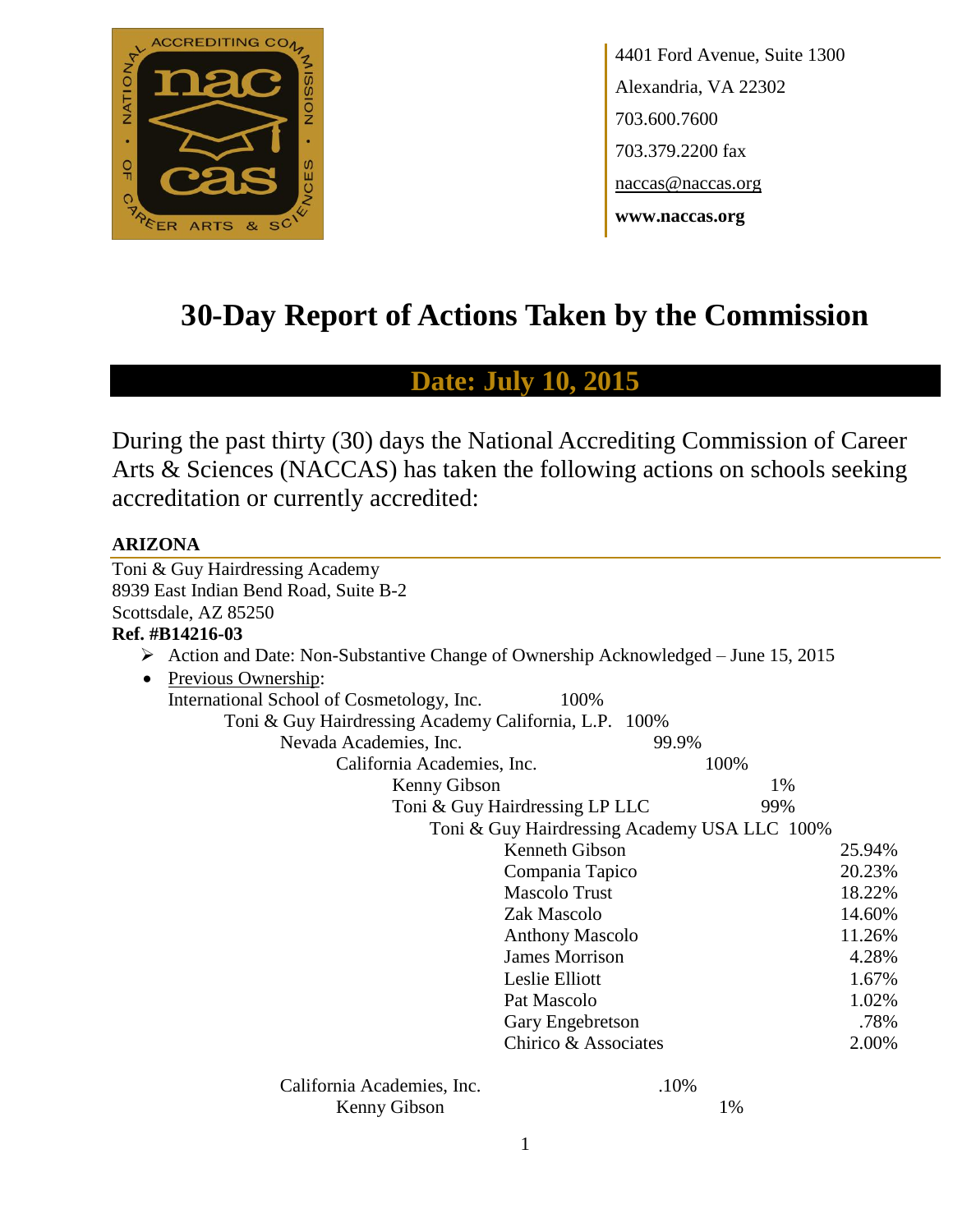|           | Toni & Guy Hairdressing LP LLC<br>99%                    |          |
|-----------|----------------------------------------------------------|----------|
|           | Toni & Guy Hairdressing Academy USA LLC 100%             |          |
|           | Kenneth Gibson                                           | 25.94%   |
|           | Compania Tapico                                          | 20.23%   |
|           | <b>Mascolo Trust</b>                                     | 18.22%   |
|           | Zak Mascolo                                              | 14.60%   |
|           | <b>Anthony Mascolo</b>                                   | 11.26%   |
|           | <b>James Morrison</b>                                    | 4.28%    |
|           | Leslie Elliott                                           | 1.67%    |
|           | Pat Mascolo                                              | 1.02%    |
|           | Gary Engebretson                                         | .78%     |
|           | Chirico & Associates                                     | 2.00%    |
| $\bullet$ | New Ownership:                                           |          |
|           | International School of Cosmetology, Inc.<br>100%        |          |
|           | Toni & Guy Hairdressing Academy California, L.P.<br>100% |          |
|           | Nevada Academies, Inc.<br>99.9%                          |          |
|           | California Academies, Inc.<br>100%                       |          |
|           | Kenneth J. Gibson                                        | 1%       |
|           | Toni & Guy Hairdressing LP LLC                           | 99%      |
|           | Toni & Guy Hairdressing Academy USA LLC                  | 100%     |
|           | Kenneth J. Gibson                                        | 22.9570% |
|           | Compania Tapico                                          | 17.9029% |
|           | Guillermo Borja Nathan                                   | 4.0%     |
|           | Gloria Ferguson de Borja                                 | 48.0%    |
|           | Gerardo Borja Ferguson                                   | 48.0%    |
|           | <b>Mascolo Trust</b>                                     | 16.1252% |
|           | Zak Mascolo                                              | 12.9253% |
|           | <b>Anthony Mascolo</b>                                   | 9.9715%  |
|           | <b>James Morrison</b>                                    | 3.7906%  |
|           | Leslie Elliott                                           | 1.47697% |
|           | Pat Mascolo                                              | .9025%   |
|           | Gary Engebretson                                         | .6892%   |
|           | Chirico & Associates                                     | 1.7722%  |
|           | <b>Frank Chirico</b>                                     | 50%      |
|           | <b>Laurel Chirico</b>                                    | 50%      |
|           | MBL/Toni&Guy Products, LP                                | 5.9075%  |
|           | MBL/Toni&Guy GP, LLC                                     | 1.00%    |
|           | <b>Bruno Mascolo</b>                                     | 33.33%   |
|           | <b>Anthony Mascolo</b>                                   | 33.33%   |
|           | Zak Mascolo                                              | 33.33%   |
|           | <b>Bruno Mascolo</b>                                     | 33%      |
|           | <b>Anthony Mascolo</b>                                   | 33%      |
|           | Zak Mascolo                                              | 33%      |
|           | Debbie Webster                                           | 2.2973%  |
|           | Paul Joseph Marzioli                                     | .9846%   |
|           | <b>Kimber Summers</b>                                    | 2.2973%  |
|           |                                                          |          |

California Academies, Inc. 1% Kenneth J. Gibson 1%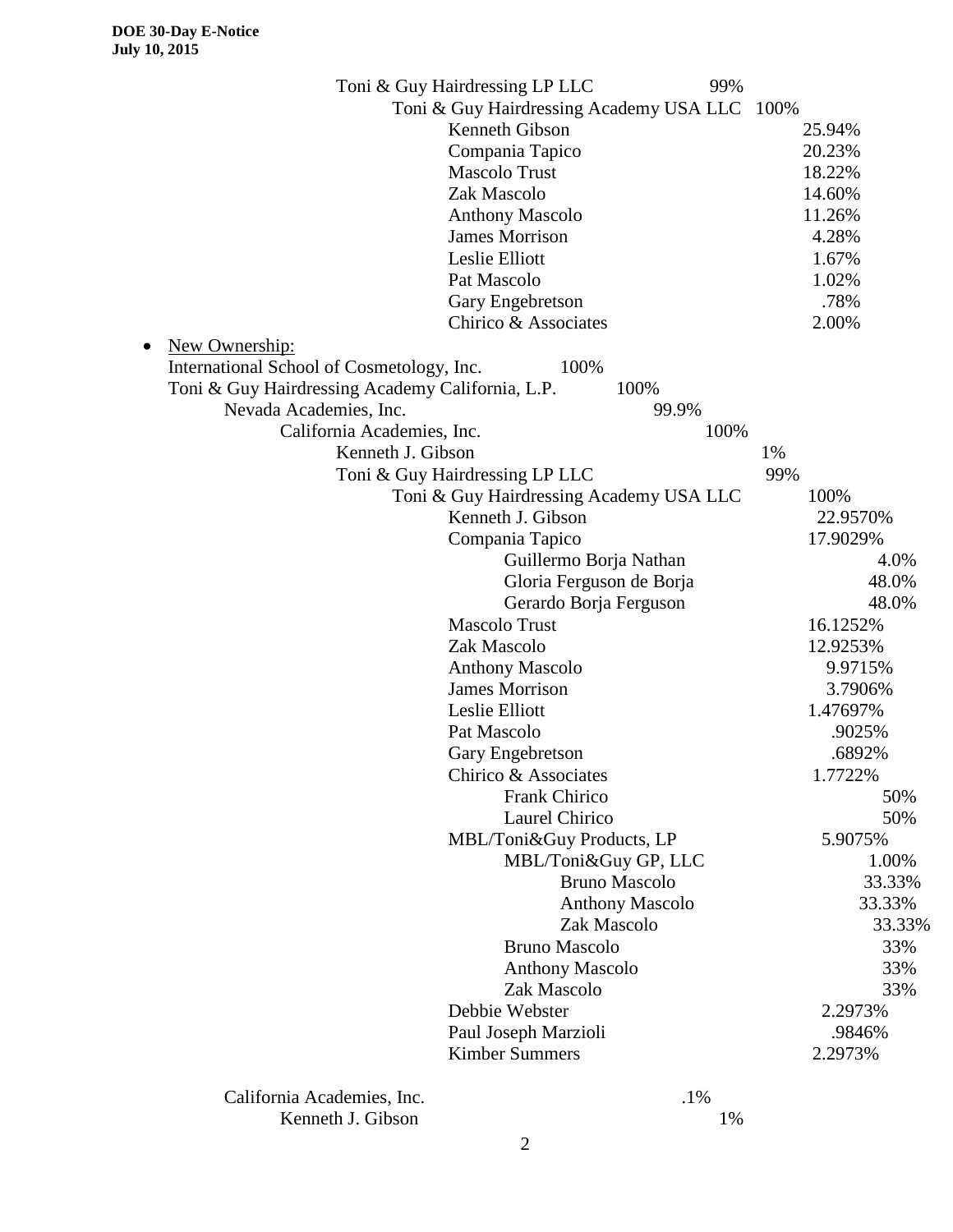| Toni & Guy Hairdressing LP LLC          | 99%      |
|-----------------------------------------|----------|
| Toni & Guy Hairdressing Academy USA LLC | 100%     |
| Kenneth J. Gibson                       | 22.9570% |
| Compania Tapico                         | 17.9029% |
| Guillermo Borja Nathan                  | 4.0%     |
| Gloria Ferguson de Borja                | 48.0%    |
| Gerardo Borja Ferguson                  | 48.0%    |
| <b>Mascolo Trust</b>                    | 16.1252% |
| Zak Mascolo                             | 12.9253% |
| <b>Anthony Mascolo</b>                  | 9.9715%  |
| <b>James Morrison</b>                   | 3.7906%  |
| Leslie Elliott                          | 1.47697% |
| Pat Mascolo                             | .9025%   |
| Gary Engebretson                        | .6892%   |
| Chirico & Associates                    | 1.7722%  |
| <b>Frank Chirico</b>                    | 50%      |
| Laurel Chirico                          | 50%      |
| MBL/Toni&Guy Products, LP               | 5.9075%  |
| MBL/Toni&Guy GP, LLC                    | 1.00%    |
| <b>Bruno Mascolo</b>                    | 33.33%   |
| <b>Anthony Mascolo</b>                  | 33.33%   |
| Zak Mascolo                             | 33.33%   |
| <b>Bruno Mascolo</b>                    | 33%      |
| Anthony Mascolo                         | 33%      |
| Zak Mascolo                             | 33%      |
| Debbie Webster                          | 2.2973%  |
| Paul Joseph Marzioli                    | .9846%   |
| <b>Kimber Summers</b>                   | 2.2973%  |
|                                         |          |

#### **CALIFORNIA**

California Hair Design Academy 8011 University Avenue, Suite A-2

# La Mesa, CA 91941

#### **Ref. #014056-00**

- Action and Date: Non-Substantive Change of Crossover Program Approved (Met Stipulation) June 30, 2015
- New Program: Barber Crossover 400 Clock Hours

California Hair Design Academy 970 Broadway, Suite 110 Chula Vista, CA 91941 **Ref. #B14056-01**

- Action and Date: Non-Substantive Change of Crossover Program Approved (Met Stipulation) June 30, 2015
- New Program: Barber Crossover 400 Clock Hours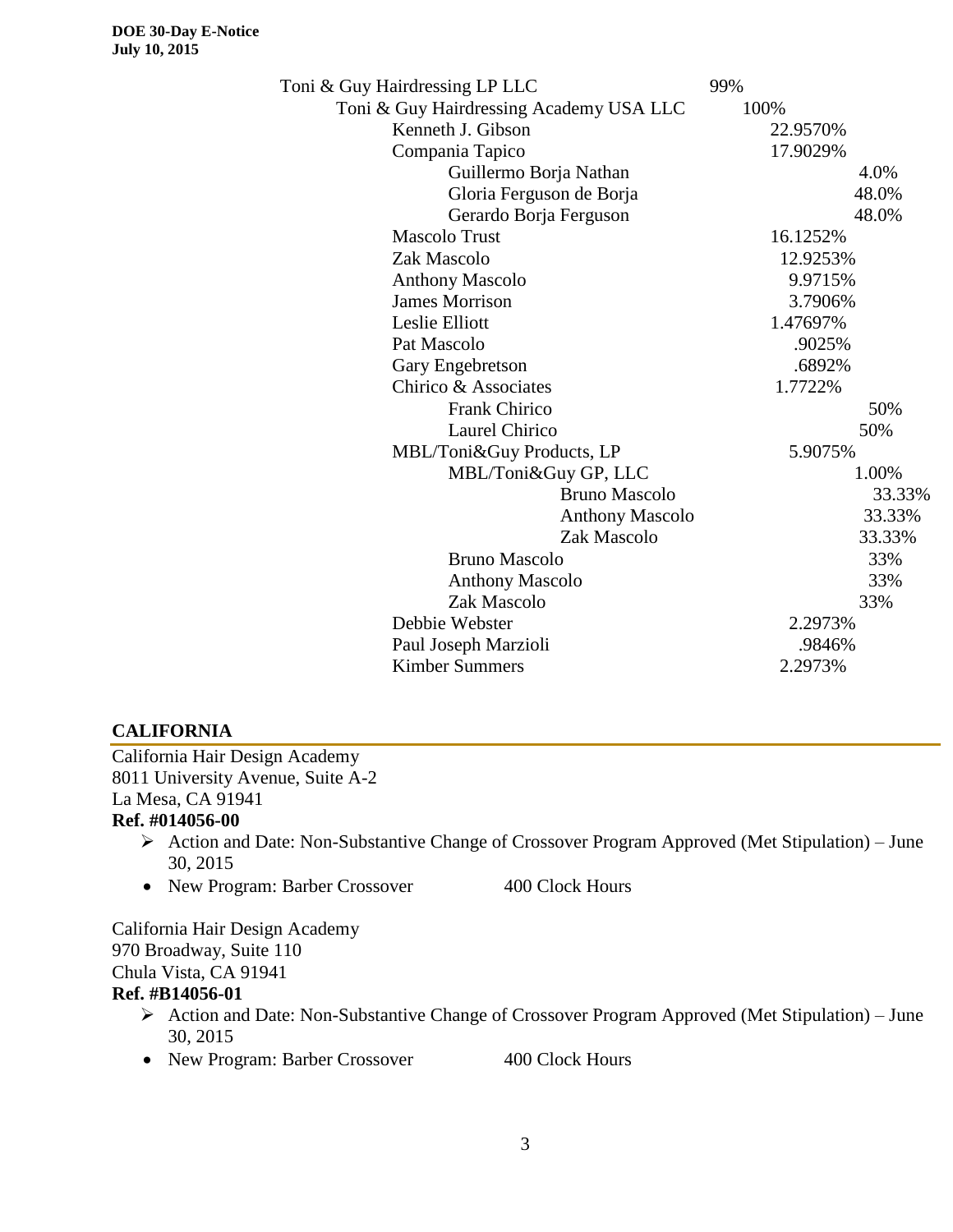North Adrian's College of Beauty 124 Floyd Avenue Modesto, CA 95350

#### **Ref. #014071-00**

- Action and Date: Corporate Name Correction Acknowledged June 23, 2015
- Previous Corporate Name: North Adrians Beauty College, Inc.
- Correct Corporate Name: North Adrian's College of Beauty, Inc.

Adrians Beauty College of Tracy 3000 West Grantline Road Tracy, CA 95304 **Ref. #B14071-01**

- $\triangleright$  Action and Date: Corporate Name Correction Acknowledged June 23, 2015
- Previous Corporate Name: North Adrians Beauty College, Inc.
- Correct Corporate Name: North Adrian's College of Beauty, Inc.

Universal College of Beauty, Inc. 3419 West 43<sup>rd</sup> Place Los Angeles, CA 90008 **Ref. #014305-00**

> $\triangleright$  Action and Date: Main Campus to Additional Location Re-Designation Approved with a Stipulation – April 7, 2015(CORRECTED LETTER dated June 26, 2015)\*

**\*This is a correction to an action letter dated April 7, 2015 and previously reported to the Department via E-Notice. NACCAS' original letter listed the incorrect anniversary date for renewal of accreditation. This letter reflects the corrected information related to the institution's anniversary date. NACCAS has updated its records to reflect this change.**

Universal College of Beauty, Inc. Previous Ref. #014305-00 3419 West  $43<sup>rd</sup>$  Place Los Angeles, CA 90008 **Ref. #B14082-04**

 $\triangleright$  Action and Date: Main Campus to Additional Location Re-Designation Approved (Met Stipulation) – June 26, 2015

TONI & GUY Hairdressing Academy 1358  $5<sup>th</sup>$  Street Santa Monica, CA 90401 **Ref. #014216-00**

- Action and Date: Non-Substantive Change of Ownership Acknowledged June 15, 2015
- Previous Ownership: International School of Cosmetology, Inc. 100% Toni & Guy Hairdressing Academy California, L.P. 100% Nevada Academies, Inc. 99.9% California Academies, Inc. 100% Kenny Gibson 1% Toni & Guy Hairdressing LP LLC 99% Toni & Guy Hairdressing Academy USA LLC 100% Kenneth Gibson 25.94% Compania Tapico 20.23%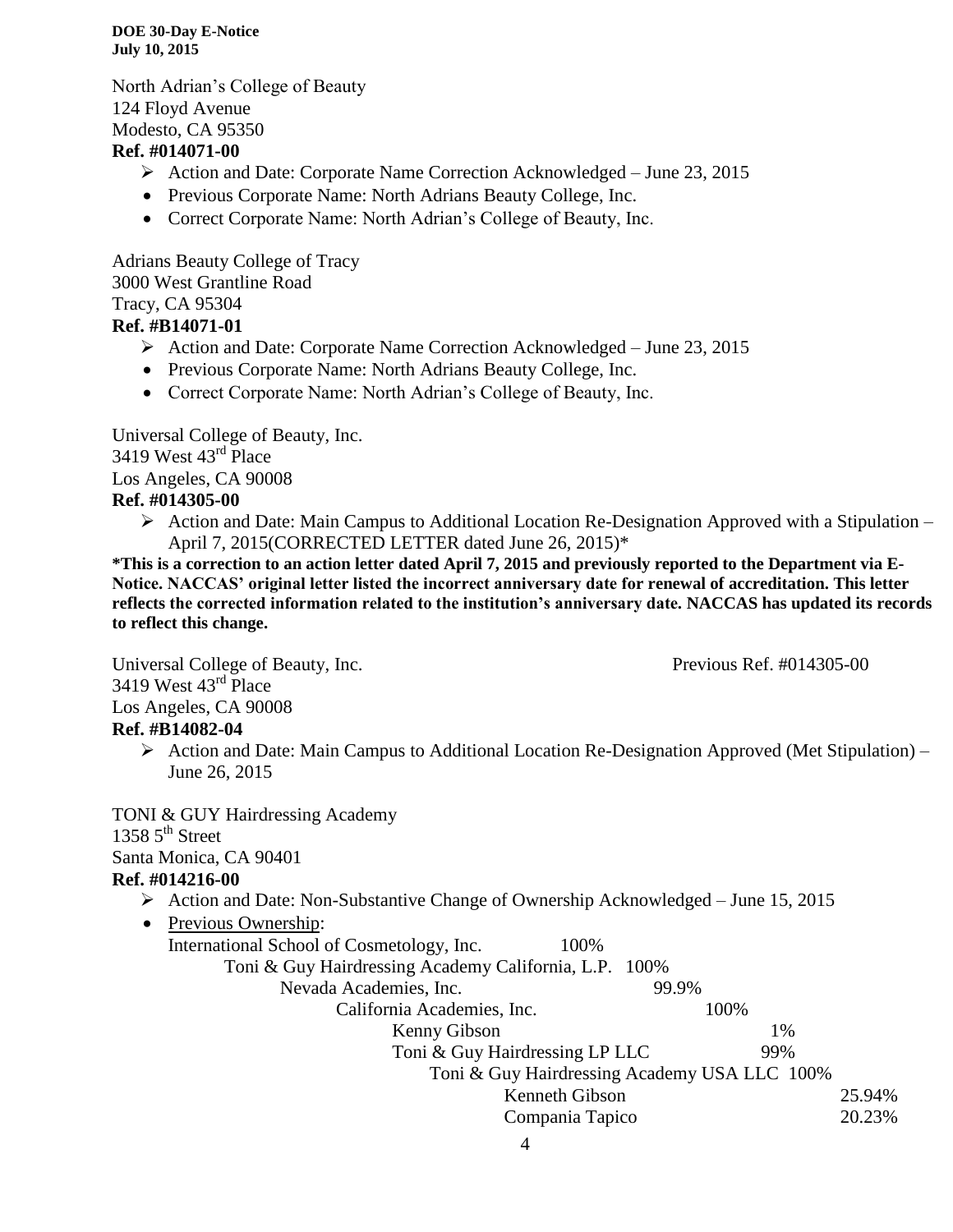|           | <b>Mascolo Trust</b>                                                      | 18.22%         |
|-----------|---------------------------------------------------------------------------|----------------|
|           | Zak Mascolo                                                               | 14.60%         |
|           | <b>Anthony Mascolo</b>                                                    | 11.26%         |
|           | <b>James Morrison</b>                                                     | 4.28%          |
|           | Leslie Elliott                                                            | 1.67%          |
|           | Pat Mascolo                                                               | 1.02%          |
|           | Gary Engebretson                                                          | .78%           |
|           | Chirico & Associates                                                      | 2.00%          |
|           |                                                                           |                |
|           | California Academies, Inc.<br>.10%<br>1%                                  |                |
|           | Kenny Gibson<br>99%                                                       |                |
|           | Toni & Guy Hairdressing LP LLC<br>Toni & Guy Hairdressing Academy USA LLC |                |
|           | Kenneth Gibson                                                            | 100%<br>25.94% |
|           | Compania Tapico                                                           | 20.23%         |
|           | <b>Mascolo Trust</b>                                                      | 18.22%         |
|           | Zak Mascolo                                                               | 14.60%         |
|           | <b>Anthony Mascolo</b>                                                    | 11.26%         |
|           | <b>James Morrison</b>                                                     | 4.28%          |
|           | Leslie Elliott                                                            | 1.67%          |
|           | Pat Mascolo                                                               | 1.02%          |
|           | Gary Engebretson                                                          | .78%           |
|           | Chirico & Associates                                                      | 2.00%          |
| $\bullet$ | New Ownership:                                                            |                |
|           | International School of Cosmetology, Inc.<br>100%                         |                |
|           | Toni & Guy Hairdressing Academy California, L.P.<br>100%                  |                |
|           | Nevada Academies, Inc.<br>99.9%                                           |                |
|           | California Academies, Inc.<br>100%                                        |                |
|           | Kenneth J. Gibson                                                         | 1%             |
|           | Toni & Guy Hairdressing LP LLC                                            | 99%            |
|           | Toni & Guy Hairdressing Academy USA LLC                                   | 100%           |
|           | Kenneth J. Gibson                                                         | 22.9570%       |
|           | Compania Tapico                                                           | 17.9029%       |
|           | Guillermo Borja Nathan                                                    | 4.0%           |
|           | Gloria Ferguson de Borja                                                  | 48.0%          |
|           | Gerardo Borja Ferguson                                                    | 48.0%          |
|           | Mascolo Trust                                                             | 16.1252%       |
|           | Zak Mascolo                                                               | 12.9253%       |
|           | <b>Anthony Mascolo</b>                                                    | 9.9715%        |
|           | <b>James Morrison</b>                                                     | 3.7906%        |
|           | Leslie Elliott                                                            | 1.47697%       |
|           | Pat Mascolo                                                               | .9025%         |
|           | Gary Engebretson                                                          | .6892%         |
|           | Chirico & Associates                                                      | 1.7722%        |
|           | Frank Chirico                                                             | 50%            |
|           | Laurel Chirico                                                            | 50%            |
|           | MBL/Toni&Guy Products, LP                                                 | 5.9075%        |
|           | MBL/Toni&Guy GP, LLC                                                      | 1.00%          |
|           | <b>Bruno Mascolo</b>                                                      | 33.33%         |
|           |                                                                           |                |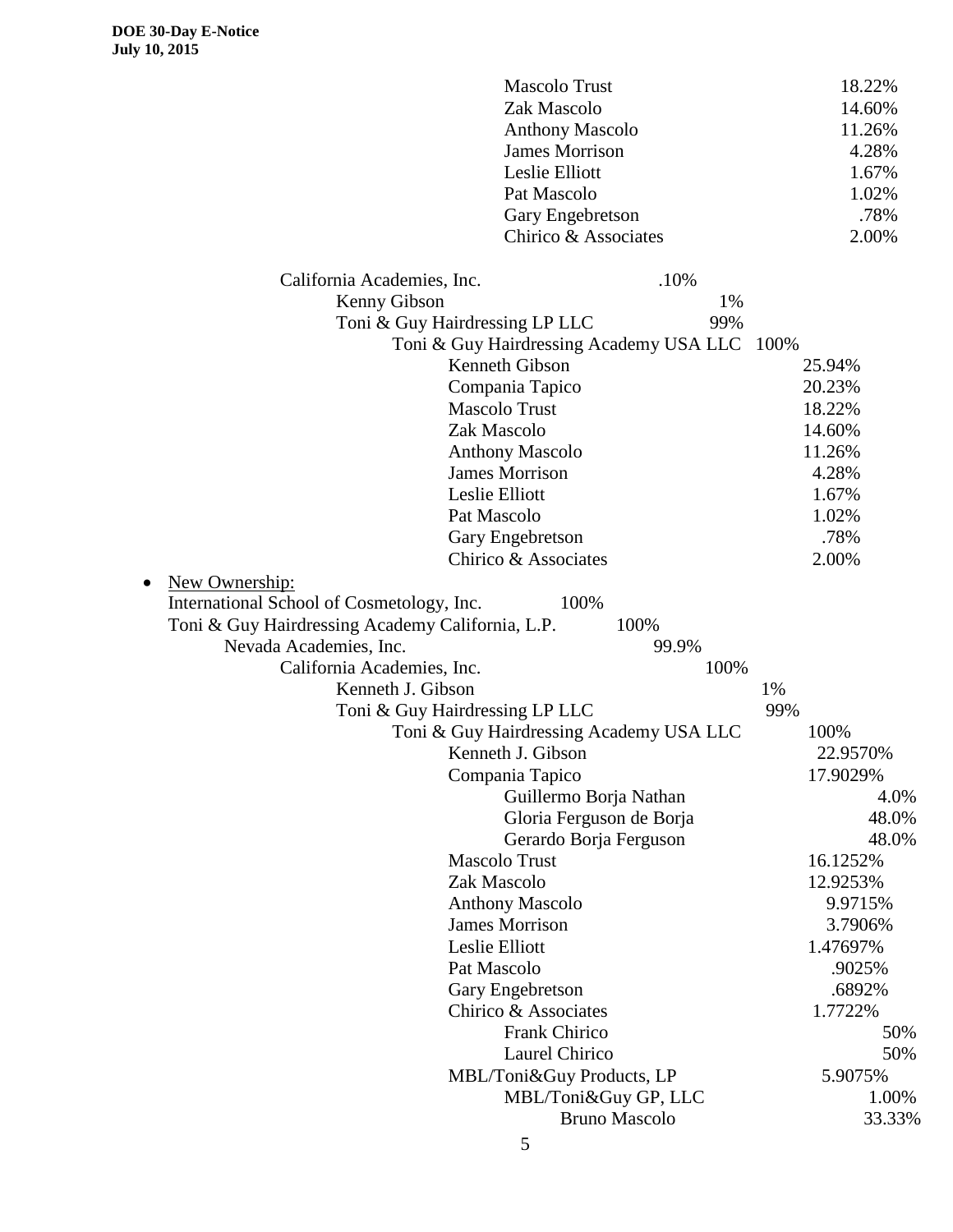|                                                                                                    | <b>Anthony Mascolo</b>                                |          | 33.33% |
|----------------------------------------------------------------------------------------------------|-------------------------------------------------------|----------|--------|
|                                                                                                    | Zak Mascolo                                           |          | 33.33% |
|                                                                                                    | <b>Bruno Mascolo</b>                                  |          | 33%    |
|                                                                                                    | <b>Anthony Mascolo</b>                                |          | 33%    |
|                                                                                                    | Zak Mascolo                                           |          | 33%    |
|                                                                                                    | Debbie Webster                                        | 2.2973%  |        |
|                                                                                                    | Paul Joseph Marzioli                                  |          | .9846% |
|                                                                                                    | <b>Kimber Summers</b>                                 | 2.2973%  |        |
| California Academies, Inc.                                                                         | .1%                                                   |          |        |
| Kenneth J. Gibson                                                                                  |                                                       | 1%       |        |
| Toni & Guy Hairdressing LP LLC                                                                     |                                                       | 99%      |        |
|                                                                                                    | Toni & Guy Hairdressing Academy USA LLC               | 100%     |        |
|                                                                                                    | Kenneth J. Gibson                                     | 22.9570% |        |
|                                                                                                    | Compania Tapico                                       | 17.9029% |        |
|                                                                                                    | Guillermo Borja Nathan                                |          | 4.0%   |
|                                                                                                    | Gloria Ferguson de Borja                              |          | 48.0%  |
|                                                                                                    | Gerardo Borja Ferguson                                |          | 48.0%  |
|                                                                                                    | <b>Mascolo Trust</b>                                  | 16.1252% |        |
|                                                                                                    | Zak Mascolo                                           | 12.9253% |        |
|                                                                                                    | <b>Anthony Mascolo</b>                                | 9.9715%  |        |
|                                                                                                    | <b>James Morrison</b>                                 | 3.7906%  |        |
|                                                                                                    | Leslie Elliott                                        | 1.47697% |        |
|                                                                                                    | Pat Mascolo                                           | .9025%   |        |
|                                                                                                    | Gary Engebretson                                      | .6892%   |        |
|                                                                                                    | Chirico & Associates                                  | 1.7722%  |        |
|                                                                                                    | Frank Chirico                                         |          | 50%    |
|                                                                                                    | Laurel Chirico                                        |          | 50%    |
|                                                                                                    | MBL/Toni&Guy Products, LP                             | 5.9075%  |        |
|                                                                                                    | MBL/Toni&Guy GP, LLC                                  |          | 1.00%  |
|                                                                                                    | <b>Bruno Mascolo</b>                                  |          | 33.33% |
|                                                                                                    | <b>Anthony Mascolo</b>                                |          | 33.33% |
|                                                                                                    | Zak Mascolo                                           |          | 33.33% |
|                                                                                                    | <b>Bruno Mascolo</b>                                  |          | 33%    |
|                                                                                                    | <b>Anthony Mascolo</b>                                |          | 33%    |
|                                                                                                    | Zak Mascolo                                           |          | 33%    |
|                                                                                                    | Debbie Webster                                        | 2.2973%  |        |
|                                                                                                    | Paul Joseph Marzioli                                  | .9846%   |        |
|                                                                                                    | <b>Kimber Summers</b>                                 | 2.2973%  |        |
| Toni & Guy Hairdressing Academy                                                                    |                                                       |          |        |
| 3400 Bristol Street                                                                                |                                                       |          |        |
| Costa Mesa, CA 92626                                                                               |                                                       |          |        |
| Ref. #B14216-02                                                                                    |                                                       |          |        |
| $\triangleright$ Action and Date: Non-Substantive Change of Ownership Acknowledged – June 15, 2015 |                                                       |          |        |
| Previous Ownership:<br>٠                                                                           |                                                       |          |        |
| International School of Cosmetology, Inc.                                                          | 100%                                                  |          |        |
|                                                                                                    | Toni & Guy Hairdressing Academy California, L.P. 100% |          |        |
| Nevada Academies, Inc.                                                                             | 99.9%                                                 |          |        |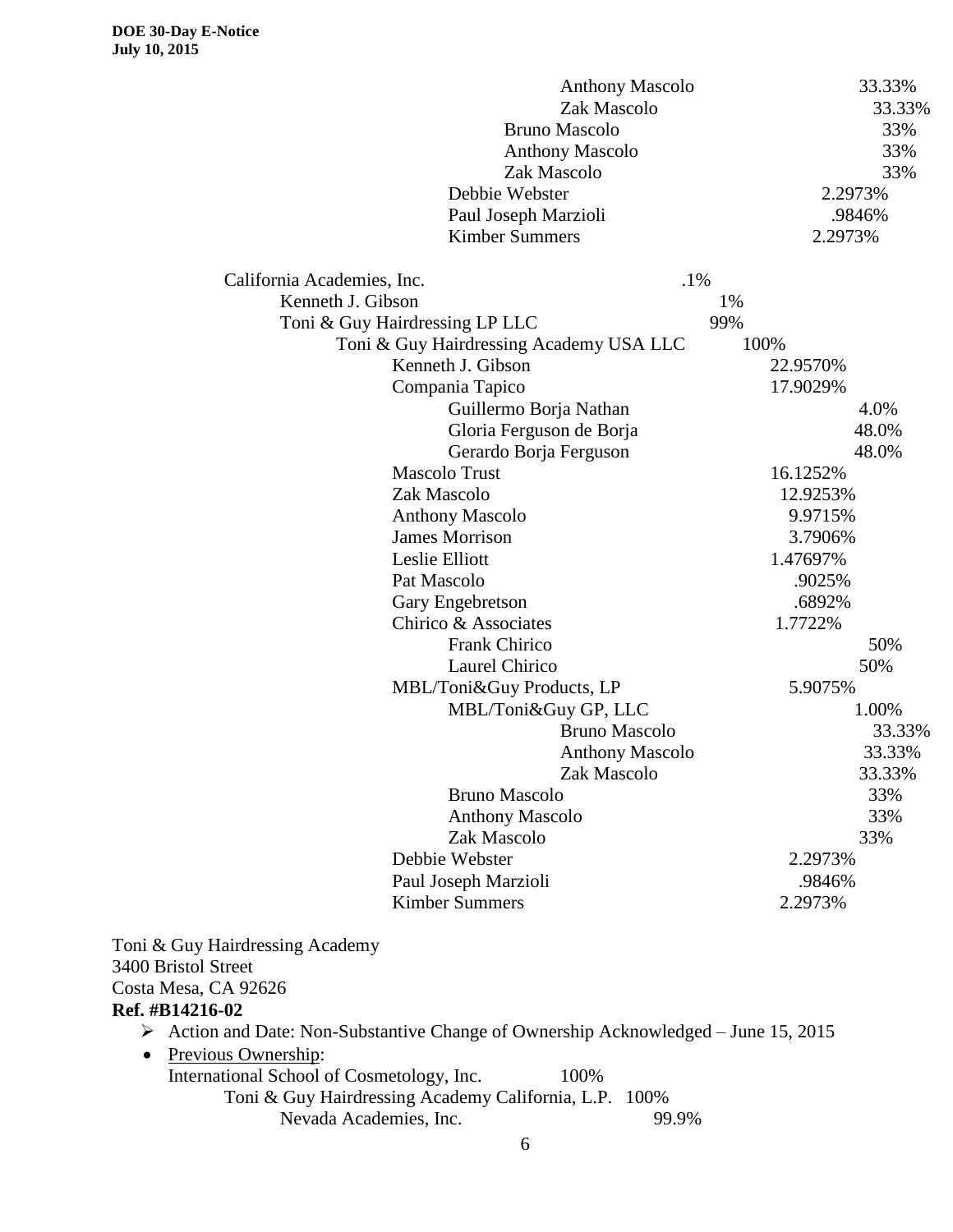| California Academies, Inc.                               | 100% |      |          |
|----------------------------------------------------------|------|------|----------|
| Kenny Gibson                                             |      | 1%   |          |
| Toni & Guy Hairdressing LP LLC                           |      | 99%  |          |
| Toni & Guy Hairdressing Academy USA LLC 100%             |      |      |          |
| Kenneth Gibson                                           |      |      | 25.94%   |
| Compania Tapico                                          |      |      | 20.23%   |
| <b>Mascolo Trust</b>                                     |      |      | 18.22%   |
| Zak Mascolo                                              |      |      | 14.60%   |
| <b>Anthony Mascolo</b>                                   |      |      | 11.26%   |
| <b>James Morrison</b>                                    |      |      | 4.28%    |
| Leslie Elliott                                           |      |      | 1.67%    |
| Pat Mascolo                                              |      |      | 1.02%    |
| Gary Engebretson                                         |      |      | .78%     |
| Chirico & Associates                                     |      |      | 2.00%    |
|                                                          |      |      |          |
| .10%<br>California Academies, Inc.                       |      |      |          |
| Kenny Gibson                                             | 1%   |      |          |
| Toni & Guy Hairdressing LP LLC                           | 99%  |      |          |
| Toni & Guy Hairdressing Academy USA LLC                  |      | 100% |          |
| Kenneth Gibson                                           |      |      | 25.94%   |
| Compania Tapico                                          |      |      | 20.23%   |
| <b>Mascolo Trust</b>                                     |      |      | 18.22%   |
| Zak Mascolo                                              |      |      | 14.60%   |
| <b>Anthony Mascolo</b>                                   |      |      | 11.26%   |
| <b>James Morrison</b>                                    |      |      | 4.28%    |
| Leslie Elliott                                           |      |      | 1.67%    |
| Pat Mascolo                                              |      |      | 1.02%    |
| Gary Engebretson                                         |      |      | .78%     |
| Chirico & Associates                                     |      |      | 2.00%    |
| New Ownership:                                           |      |      |          |
| International School of Cosmetology, Inc.<br>100%        |      |      |          |
| Toni & Guy Hairdressing Academy California, L.P.<br>100% |      |      |          |
| Nevada Academies, Inc.<br>99.9%                          |      |      |          |
| California Academies, Inc.                               | 100% |      |          |
| Kenneth J. Gibson                                        |      | 1%   |          |
| Toni & Guy Hairdressing LP LLC                           |      | 99%  |          |
| Toni & Guy Hairdressing Academy USA LLC                  |      |      | 100%     |
| Kenneth J. Gibson                                        |      |      | 22.9570% |
| Compania Tapico                                          |      |      | 17.9029% |
| Guillermo Borja Nathan                                   |      |      | 4.0%     |
| Gloria Ferguson de Borja                                 |      |      | 48.0%    |
| Gerardo Borja Ferguson                                   |      |      | 48.0%    |
| <b>Mascolo Trust</b>                                     |      |      | 16.1252% |
| Zak Mascolo                                              |      |      | 12.9253% |
| <b>Anthony Mascolo</b>                                   |      |      | 9.9715%  |
| <b>James Morrison</b>                                    |      |      | 3.7906%  |
| Leslie Elliott                                           |      |      | 1.47697% |
| Pat Mascolo                                              |      |      | .9025%   |
| Gary Engebretson                                         |      |      | .6892%   |
| 7                                                        |      |      |          |
|                                                          |      |      |          |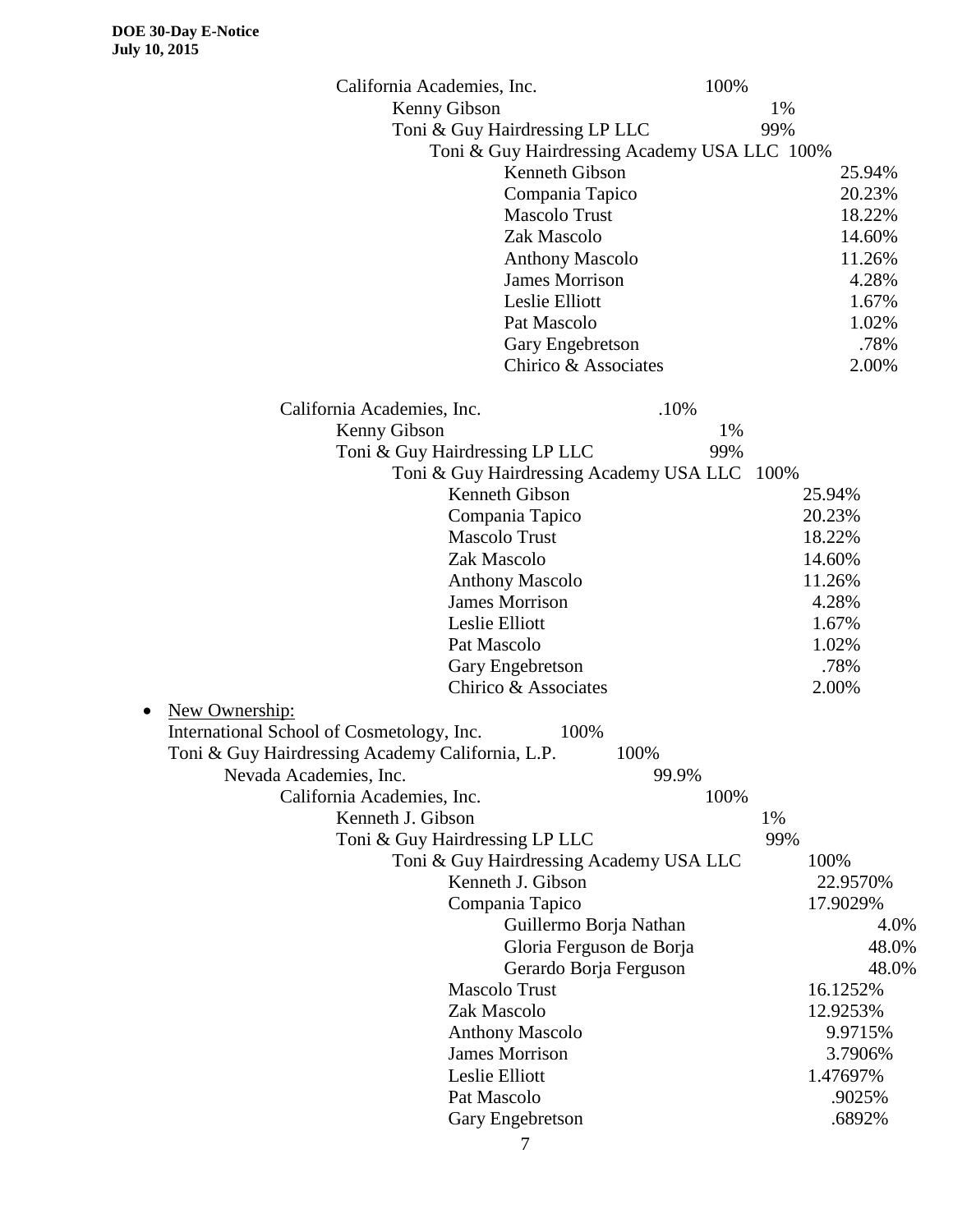| Chirico & Associates                    | 1.7722%  |
|-----------------------------------------|----------|
| Frank Chirico                           | 50%      |
| Laurel Chirico                          | 50%      |
| MBL/Toni&Guy Products, LP               | 5.9075%  |
| MBL/Toni&Guy GP, LLC                    | 1.00%    |
| <b>Bruno Mascolo</b>                    | 33.33%   |
| <b>Anthony Mascolo</b>                  | 33.33%   |
| Zak Mascolo                             | 33.33%   |
| <b>Bruno Mascolo</b>                    | 33%      |
| <b>Anthony Mascolo</b>                  | 33%      |
| Zak Mascolo                             | 33%      |
| Debbie Webster                          | 2.2973%  |
| Paul Joseph Marzioli                    | .9846%   |
| <b>Kimber Summers</b>                   | 2.2973%  |
| .1%<br>California Academies, Inc.       |          |
| Kenneth J. Gibson                       | 1%       |
| Toni & Guy Hairdressing LP LLC          | 99%      |
| Toni & Guy Hairdressing Academy USA LLC | 100%     |
| Kenneth J. Gibson                       | 22.9570% |
| Compania Tapico                         | 17.9029% |
| Guillermo Borja Nathan                  | 4.0%     |
| Gloria Ferguson de Borja                | 48.0%    |
| Gerardo Borja Ferguson                  | 48.0%    |
| <b>Mascolo Trust</b>                    | 16.1252% |
| Zak Mascolo                             | 12.9253% |
| <b>Anthony Mascolo</b>                  | 9.9715%  |
| <b>James Morrison</b>                   | 3.7906%  |
| Leslie Elliott                          | 1.47697% |
| Pat Mascolo                             | .9025%   |
| Gary Engebretson                        | .6892%   |
| Chirico & Associates                    | 1.7722%  |
| <b>Frank Chirico</b>                    | 50%      |
| Laurel Chirico                          | 50%      |
| MBL/Toni&Guy Products, LP               | 5.9075%  |
| MBL/Toni&Guy GP, LLC                    | 1.00%    |
| <b>Bruno Mascolo</b>                    | 33.33%   |
| <b>Anthony Mascolo</b>                  | 33.33%   |
| Zak Mascolo                             | 33.33%   |
| <b>Bruno Mascolo</b>                    | 33%      |
| <b>Anthony Mascolo</b>                  | 33%      |
| Zak Mascolo                             | 33%      |
| Debbie Webster                          | 2.2973%  |
| Paul Joseph Marzioli                    | .9846%   |
| <b>Kimber Summers</b>                   | 2.2973%  |

Colleen O' Hara's Beauty Academy 109 West 4<sup>th</sup> Street Santa Ana, CA 92701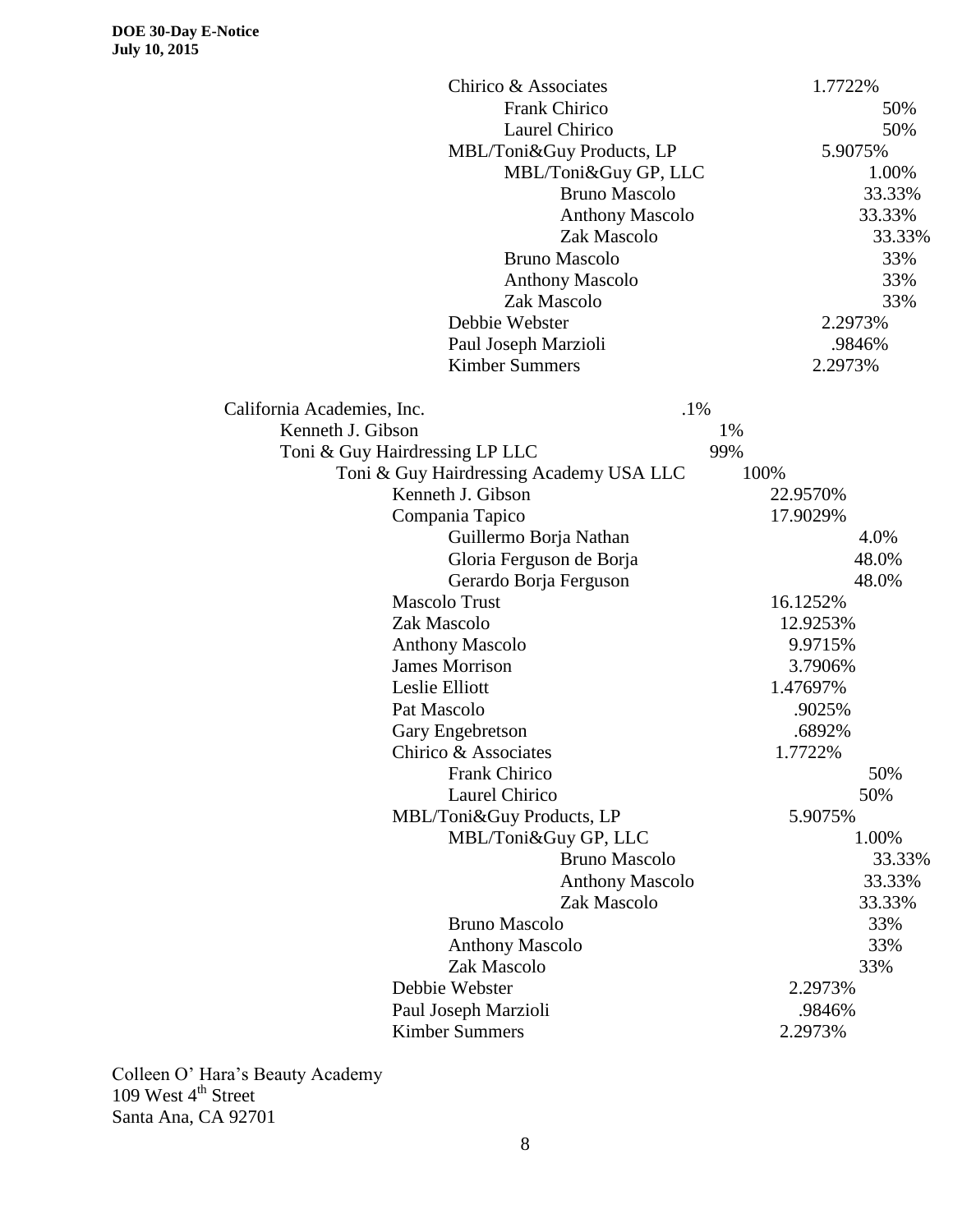#### **Ref. #014231-00**

- $\triangleright$  Action and Date: Non-Substantive Change of Crossover Program Approved (Met Stipulation) June 30, 2015
- New Program: Barber Crossover 400 Clock Hours

Bellus Academy 13266 Poway Academy Poway, CA 92064 **Ref. #014240-00**

Action and Date: Program Name Change Acknowledged – June 30, 2015

|                     | • Previous Program Name: Beauty Therapist Management | 600 Clock Hours |
|---------------------|------------------------------------------------------|-----------------|
|                     | <b>Beauty Therapist Management 102</b>               | 750 Clock Hours |
| • New Program Name: | <b>Master Esthetics</b>                              | 600 Clock Hours |
|                     | Master Esthetics 102                                 | 750 Clock Hours |

COBA Academy 102 North Glassell Street Orange, CA 92866 **Ref. #014325-00**

- Action and Date: Non-Substantive Change of Name Acknowledge with a Stipulation July 7, 2015
- Previous Institution Name: COBA Academy
- New Institution Name: Coba Cosmetology Academy

Hair California Beauty Academy

1110 North Tustin Street

Orange, CA 92867

#### **Ref. #014330-00**

- Action and Date: Non-Substantive Addition of Crossover Program Acknowledged with a Stipulation June 30, 2015
- New Program: Barber Crossover Course 400 Clock Hours

Palace Beauty College

1517 South Western Avenue

Los Angeles, CA 90006

### **Ref. #014334-00**

- $\triangleright$  Action and Date: Non-Substantive Addition of Crossover Programs Approved (Met Stipulation) June 30, 2015
- New Programs: Barber Crossover 400 Clock Hours Cosmetology Crossover 400 Clock Hours

Beyond 21<sup>st</sup> Century Beauty Academy 13640 Imperial Highway, Suite 6, 7, & 8 Sante Fe Springs, CA 90670 **Ref. #014350-00**

- $\triangleright$  Action and Date: Non-Substantive Addition of Crossover Program Approved (Met Stipulation) June 30, 2015
- New Program: Barber Cross-Over (For Cosmetologist) 400 Clock Hours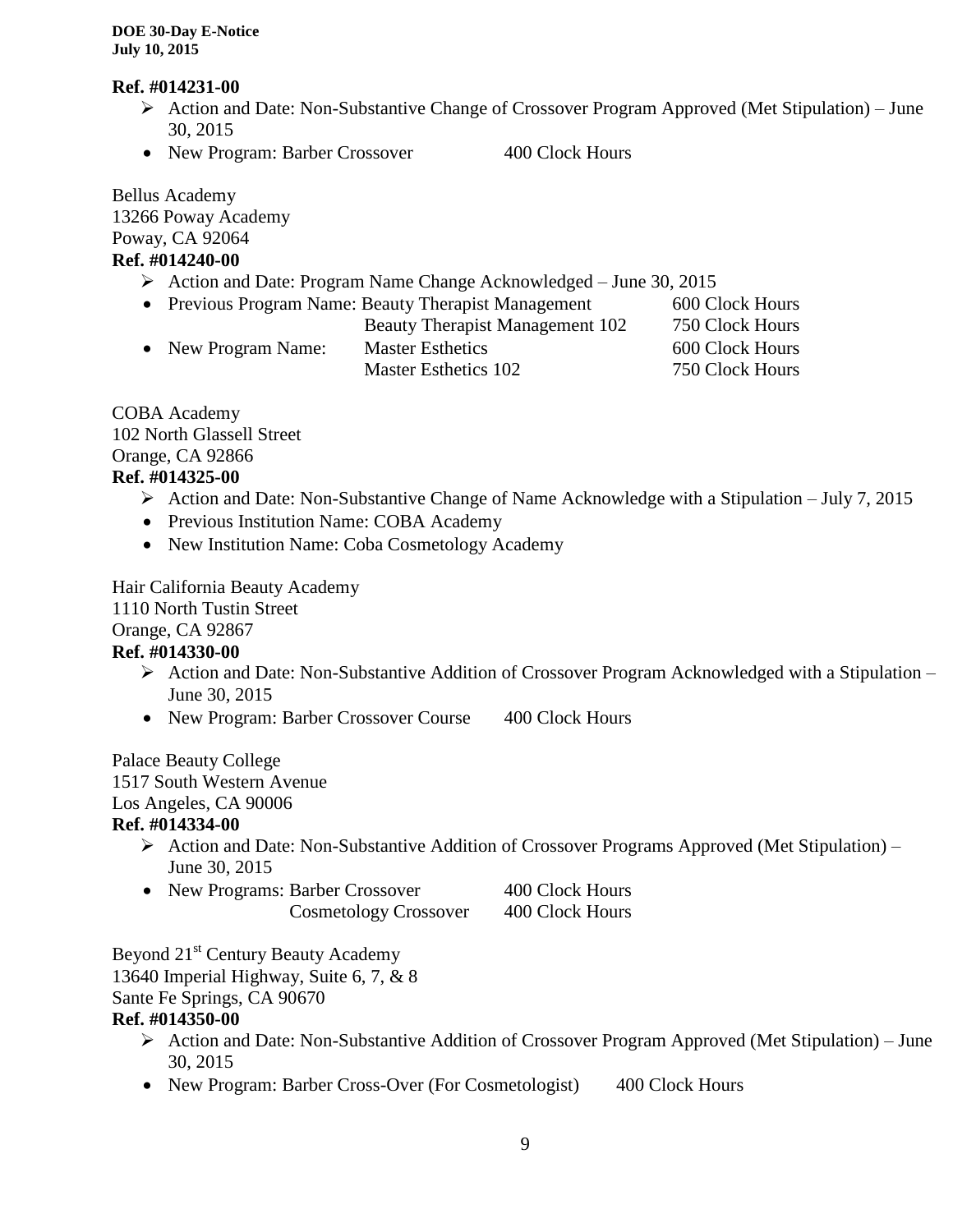Cinta Aveda Institute 305 Kearny Street San Francisco, CA 94108

#### **Ref. #014370-00**

- $\triangleright$  Action and Date: Non-Substantive Decrease in Program Length Acknowledged with a Stipulation June 30, 2015
- Program: Barber Crossover
- Previous Program Length: 400 Clock Hours
- New Program Length: 200 Clock Hours

Cinta Aveda Institute 305 Kearny Street San Francisco, CA 94108

#### **Ref. #014370-00**

- $\triangleright$  Action and Date: Non-Substantive Decrease in Program Length Acknowledged with a Stipulation June 30, 2015
- Previous Program Length: Esthetics & Beauty Therapy (CIDESCO) 1500 Clock Hours
- New Program Length: Esthetics & Beauty Therapy (CIDESCO) 1200 Clock Hours

Hinton Barber and Beauty College

1800 Springs Road

Vallejo, CA 94591

#### **Ref. #014386-00**

- $\triangleright$  Action and Date: Non-Substantive Expansion of Campus Facility Approved (Met Stipulation) June 26, 2015
- Expanded Campus: 1035 Tennessee Street, Vallejo, CA 94590

Lawrence & Company College of Cosmetology

 $810$  North  $10^{th}$  Avenue

Hanford, CA 93230

# **Ref. #014388-00**

- $\triangleright$  Action and Date: Change of Control Category 2 Approved (Met Stipulation) June 25, 2015
- Previous Ownership (Partnership): Joni Marciano and Rachel Lawrence 100% Joni Marciano 50% Rachel Lawrence 50% • New Owner (Corporation): Lawrence & Company College of Cosmetology, Inc. 100% Joni Marciano 100%

Milan Institute of Cosmetology 934 Missouri Street Fairfield, CA 95433 **Ref. #B53084-03**

# $\triangleright$  Action and Date: Academic Modality Update Acknowledged – June 26, 2015

- Previous Academic Modality: Cosmetology 10% Distance Education
- New Academic Modality: Cosmetology 0% Distance Education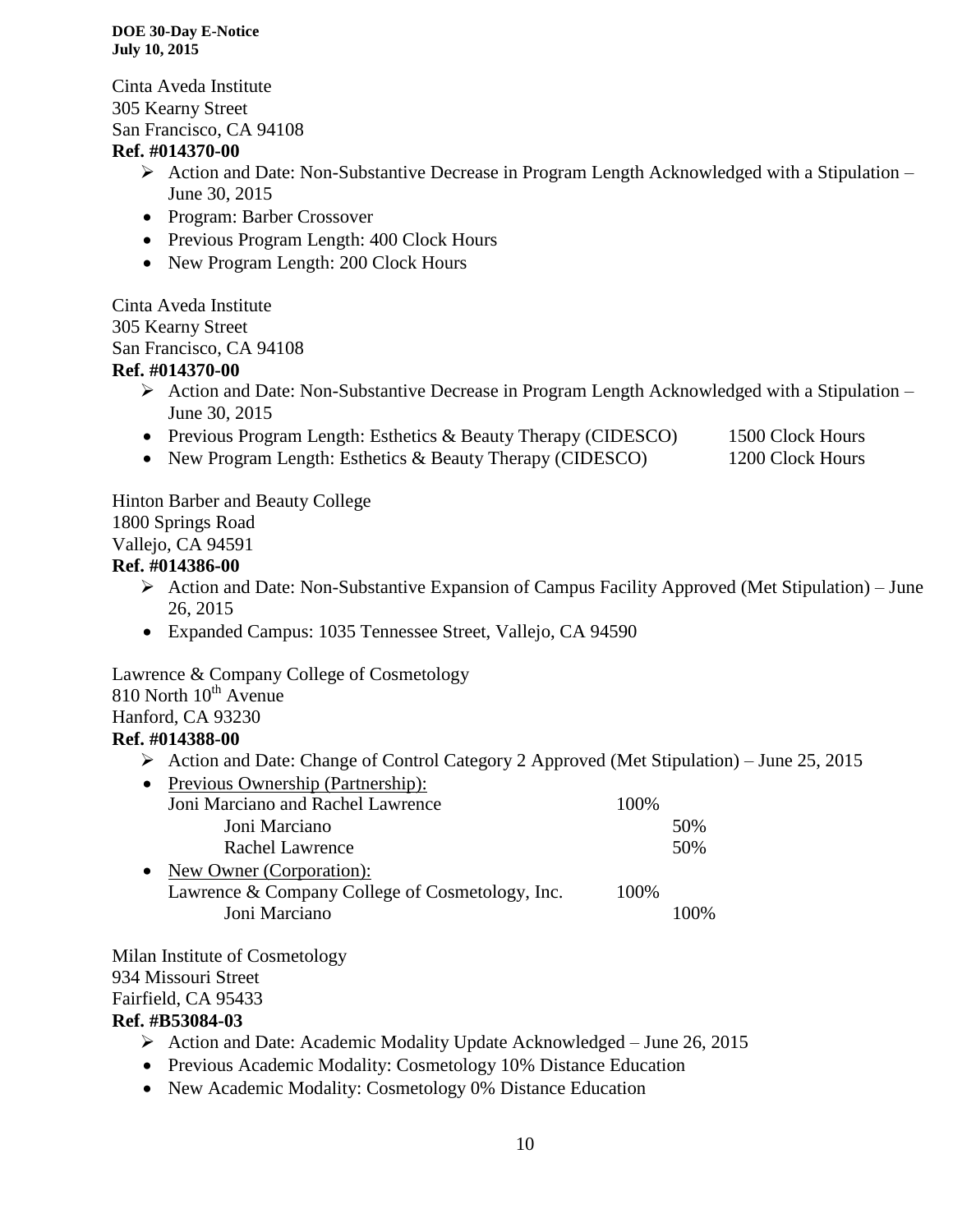Milan Institute of Cosmetology 3238 South Fairway Visalia, CA 93277

### **Ref. #B53084-04**

- $\triangleright$  Action and Date: Academic Modality Update Acknowledged June 26, 2015
- Previous Academic Modality: Cosmetology 10% Distance Education
- New Academic Modality: Cosmetology 0% Distance Education

Milan Institute of Cosmetology 78900 Highway 111 La Quinta, CA 92253 **Ref. #B53084-07**

- $\triangleright$  Action and Date: Academic Modality Update Acknowledged June 26, 2015
- Previous Academic Modality: Cosmetology 10% Distance Education
- New Academic Modality: Cosmetology 0% Distance Education

Victory Career College 19401 South Vermont Avenue, Suite G100 Torrance, CA 90502

### **Ref. #I14248-00**

- $\triangleright$  Action and Program: Addition of New Program Acknowledged June 26, 2015
- New Program: Barbering 1500 Clock Hours

### **COLORADO**

Xenon International Academy III, Inc. 2231 South Peoria Street Aurora, CO 80014

#### **Ref. #015039-00**

- Action and Date: Official Mailing Address Update Acknowledged June 22, 2015
- Current Official Mailing Address: 2231 South Peoria Street, Aurora, CO 80014
- New Official Mailing Address: 11720 Peel Circle, LaVista, NE 68128

#### **FLORIDA**

TONI & GUY Hairdressing Academy 8206 Philips Highway Jacksonville, FL 32256

#### **Ref. #019009-00**

 $\triangleright$  Action and Date: Non-Substantive Change of Ownership Acknowledged – June 15, 2015

| • Previous Ownership:                     |      |        |        |
|-------------------------------------------|------|--------|--------|
| Toni&Guy Hairdressing Academy Florida, LP | 100% |        |        |
| Toni & Guy Hairdressing LP, LLC           |      | 99.90% |        |
| Toni & Guy Hairdressing USA, LLC          |      | 100%   |        |
| Kenneth Gibson                            |      |        | 25.94% |
| <b>Mascolo Trust</b>                      |      |        | 18.22% |
| Zak Mascolo                               |      |        | 14.60% |
| <b>Anthony Mascolo</b>                    |      |        | 11.26% |
| <b>James Morrison</b>                     |      |        | 4.28%  |
| Leslie Elliott                            |      |        | 1.67%  |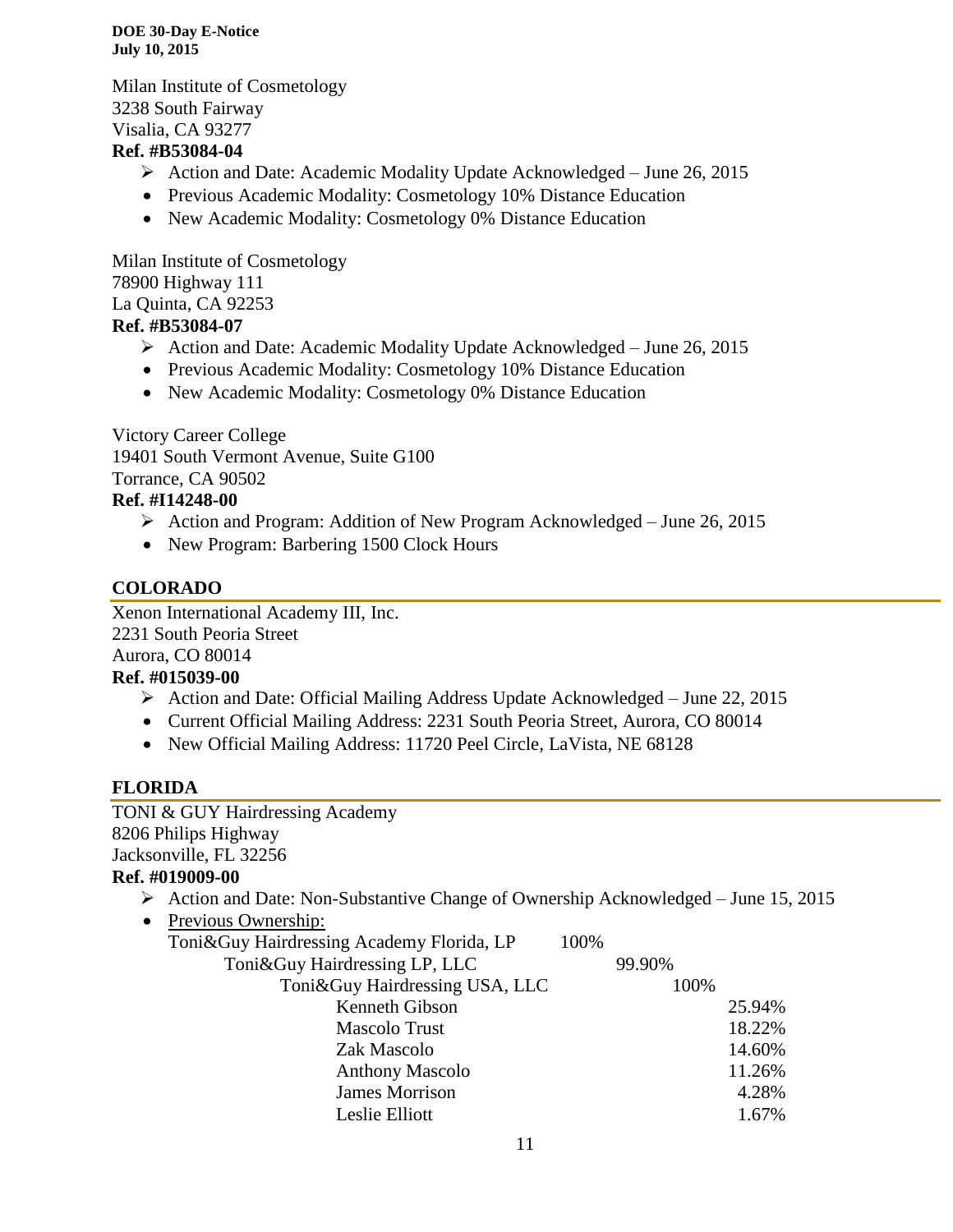$\blacktriangleright$ 

| Pat Mascolo                                       | 1.02%    |
|---------------------------------------------------|----------|
| Gary Engebretson                                  | .78%     |
| Compania Tapico                                   | 20.23%   |
| Gloria Furguson                                   | 48.00%   |
| Gerardo Borja Ferguson                            | 48.00%   |
| Guillermo Borja Nathan                            | 4.00%    |
| Chirico & Associates                              | 2.00%    |
| <b>Frank Chirico</b>                              | 50.00%   |
| Laurel Chirico                                    | 50.00%   |
| Toni&Guy Hairdressing Group, LLC                  | .10%     |
| Toni&Guy Hairdressing USA, LLC                    | 100%     |
| Kenneth Gibson                                    | 25.94%   |
| <b>Mascolo Trust</b>                              | 18.22%   |
| Zak Mascolo                                       | 14.60%   |
| <b>Anthony Mascolo</b>                            | 11.26%   |
| <b>James Morrison</b>                             | 4.28%    |
| Leslie Elliott                                    | 1.67%    |
| Pat Mascolo                                       | 1.02%    |
| Gary Engebretson                                  | .78%     |
| Compania Tapico                                   | 20.23%   |
| Gloria Furguson de Borja                          | 48.00%   |
| Gerardo Borja Ferguson                            | 48.00%   |
| Guillermo Borja Nathan                            | 4.00%    |
| Chirico & Associates                              | 2.00%    |
| Frank Chirico                                     | 50.00%   |
| Laurel Chirico                                    | 50.00%   |
|                                                   |          |
| New Ownership:                                    |          |
| Toni&Guy Hairdressing Academy Florida, LP<br>100% |          |
| Toni&Guy Hairdressing LP, LLC                     | 99.90%   |
| Toni&Guy Hairdressing USA, LLC                    | 100%     |
| Kenny Gibson                                      | 22.9570% |
| Mascolo Trust                                     | 16.1252% |
| Zak Mascolo                                       | 12.9253% |
|                                                   | 9.9715%  |
| <b>Anthony Mascolo</b><br><b>James Morrison</b>   |          |
|                                                   | 3.7906%  |
| Chirico & Associates                              | 1.7722%  |
| Frank Chirico                                     | 50.00%   |
| Laurel Chirico                                    | 50.00%   |
| Leslie Elliot                                     | 1.4769%  |
| Pat Mascolo                                       | .9025%   |
| Gary Engebretson                                  | .6892%   |
| Compania Tapico                                   | 17.9029% |
| Guillermo Borja Nathan                            | 4.00%    |
| Gloria Ferguson de Borja                          | 48.00%   |
| Gerardo Borja Ferguson                            | 48.00%   |
| MBL/Toni&Guy Products, LP                         | 5.9075%  |
| MBL/Toni&Guy GP, LLC                              | 1.00%    |
| <b>Bruno Mascolo</b>                              | 33.33%   |
| 12                                                |          |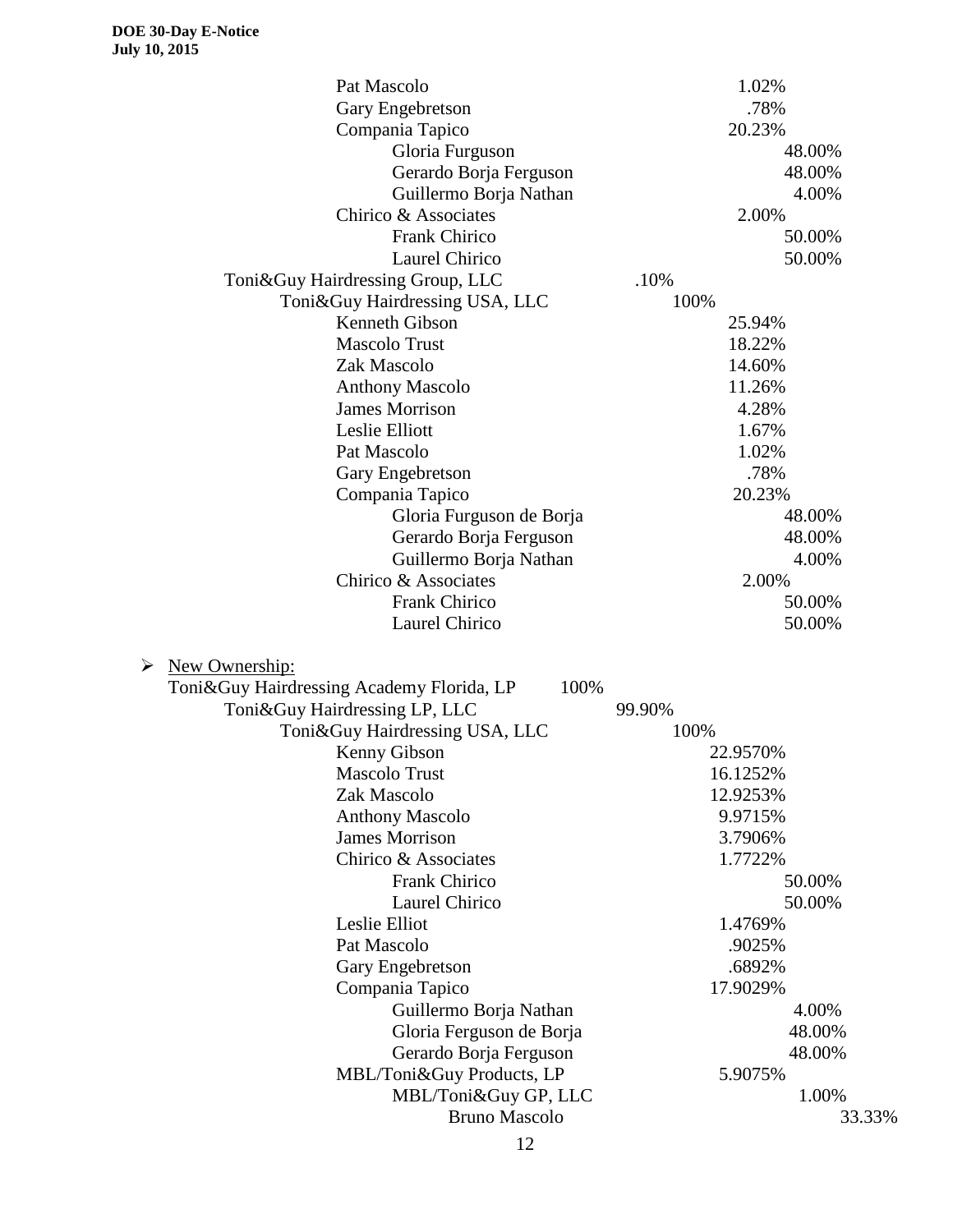| <b>Anthony Mascolo</b>           | 33.33%   |
|----------------------------------|----------|
| Zak Mascolo                      | 33.33%   |
| <b>Bruno Mascolo</b>             | 33.00%   |
| <b>Anthony Mascolo</b>           | 33.00%   |
| Zak Mascolo                      | 33.00%   |
| Debbie Webster                   | 2.2973%  |
| Paul Joseph Marzioli             | .9846%   |
| <b>Kimber Summers</b>            | 2.2973%  |
| Toni&Guy Hairdressing Group, LLC | .10%     |
| Toni&Guy Hairdressing USA, LLC   | 100%     |
| Kenny Gibson                     | 22.9570% |
| <b>Mascolo Trust</b>             | 16.1252% |
| Zak Mascolo                      | 12.9253% |
| <b>Anthony Mascolo</b>           | 9.9715%  |
| <b>James Morrison</b>            | 3.7906%  |
| Chirico & Associates             | 1.7722%  |
| Frank Chirico                    | 50.00%   |
| Laurel Chirico                   | 50.00%   |
| Leslie Elliot                    | 1.4769%  |
| Pat Mascolo                      | .9025%   |
| Gary Engebretson                 | .6892%   |
| Compania Tapico                  | 17.9029% |
| Guillermo Borja Nathan           | 4.00%    |
| Gloria Ferguson de Borja         | 48.00%   |
| Gerardo Borja Ferguson           | 48.00%   |
| MBL/Toni&Guy Products, LP        | 5.9075%  |
| MBL/Toni&Guy GP, LLC             | 1.00%    |
| <b>Bruno Mascolo</b>             | 33.33%   |
| <b>Anthony Mascolo</b>           | 33.33%   |
| Zak Mascolo                      | 33.33%   |
| <b>Bruno Mascolo</b>             | 33.00%   |
| <b>Anthony Mascolo</b>           | 33.00%   |
| Zak Mascolo                      | 33.00%   |
| Debbie Webster                   | 2.2973%  |
| Paul Joseph Marzioli             | .9846%   |
| <b>Kimber Summers</b>            | 2.2973%  |

Hollywood Institute of Beauty Careers 1440 JFK Causeway, Suite 100 North Bay Village, FL 33141 **Ref. #B19103-01**

- $\triangleright$  Action and Date: Addition of New Program Approved (Met Stipulation) July 1, 2015
- New Program: Barber 1200 Clock Hours

Aveda Institute – South Florida 4186 South University Drive Davie, FL 33328 **Ref. #019113-00**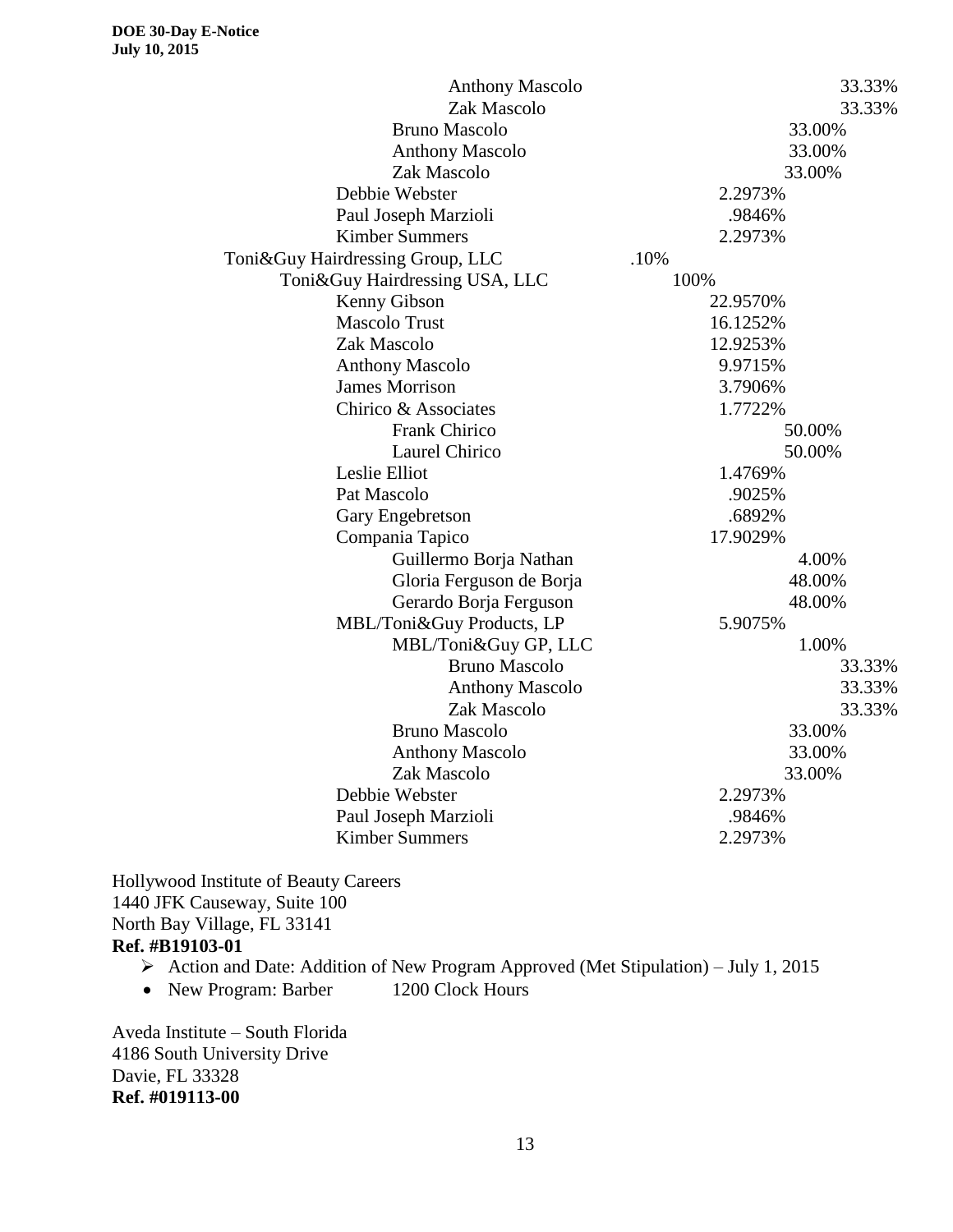- $\triangleright$  Action and Date: Non-Substantive Decrease in Program Length Acknowledged with a Stipulation July 6, 2015
- Previous Program Length: Aveda Cosmetology 1600 Clock Hours
- New Program Length: Aveda Cosmetology 1500 Clock Hours

Aveda Institute - Orlando 495 North Semoran Boulevard, Suite 6 Winter Park, FL 32792 **Ref. #B19113-02**

- Action and Date: Non-Substantive Decrease in Program Length Acknowledged with a Stipulation July 6, 2015
- Previous Program Length: Aveda Cosmetology 1600 Clock Hours
- New Program Length: Aveda Cosmetology 1500 Clock Hours

Aveda Institute – Tallahassee 2020 West Pensacola Street Tallahassee, FL 32304

# **Ref. #019116-00**

- $\triangleright$  Action and Date: Non-Substantive Decrease in Program Length Acknowledged with a Stipulation July 6, 2015
- Previous Program Length: Aveda Cosmetology 1600 Clock Hours
- New Program Length: Aveda Cosmetology 1500 Clock Hours

Aveda Institute Jacksonville 10601 San Jose Boulevard, Suite 7 Jacksonville, FL 32257

# **Ref. #B19116-01**

- $\triangleright$  Action and Date: Non-Substantive Decrease in Program Length Acknowledged with a Stipulation July 6, 2015
- Previous Program Length: Aveda Cosmetology 1600 Clock Hours
- New Program Length: Aveda Cosmetology 1500 Clock Hours

Aveda Institute – Tampa Bay 28272 US Highway 19 North Clearwater, FL 33761

# **Ref. #B19116-02**

- $\triangleright$  Action and Date: Non-Substantive Decrease in Program Length Acknowledged with a Stipulation July 6, 2015
- Previous Program Length: Aveda Cosmetology 1600 Clock Hours
- New Program Length: Aveda Cosmetology 1500 Clock Hours

The Salon Professional Academy 1388 Colonial Boulevard Fort Myers, FL 33907 **Ref. #019126-00**

 Action and Date: Withdrawal of Accreditation with Right to Appeal and Institution Placed on Probation – July 1, 2015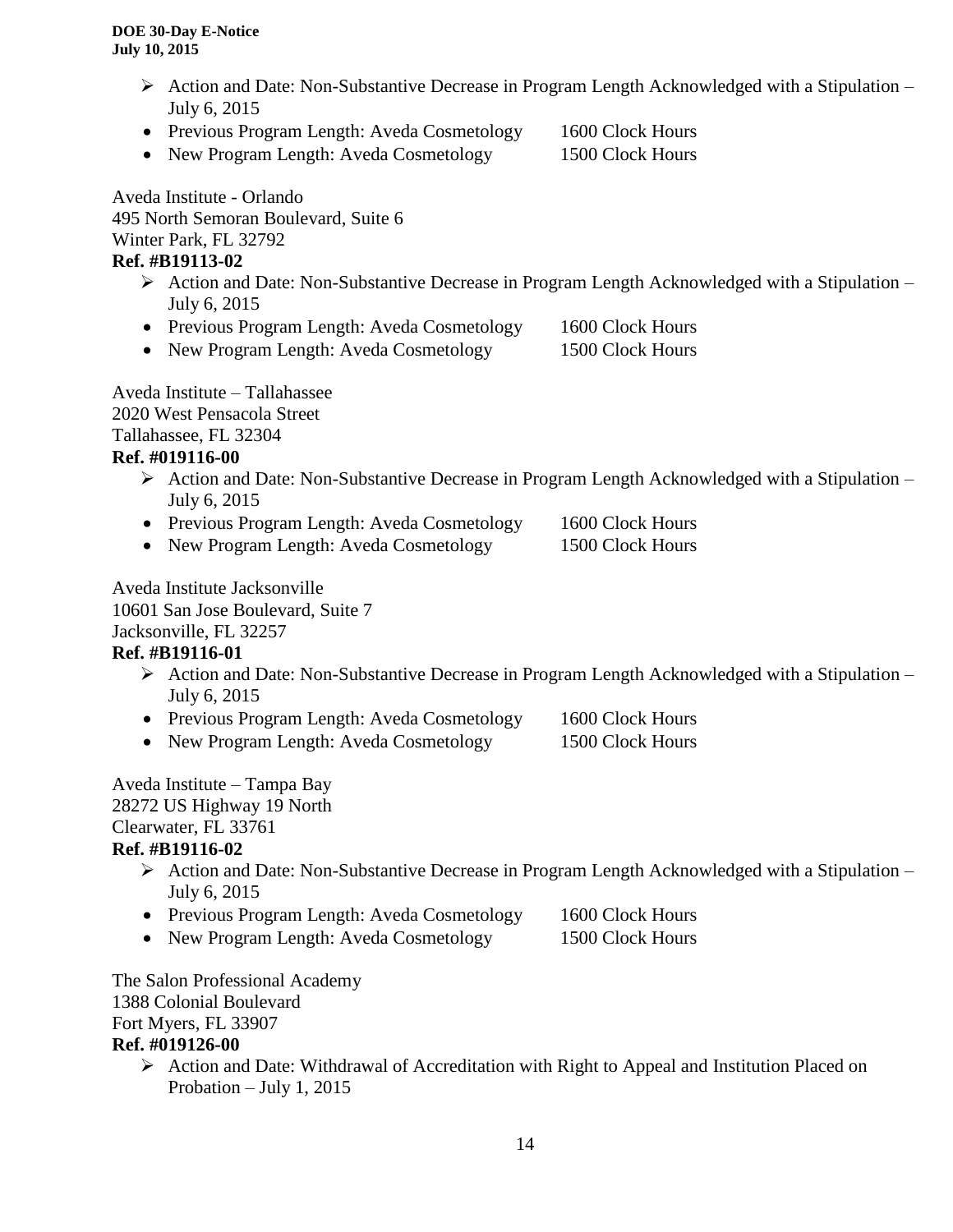Beauty Anatomy Institute of Cosmetology and Wellness 1901 North Federal Highway #201 Pompano Beach, FL 33062

#### **Ref. #019137-00**

- $\triangleright$  Action and Date: Non-Substantive Expansion of Campus Facility Acknowledged with a Stipulation June 26, 2015
- Expanded Campus: 2001 North Federal Highway, Pompano Beach, FL 33062

#### **IDAHO**

Paul Mitchell The School Nampa Previous Ref. #A22023-01 16803 North Marketplace Boulevard Nampa, ID 83687 **Ref. #P22023-01**

Action and Date: Initial Accreditation for Additional Location Granted – June 30, 2015

#### **ILLINOIS**

University of Spa & Cosmetology Arts 2913 West White Oaks Drive Springfield, IL 62704 **Ref. #023092-00**

- Action and Date: Addition of New Program Approved (Met Stipulation) June 16, 2015
- Barbering 1500 Clock Hours

Alvareita's College of Cosmetology, Inc. 333 South Kansas Street Edwardsville, IL 62025

# **Ref. #023109-00**

- Action and Date: Non-Substantive Change of Official Contact Person Acknowledged June 25, 2015
- Official Contact Person: Sheila A. Fudge, 5400 West Main Street, Belleville, IL 62226

Alvareita's College of Cosmetology, Inc. 5400 West Main Street Belleville, IL 62226

# **Ref. B23109-01**

- Action and Date: Non-Substantive Change of Official Contact Person Acknowledged June 25, 2015
- Official Contact Person: Sheila A. Fudge, 5400 West Main Street, Belleville, IL 62226

Alvareita's College of Cosmetology, Inc. 3048 Godfrey Road Godfrey, IL 62035 **Ref. #023128-00**

- Action and Date: Non-Substantive Change of Official Contact Person Acknowledged June 25, 2015
- Official Contact Person: Sheila A. Fudge, 5400 West Main Street, Belleville, IL 62226

Alvareita's College of Cosmetology, Inc. 3048 Godfrey Road Godfrey, IL 62035 **Ref. #023128-00**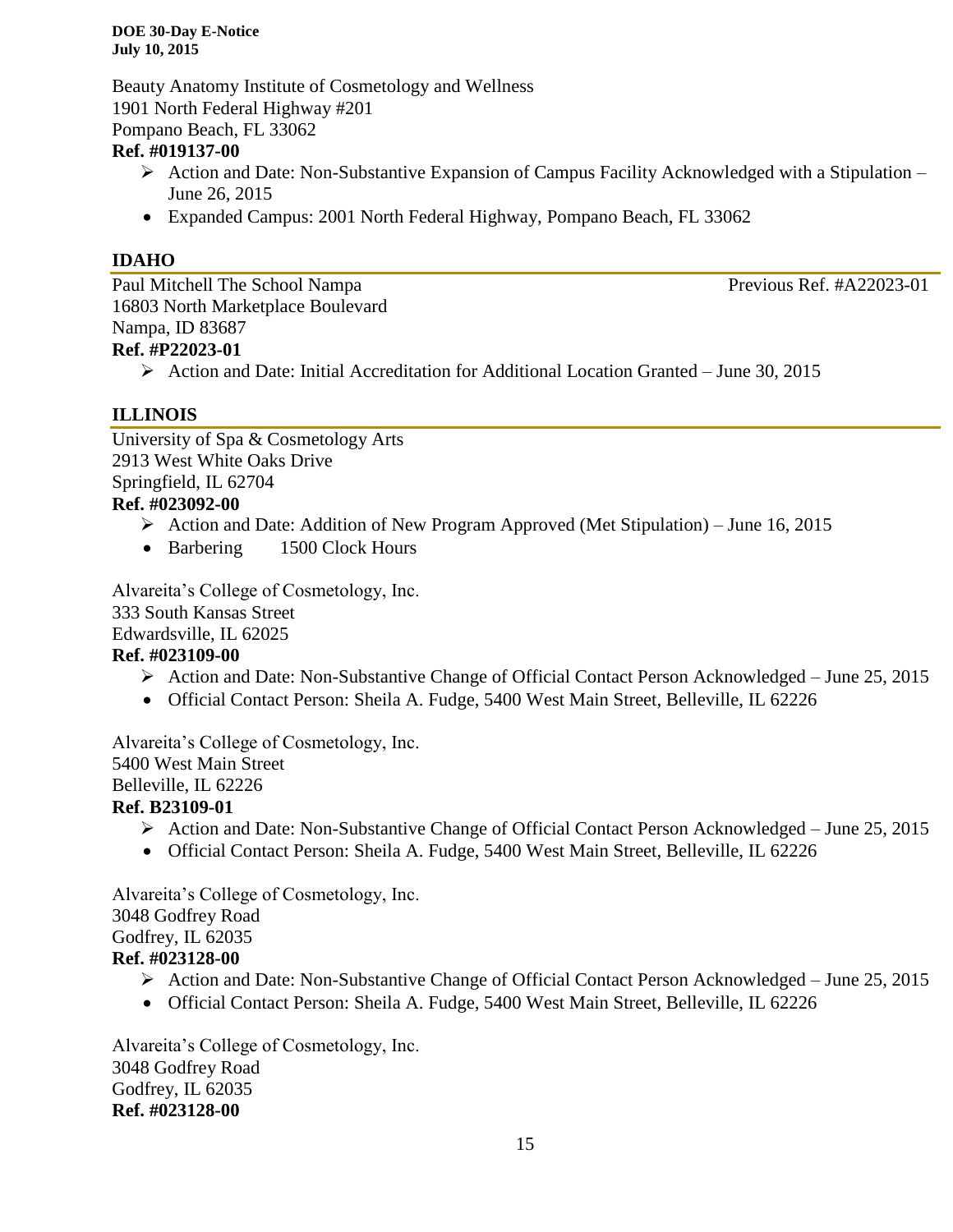- Action and Date: Non-Substantive Removal of a Program Acknowledged July 9, 2015
- Program Removed: Massage Therapy 900 Clock Hours

| Tricoci University of Beauty Culture, LLC                                        |                |
|----------------------------------------------------------------------------------|----------------|
| 530 East North Avenue                                                            |                |
| Glendale Heights, IL 60139                                                       |                |
| Ref. #023166-00                                                                  |                |
| $\triangleright$ Action and Date: Ownership Updated Acknowledged – June 25, 2015 |                |
| Previous Ownership Information:<br>$\bullet$                                     |                |
| Tricoci University of Beauty Culture, LLC 100%                                   |                |
| MT University Manager LLC<br>40.00%                                              |                |
| Tricoci 1999 Family Trust<br>92.80%                                              |                |
| Mario M. Tricoci                                                                 | 50.00%         |
| Michael C. Tricoci                                                               | 50.00%         |
| Mario M. Tricoci<br>7.20%                                                        |                |
| 60.00%<br>TU Holding Company, LLC                                                |                |
| <b>Concentric Equity Partners II LP</b><br>100%                                  |                |
| <b>New Ownership Information:</b>                                                |                |
| Tricoci University of Beauty Culture, LLC 100%                                   |                |
| MT University Manager LLC<br>40.00%                                              |                |
| Tricoci 1999 Family Trust<br>92.80%                                              |                |
| Mario M. Tricoci                                                                 | 50.00%         |
| Michael C. Tricoci                                                               | 50.00%         |
| 7.20%<br>Mario M. Tricoci                                                        |                |
| 60.00%<br>TU Holding Company, LLC                                                |                |
| <b>Concentric Equity Partners II LP</b><br>100%                                  |                |
| Harrison I. Steans Self-Declaration of Revocable Trust                           | 16.87%         |
| Janet L. Weed 2000 Declaration of Trust                                          | 10.00%         |
| George P. Bauer Revocable Trust                                                  | 10.00%         |
| Harold M. Morrison Trust                                                         | 5.00%          |
| Heather A. Steans 2001 Trust                                                     | 5.00%          |
| Jennifer W. Steans 2000 Trust                                                    | 5.00%          |
| Robin M. Steans Revocable Trust                                                  | 5.00%          |
| Thomas B. Hunter III Self-Declaration of Revocable Trust                         | 4.50%          |
| Hunter CLAT (Charitable Lead Annuity Trust)                                      | 4.00%          |
| Helen H. Morrison 2002 Trust                                                     | 3.00%          |
| Margot M. Morrison 1999 Trust<br>Andrew W. Code                                  | 3.00%<br>2.70% |
| Ken Hooten                                                                       | 2.49%          |
| Neele E. Stearns Jr. Revocable Trust                                             | 2.25%          |
| GT Investments, LLC                                                              | 2.00%          |
| Trilogy Investment Group, LLC                                                    | 1.88%          |
| Mario M. Tricoci                                                                 | 1.50%          |
| Thomas B. Hunter IV Self-Declaration of Revocable Trust                          | 1.50%          |
| Lois L. Morrison 1999 Trust                                                      | 1.50%          |
| Heather A. Steans 1999 Descendants Trust                                         | 1.50%          |
| 1 <sub>c</sub>                                                                   |                |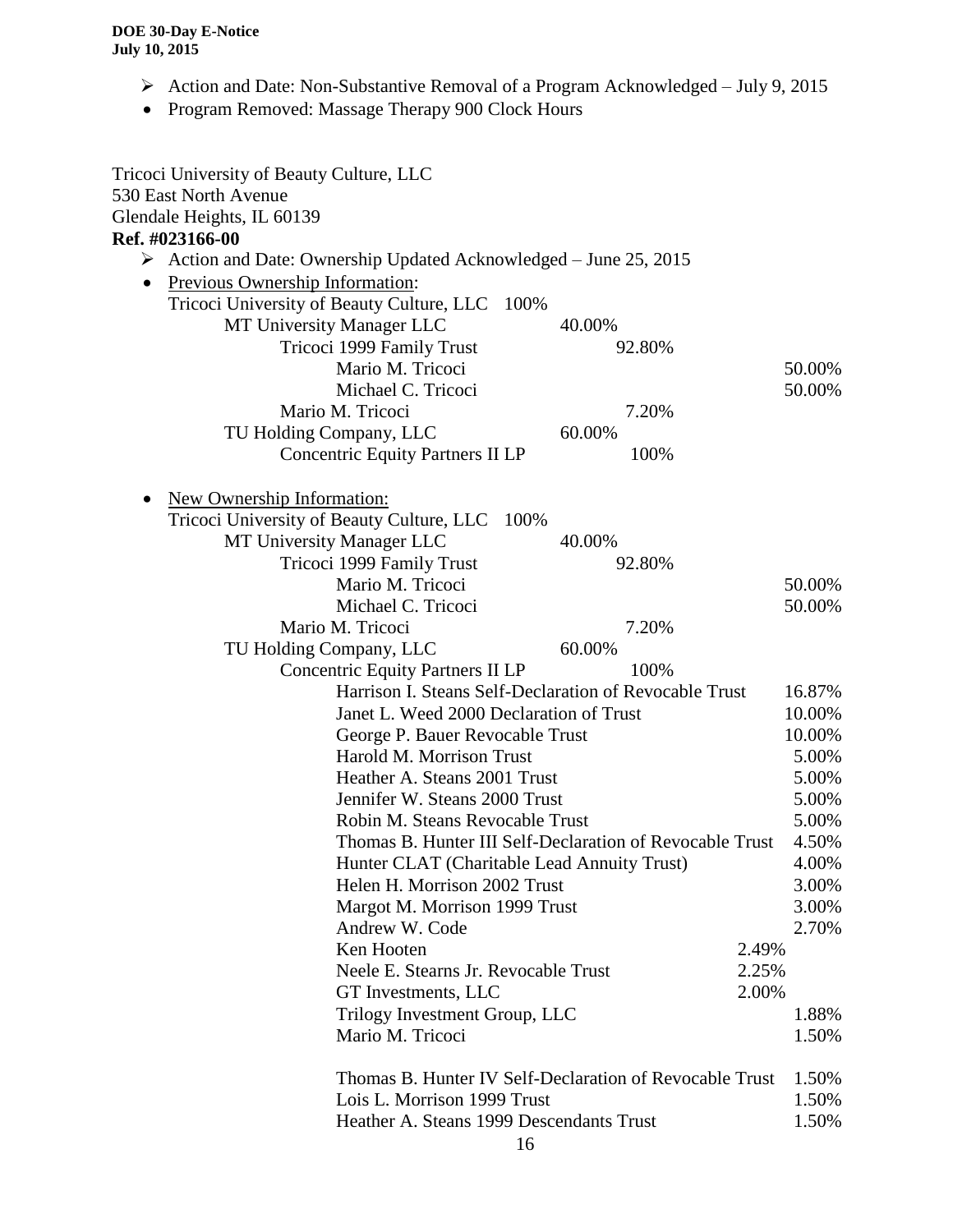| Jennifer W. Steans 1999 Descendants Trust<br>Robin M. Steans 1999 Descendants Trust<br>Michael Family Thrush, LP<br><b>Pacific Shores</b><br>Michael Hara<br>Ian G. Ross Rev Trust<br>James N. Hallene<br>LMW Partners, LLC<br>Robert F. Barnett, III 1997 Trust<br>Code Family Partnership<br>SIP of Illinois Limited Partnership<br>Patricia A. Fosmoe Trust | 1.50%<br>1.50%<br>1.50%<br>1.50%<br>1.50%<br>.75%<br>.50%<br>.50%<br>.50%<br>.30%<br>.25%<br>.25% |
|----------------------------------------------------------------------------------------------------------------------------------------------------------------------------------------------------------------------------------------------------------------------------------------------------------------------------------------------------------------|---------------------------------------------------------------------------------------------------|
| Barton S. Vanderburg Living Tst Dtd 10/16/07                                                                                                                                                                                                                                                                                                                   | .25%                                                                                              |
| Nivine Megahed                                                                                                                                                                                                                                                                                                                                                 | .25%                                                                                              |
| Kimberly A. Parks                                                                                                                                                                                                                                                                                                                                              | .15%                                                                                              |
| David M. Gervase 2013 Trust                                                                                                                                                                                                                                                                                                                                    | .10%                                                                                              |
| CEP-FIC GP, L.P.                                                                                                                                                                                                                                                                                                                                               | .01%                                                                                              |
| Tricoci University of Beauty Culture, LLC<br>5321 North Harlem Avenue<br>Chicago, IL 60656                                                                                                                                                                                                                                                                     |                                                                                                   |
| Ref. #023167-00                                                                                                                                                                                                                                                                                                                                                |                                                                                                   |
| $\triangleright$ Action and Date: Ownership Updated Acknowledged – June 25, 2015                                                                                                                                                                                                                                                                               |                                                                                                   |
| Previous Ownership Information:<br>$\bullet$                                                                                                                                                                                                                                                                                                                   |                                                                                                   |
| Tricoci University of Beauty Culture, LLC<br>100%                                                                                                                                                                                                                                                                                                              |                                                                                                   |
| MT University Manager LLC<br>40.00%                                                                                                                                                                                                                                                                                                                            |                                                                                                   |
| Tricoci 1999 Family Trust<br>92.80%<br>Mario M. Tricoci                                                                                                                                                                                                                                                                                                        | 50.00%                                                                                            |
| Michael C. Tricoci                                                                                                                                                                                                                                                                                                                                             | 50.00%                                                                                            |
| Mario M. Tricoci<br>7.20%                                                                                                                                                                                                                                                                                                                                      |                                                                                                   |
| 60.00%<br>TU Holding Company, LLC                                                                                                                                                                                                                                                                                                                              |                                                                                                   |
| 100%<br><b>Concentric Equity Partners II LP</b>                                                                                                                                                                                                                                                                                                                |                                                                                                   |
|                                                                                                                                                                                                                                                                                                                                                                |                                                                                                   |
| New Ownership Information:                                                                                                                                                                                                                                                                                                                                     |                                                                                                   |
| Tricoci University of Beauty Culture, LLC<br>100%                                                                                                                                                                                                                                                                                                              |                                                                                                   |
| MT University Manager LLC<br>40.00%                                                                                                                                                                                                                                                                                                                            |                                                                                                   |
| Tricoci 1999 Family Trust<br>92.80%                                                                                                                                                                                                                                                                                                                            |                                                                                                   |
| Mario M. Tricoci                                                                                                                                                                                                                                                                                                                                               | 50.00%                                                                                            |
| Michael C. Tricoci                                                                                                                                                                                                                                                                                                                                             | 50.00%                                                                                            |
| Mario M. Tricoci<br>7.20%                                                                                                                                                                                                                                                                                                                                      |                                                                                                   |
| TU Holding Company, LLC<br>60.00%                                                                                                                                                                                                                                                                                                                              |                                                                                                   |
| <b>Concentric Equity Partners II LP</b><br>100%                                                                                                                                                                                                                                                                                                                |                                                                                                   |
| Harrison I. Steans Self-Declaration of Revocable Trust                                                                                                                                                                                                                                                                                                         | 16.87%                                                                                            |
| Janet L. Weed 2000 Declaration of Trust                                                                                                                                                                                                                                                                                                                        | 10.00%                                                                                            |
| George P. Bauer Revocable Trust                                                                                                                                                                                                                                                                                                                                | 10.00%                                                                                            |
| Harold M. Morrison Trust                                                                                                                                                                                                                                                                                                                                       | 5.00%                                                                                             |
| Heather A. Steans 2001 Trust                                                                                                                                                                                                                                                                                                                                   | 5.00%                                                                                             |
| Jennifer W. Steans 2000 Trust                                                                                                                                                                                                                                                                                                                                  | 5.00%                                                                                             |
| Robin M. Steans Revocable Trust                                                                                                                                                                                                                                                                                                                                | 5.00%                                                                                             |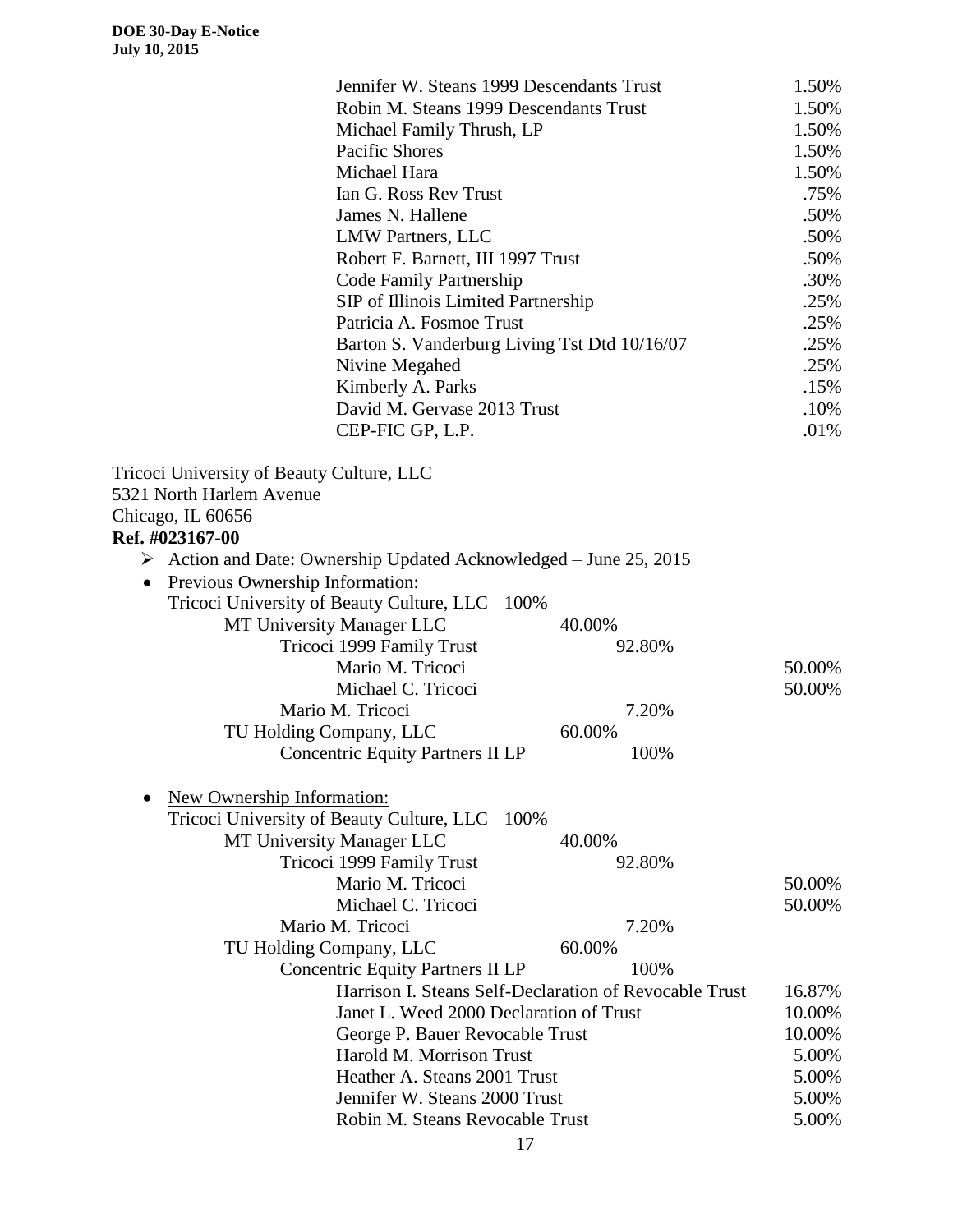|                                                                                  | Thomas B. Hunter III Self-Declaration of Revocable Trust | 4.50%  |
|----------------------------------------------------------------------------------|----------------------------------------------------------|--------|
| Hunter CLAT (Charitable Lead Annuity Trust)                                      |                                                          | 4.00%  |
| Helen H. Morrison 2002 Trust                                                     |                                                          | 3.00%  |
| Margot M. Morrison 1999 Trust                                                    |                                                          | 3.00%  |
| Andrew W. Code                                                                   |                                                          | 2.70%  |
| Ken Hooten                                                                       | 2.49%                                                    |        |
| Neele E. Stearns Jr. Revocable Trust                                             | 2.25%                                                    |        |
| GT Investments, LLC                                                              | 2.00%                                                    |        |
| Trilogy Investment Group, LLC                                                    |                                                          | 1.88%  |
| Mario M. Tricoci                                                                 |                                                          | 1.50%  |
|                                                                                  | Thomas B. Hunter IV Self-Declaration of Revocable Trust  | 1.50%  |
| Lois L. Morrison 1999 Trust                                                      |                                                          | 1.50%  |
| Heather A. Steans 1999 Descendants Trust                                         |                                                          | 1.50%  |
| Jennifer W. Steans 1999 Descendants Trust                                        |                                                          | 1.50%  |
| Robin M. Steans 1999 Descendants Trust                                           |                                                          | 1.50%  |
| Michael Family Thrush, LP                                                        |                                                          | 1.50%  |
| <b>Pacific Shores</b>                                                            |                                                          | 1.50%  |
| Michael Hara                                                                     |                                                          | 1.50%  |
| Ian G. Ross Rev Trust                                                            |                                                          | .75%   |
| James N. Hallene                                                                 |                                                          | .50%   |
| LMW Partners, LLC                                                                |                                                          | .50%   |
| Robert F. Barnett, III 1997 Trust                                                |                                                          | .50%   |
| Code Family Partnership                                                          |                                                          | .30%   |
| SIP of Illinois Limited Partnership                                              |                                                          | .25%   |
| Patricia A. Fosmoe Trust                                                         |                                                          | .25%   |
| Barton S. Vanderburg Living Tst Dtd 10/16/07                                     |                                                          | .25%   |
| Nivine Megahed                                                                   |                                                          | .25%   |
| Kimberly A. Parks                                                                |                                                          | .15%   |
| David M. Gervase 2013 Trust                                                      |                                                          | .10%   |
| CEP-FIC GP, L.P.                                                                 |                                                          | .01%   |
| Tricoci University of Beauty Culture, LLC                                        |                                                          |        |
| 602 West Glen Avenue                                                             |                                                          |        |
| Peoria, IL 61614                                                                 |                                                          |        |
| Ref. #023168-00                                                                  |                                                          |        |
| $\triangleright$ Action and Date: Ownership Updated Acknowledged – June 25, 2015 |                                                          |        |
| Previous Ownership Information:<br>$\bullet$                                     |                                                          |        |
| Tricoci University of Beauty Culture, LLC<br>100%                                |                                                          |        |
| MT University Manager LLC                                                        | 40.00%                                                   |        |
| Tricoci 1999 Family Trust                                                        | 92.80%                                                   |        |
| Mario M. Tricoci                                                                 |                                                          | 50.00% |
| Michael C. Tricoci                                                               |                                                          | 50.00% |
| Mario M. Tricoci                                                                 | 7.20%                                                    |        |
| TU Holding Company, LLC                                                          | 60.00%                                                   |        |
| <b>Concentric Equity Partners II LP</b>                                          | 100%                                                     |        |
| <b>New Ownership Information:</b>                                                |                                                          |        |
| Tricoci University of Beauty Culture, LLC<br>100%                                |                                                          |        |

18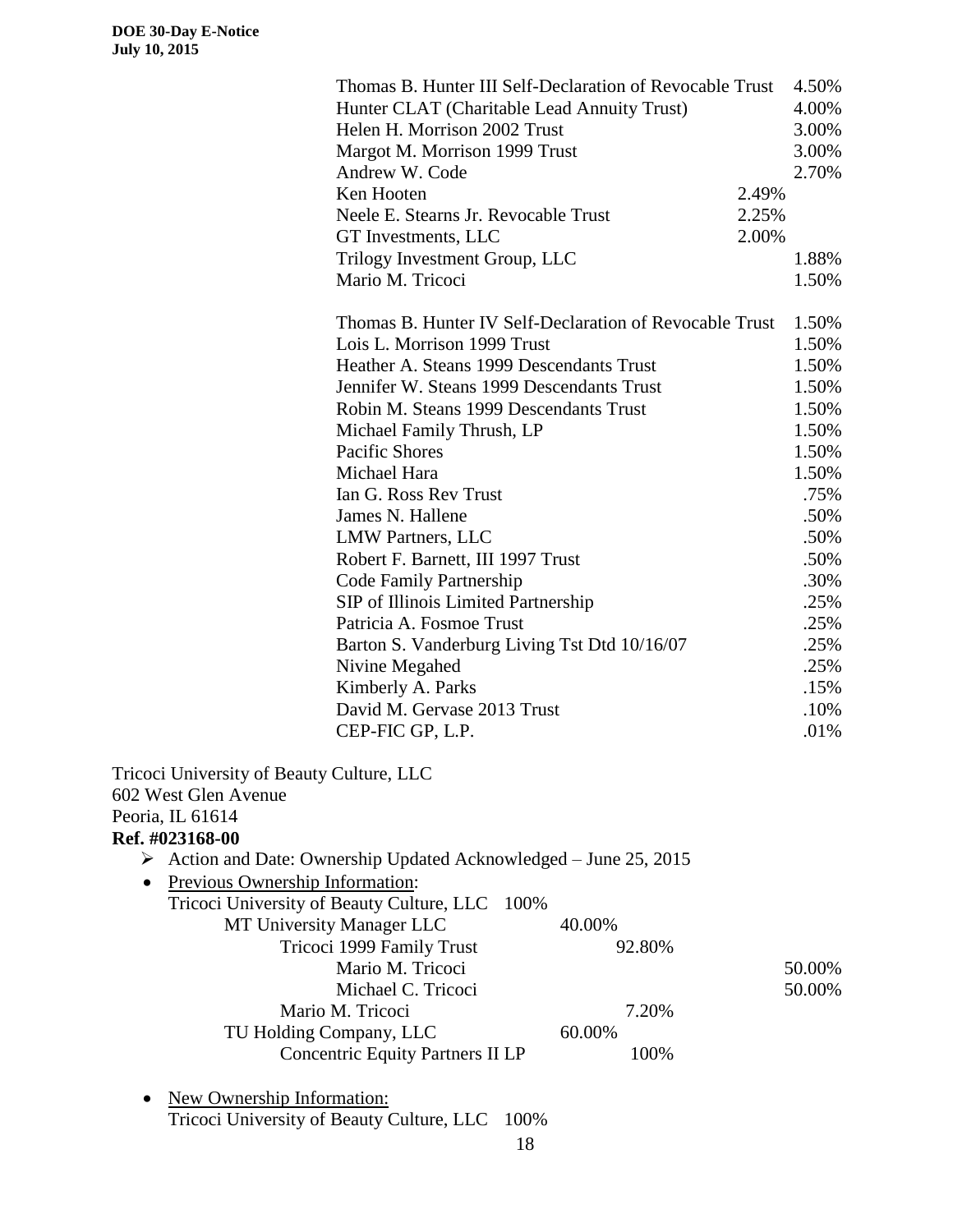| MT University Manager LLC                    | 40.00%                                                   |        |
|----------------------------------------------|----------------------------------------------------------|--------|
| Tricoci 1999 Family Trust                    | 92.80%                                                   |        |
| Mario M. Tricoci                             |                                                          | 50.00% |
| Michael C. Tricoci                           |                                                          | 50.00% |
| Mario M. Tricoci                             | 7.20%                                                    |        |
| TU Holding Company, LLC                      | 60.00%                                                   |        |
| <b>Concentric Equity Partners II LP</b>      | 100%                                                     |        |
|                                              | Harrison I. Steans Self-Declaration of Revocable Trust   | 16.87% |
| Janet L. Weed 2000 Declaration of Trust      |                                                          | 10.00% |
| George P. Bauer Revocable Trust              |                                                          | 10.00% |
| Harold M. Morrison Trust                     |                                                          | 5.00%  |
| Heather A. Steans 2001 Trust                 |                                                          | 5.00%  |
| Jennifer W. Steans 2000 Trust                |                                                          | 5.00%  |
| Robin M. Steans Revocable Trust              |                                                          | 5.00%  |
|                                              | Thomas B. Hunter III Self-Declaration of Revocable Trust | 4.50%  |
| Hunter CLAT (Charitable Lead Annuity Trust)  |                                                          | 4.00%  |
| Helen H. Morrison 2002 Trust                 |                                                          | 3.00%  |
| Margot M. Morrison 1999 Trust                |                                                          | 3.00%  |
| Andrew W. Code                               |                                                          | 2.70%  |
| Ken Hooten                                   | 2.49%                                                    |        |
| Neele E. Stearns Jr. Revocable Trust         | 2.25%                                                    |        |
| GT Investments, LLC                          | 2.00%                                                    |        |
| Trilogy Investment Group, LLC                |                                                          | 1.88%  |
| Mario M. Tricoci                             |                                                          | 1.50%  |
|                                              | Thomas B. Hunter IV Self-Declaration of Revocable Trust  | 1.50%  |
| Lois L. Morrison 1999 Trust                  |                                                          | 1.50%  |
| Heather A. Steans 1999 Descendants Trust     |                                                          | 1.50%  |
| Jennifer W. Steans 1999 Descendants Trust    |                                                          | 1.50%  |
| Robin M. Steans 1999 Descendants Trust       |                                                          | 1.50%  |
| Michael Family Thrush, LP                    |                                                          | 1.50%  |
| Pacific Shores                               |                                                          | 1.50%  |
| Michael Hara                                 |                                                          | 1.50%  |
| Ian G. Ross Rev Trust                        |                                                          | .75%   |
| James N. Hallene                             |                                                          | .50%   |
| <b>LMW Partners, LLC</b>                     |                                                          | .50%   |
| Robert F. Barnett, III 1997 Trust            |                                                          | .50%   |
| Code Family Partnership                      |                                                          | .30%   |
| SIP of Illinois Limited Partnership          |                                                          | .25%   |
| Patricia A. Fosmoe Trust                     |                                                          | .25%   |
| Barton S. Vanderburg Living Tst Dtd 10/16/07 |                                                          | .25%   |
| Nivine Megahed                               |                                                          | .25%   |
| Kimberly A. Parks                            |                                                          | .15%   |
| David M. Gervase 2013 Trust                  |                                                          | .10%   |
| CEP-FIC GP, L.P.                             |                                                          | .01%   |

Tricoci University of Beauty Culture, LLC 5485 East State Street Rockford, IL 61108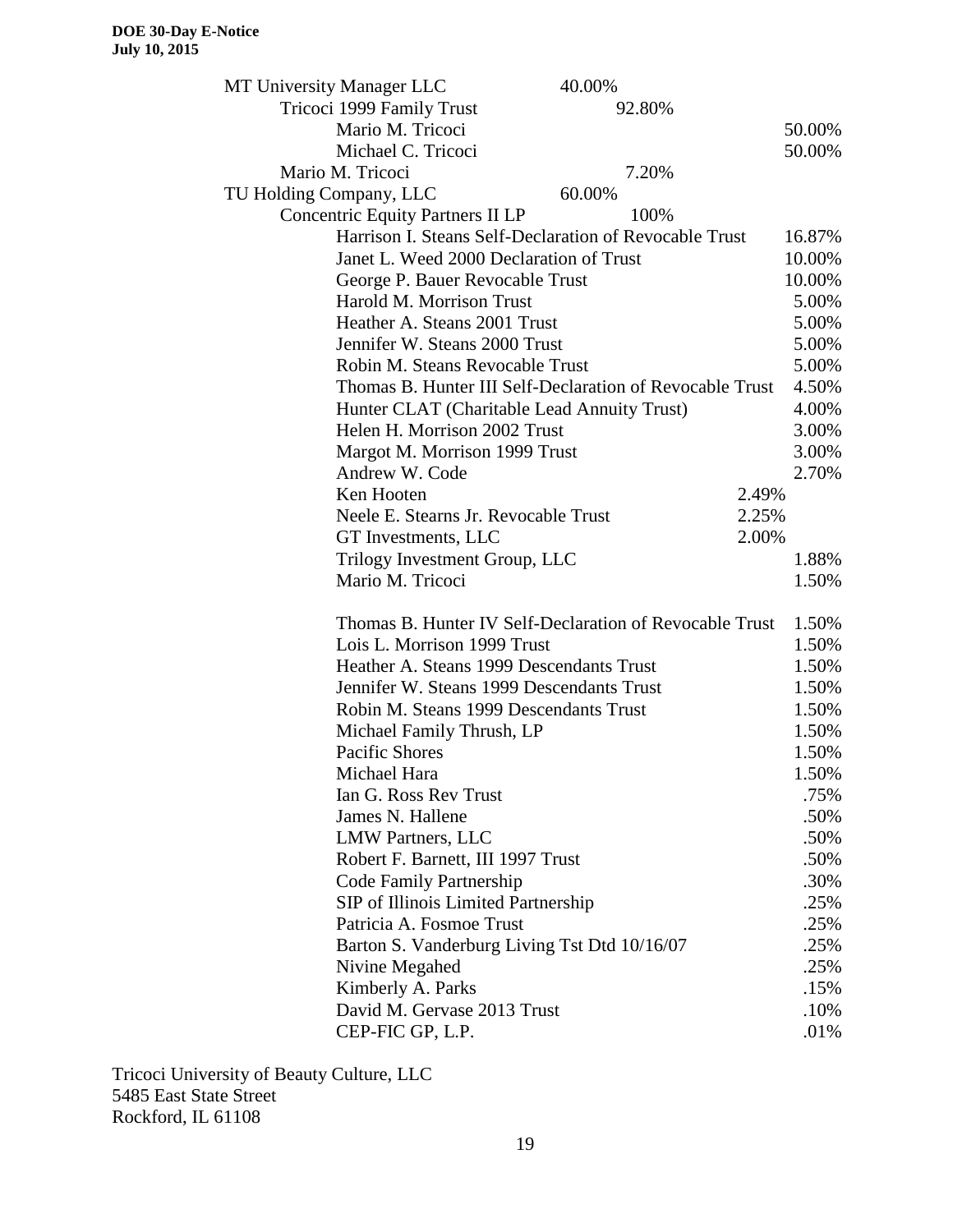### **Ref. #023169-00**

|           | . #VZJ1VJ-VV<br>$\triangleright$ Action and Date: Ownership Updated Acknowledged – June 25, 2015 |               |
|-----------|--------------------------------------------------------------------------------------------------|---------------|
| $\bullet$ | Previous Ownership Information:                                                                  |               |
|           | Tricoci University of Beauty Culture, LLC 100%                                                   |               |
|           | MT University Manager LLC<br>40.00%                                                              |               |
|           | Tricoci 1999 Family Trust<br>92.80%                                                              |               |
|           | Mario M. Tricoci                                                                                 | 50.00%        |
|           | Michael C. Tricoci                                                                               | 50.00%        |
|           | Mario M. Tricoci<br>7.20%                                                                        |               |
|           | 60.00%<br>TU Holding Company, LLC                                                                |               |
|           | <b>Concentric Equity Partners II LP</b><br>100%                                                  |               |
|           | <b>New Ownership Information:</b>                                                                |               |
|           | Tricoci University of Beauty Culture, LLC<br>100%                                                |               |
|           | MT University Manager LLC<br>40.00%                                                              |               |
|           | Tricoci 1999 Family Trust<br>92.80%                                                              |               |
|           | Mario M. Tricoci                                                                                 | 50.00%        |
|           | Michael C. Tricoci                                                                               | 50.00%        |
|           | Mario M. Tricoci                                                                                 |               |
|           | 7.20%                                                                                            |               |
|           | TU Holding Company, LLC<br>60.00%                                                                |               |
|           | <b>Concentric Equity Partners II LP</b><br>100%                                                  |               |
|           | Harrison I. Steans Self-Declaration of Revocable Trust                                           | 16.87%        |
|           | Janet L. Weed 2000 Declaration of Trust                                                          | 10.00%        |
|           | George P. Bauer Revocable Trust                                                                  | 10.00%        |
|           | Harold M. Morrison Trust                                                                         | 5.00%         |
|           | Heather A. Steans 2001 Trust                                                                     | 5.00%         |
|           | Jennifer W. Steans 2000 Trust                                                                    | 5.00%         |
|           | Robin M. Steans Revocable Trust                                                                  | 5.00%         |
|           | Thomas B. Hunter III Self-Declaration of Revocable Trust                                         | 4.50%         |
|           | Hunter CLAT (Charitable Lead Annuity Trust)                                                      | 4.00%         |
|           | Helen H. Morrison 2002 Trust                                                                     | 3.00%         |
|           | Margot M. Morrison 1999 Trust                                                                    | 3.00%         |
|           | Andrew W. Code                                                                                   | 2.70%         |
|           | Ken Hooten<br>2.49%                                                                              |               |
|           | Neele E. Stearns Jr. Revocable Trust<br>2.25%                                                    |               |
|           | 2.00%<br>GT Investments, LLC                                                                     |               |
|           | Trilogy Investment Group, LLC                                                                    | 1.88%         |
|           | Mario M. Tricoci                                                                                 | 1.50%         |
|           | Thomas B. Hunter IV Self-Declaration of Revocable Trust                                          | 1.50%         |
|           | Lois L. Morrison 1999 Trust                                                                      | 1.50%         |
|           | Heather A. Steans 1999 Descendants Trust                                                         | 1.50%         |
|           | Jennifer W. Steans 1999 Descendants Trust                                                        | 1.50%         |
|           | Robin M. Steans 1999 Descendants Trust                                                           | 1.50%         |
|           | Michael Family Thrush, LP                                                                        | 1.50%         |
|           | Pacific Shores                                                                                   | 1.50%         |
|           | Michael Hara                                                                                     |               |
|           | Ian G. Ross Rev Trust                                                                            | 1.50%<br>.75% |
|           |                                                                                                  |               |
|           | James N. Hallene                                                                                 | .50%          |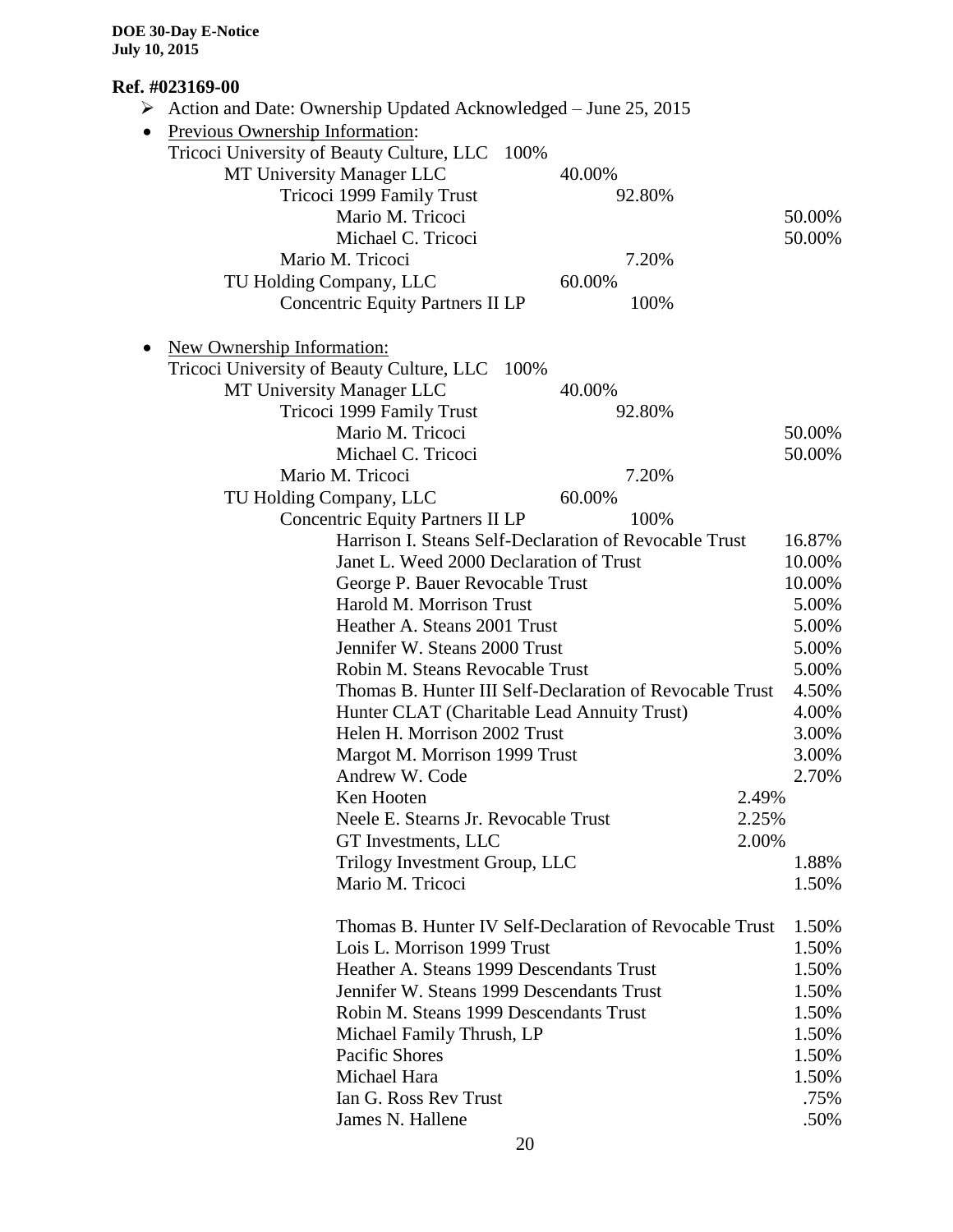| <b>LMW Partners, LLC</b>                                                         | .50%   |
|----------------------------------------------------------------------------------|--------|
| Robert F. Barnett, III 1997 Trust                                                | .50%   |
| Code Family Partnership                                                          | .30%   |
| SIP of Illinois Limited Partnership                                              | .25%   |
| Patricia A. Fosmoe Trust                                                         | .25%   |
| Barton S. Vanderburg Living Tst Dtd 10/16/07                                     | .25%   |
| Nivine Megahed                                                                   | .25%   |
| Kimberly A. Parks                                                                | .15%   |
| David M. Gervase 2013 Trust                                                      | .10%   |
| CEP-FIC GP, L.P.                                                                 | .01%   |
| Tricoci University of Beauty Culture, LLC                                        |        |
| 751 East Park Avenue                                                             |        |
| Libertyville, IL 60048                                                           |        |
| Ref. #023170-00                                                                  |        |
| $\triangleright$ Action and Date: Ownership Updated Acknowledged – June 25, 2015 |        |
| Previous Ownership Information:<br>$\bullet$                                     |        |
| Tricoci University of Beauty Culture, LLC 100%                                   |        |
| MT University Manager LLC<br>40.00%                                              |        |
| Tricoci 1999 Family Trust<br>92.80%                                              |        |
| Mario M. Tricoci                                                                 | 50.00% |
| Michael C. Tricoci                                                               | 50.00% |
| Mario M. Tricoci<br>7.20%                                                        |        |
| TU Holding Company, LLC<br>60.00%                                                |        |
| <b>Concentric Equity Partners II LP</b><br>100%                                  |        |
| <b>New Ownership Information:</b><br>٠                                           |        |
| Tricoci University of Beauty Culture, LLC<br>100%                                |        |
| MT University Manager LLC<br>40.00%                                              |        |
| Tricoci 1999 Family Trust<br>92.80%                                              |        |
| Mario M. Tricoci                                                                 | 50.00% |
| Michael C. Tricoci                                                               | 50.00% |
| Mario M. Tricoci<br>7.20%                                                        |        |
| 60.00%<br>TU Holding Company, LLC                                                |        |
| 100%<br><b>Concentric Equity Partners II LP</b>                                  |        |
| Harrison I. Steans Self-Declaration of Revocable Trust                           | 16.87% |
| Janet L. Weed 2000 Declaration of Trust                                          | 10.00% |
| George P. Bauer Revocable Trust                                                  | 10.00% |
| Harold M. Morrison Trust                                                         | 5.00%  |
| Heather A. Steans 2001 Trust                                                     | 5.00%  |
| Jennifer W. Steans 2000 Trust                                                    | 5.00%  |
| Robin M. Steans Revocable Trust                                                  | 5.00%  |
| Thomas B. Hunter III Self-Declaration of Revocable Trust                         | 4.50%  |
| Hunter CLAT (Charitable Lead Annuity Trust)                                      | 4.00%  |
| Helen H. Morrison 2002 Trust                                                     | 3.00%  |
| Margot M. Morrison 1999 Trust                                                    | 3.00%  |
| Andrew W. Code                                                                   | 2.70%  |
| Ken Hooten                                                                       | 2.49%  |
| Neele E. Stearns Jr. Revocable Trust                                             | 2.25%  |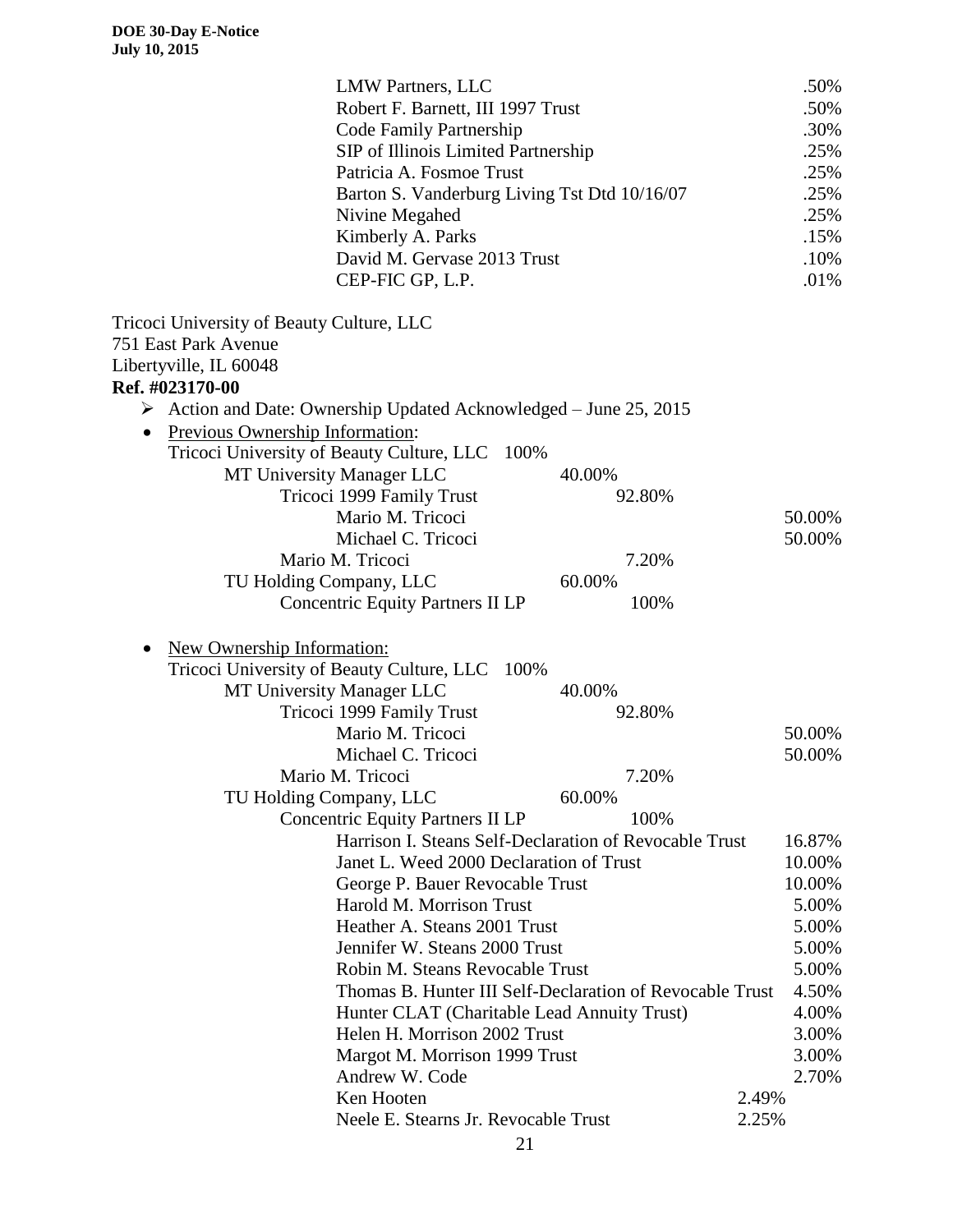| GT Investments, LLC                                                                                                                                  | 2.00%  |
|------------------------------------------------------------------------------------------------------------------------------------------------------|--------|
| Trilogy Investment Group, LLC                                                                                                                        | 1.88%  |
| Mario M. Tricoci                                                                                                                                     | 1.50%  |
| Thomas B. Hunter IV Self-Declaration of Revocable Trust                                                                                              | 1.50%  |
| Lois L. Morrison 1999 Trust                                                                                                                          | 1.50%  |
| Heather A. Steans 1999 Descendants Trust                                                                                                             | 1.50%  |
| Jennifer W. Steans 1999 Descendants Trust                                                                                                            | 1.50%  |
| Robin M. Steans 1999 Descendants Trust                                                                                                               | 1.50%  |
| Michael Family Thrush, LP                                                                                                                            | 1.50%  |
| <b>Pacific Shores</b>                                                                                                                                | 1.50%  |
| Michael Hara                                                                                                                                         | 1.50%  |
| Ian G. Ross Rev Trust                                                                                                                                | .75%   |
| James N. Hallene                                                                                                                                     | .50%   |
| LMW Partners, LLC                                                                                                                                    | .50%   |
| Robert F. Barnett, III 1997 Trust                                                                                                                    | .50%   |
| Code Family Partnership                                                                                                                              | .30%   |
| SIP of Illinois Limited Partnership                                                                                                                  | .25%   |
| Patricia A. Fosmoe Trust                                                                                                                             | .25%   |
| Barton S. Vanderburg Living Tst Dtd 10/16/07                                                                                                         | .25%   |
| Nivine Megahed                                                                                                                                       | .25%   |
| Kimberly A. Parks                                                                                                                                    | .15%   |
| David M. Gervase 2013 Trust                                                                                                                          | .10%   |
| CEP-FIC GP, L.P.                                                                                                                                     | .01%   |
| 7350 West 87th Street<br>Bridgeview, IL 60455<br>Ref. #023171-00<br>$\triangleright$ Action and Date: Ownership Updated Acknowledged – June 25, 2015 |        |
| Previous Ownership Information:<br>$\bullet$                                                                                                         |        |
| Tricoci University of Beauty Culture, LLC 100%                                                                                                       |        |
| 40.00%<br>MT University Manager LLC                                                                                                                  |        |
| Tricoci 1999 Family Trust<br>92.80%                                                                                                                  |        |
| Mario M. Tricoci                                                                                                                                     | 50.00% |
| Michael C. Tricoci                                                                                                                                   | 50.00% |
| Mario M. Tricoci<br>7.20%                                                                                                                            |        |
| 60.00%<br>TU Holding Company, LLC                                                                                                                    |        |
| <b>Concentric Equity Partners II LP</b><br>100%                                                                                                      |        |
| <b>New Ownership Information:</b><br>$\bullet$                                                                                                       |        |
| Tricoci University of Beauty Culture, LLC<br>100%                                                                                                    |        |
| MT University Manager LLC<br>40.00%                                                                                                                  |        |
| Tricoci 1999 Family Trust<br>92.80%                                                                                                                  |        |
| Mario M. Tricoci                                                                                                                                     | 50.00% |
| Michael C. Tricoci                                                                                                                                   | 50.00% |
| Mario M. Tricoci<br>7.20%                                                                                                                            |        |
| 60.00%<br>TU Holding Company, LLC                                                                                                                    |        |
| <b>Concentric Equity Partners II LP</b><br>100%                                                                                                      |        |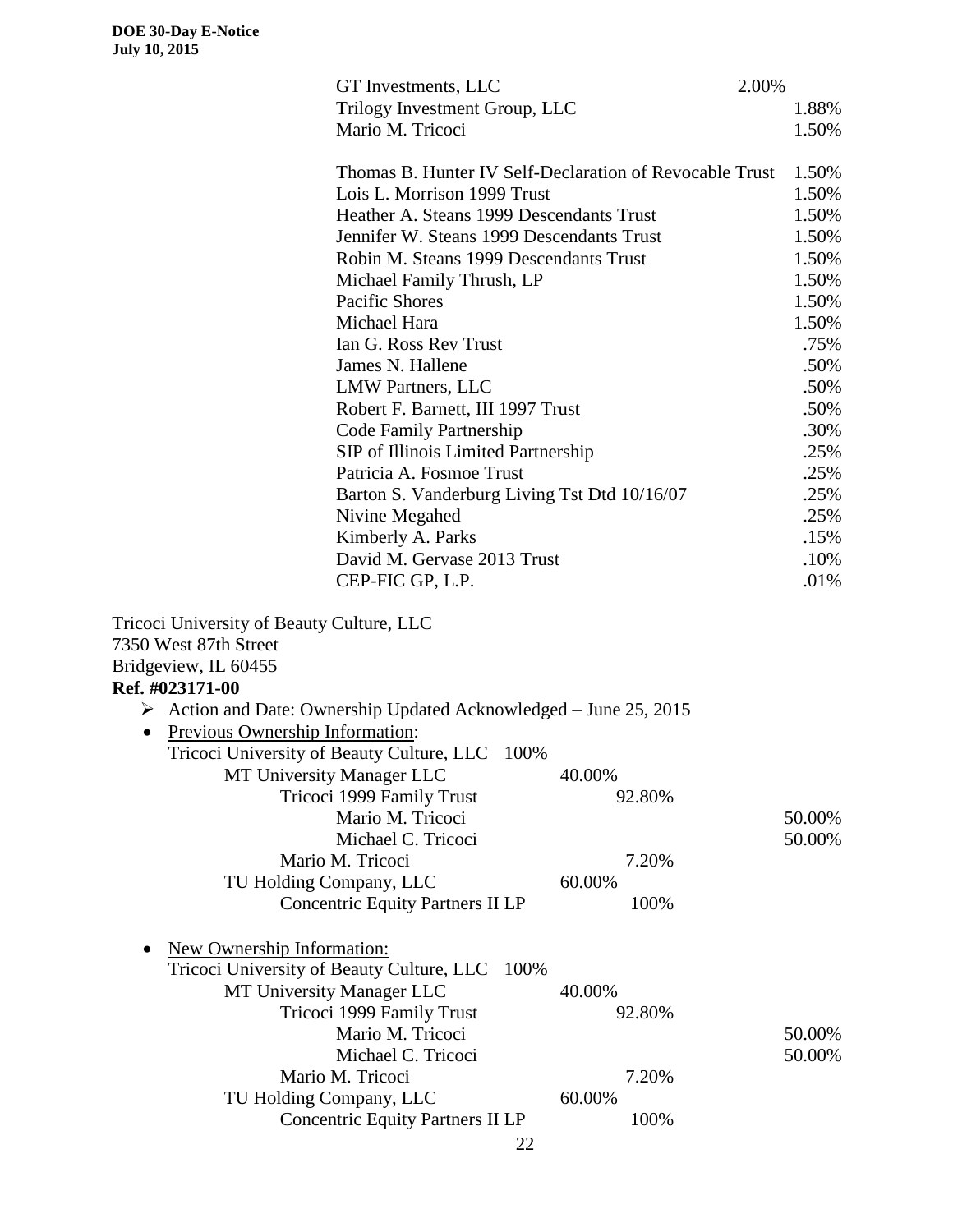|                                                                                                                                        | Harrison I. Steans Self-Declaration of Revocable Trust<br>Janet L. Weed 2000 Declaration of Trust<br>George P. Bauer Revocable Trust<br>Harold M. Morrison Trust |       | 16.87%<br>10.00%<br>10.00%<br>5.00% |
|----------------------------------------------------------------------------------------------------------------------------------------|------------------------------------------------------------------------------------------------------------------------------------------------------------------|-------|-------------------------------------|
|                                                                                                                                        | Heather A. Steans 2001 Trust                                                                                                                                     |       | 5.00%                               |
|                                                                                                                                        | Jennifer W. Steans 2000 Trust                                                                                                                                    |       | 5.00%                               |
|                                                                                                                                        | Robin M. Steans Revocable Trust                                                                                                                                  |       | 5.00%                               |
|                                                                                                                                        | Thomas B. Hunter III Self-Declaration of Revocable Trust                                                                                                         |       | 4.50%                               |
|                                                                                                                                        | Hunter CLAT (Charitable Lead Annuity Trust)                                                                                                                      |       | 4.00%                               |
|                                                                                                                                        | Helen H. Morrison 2002 Trust                                                                                                                                     |       | 3.00%                               |
|                                                                                                                                        | Margot M. Morrison 1999 Trust                                                                                                                                    |       | 3.00%                               |
|                                                                                                                                        | Andrew W. Code                                                                                                                                                   |       | 2.70%                               |
|                                                                                                                                        | Ken Hooten                                                                                                                                                       | 2.49% |                                     |
|                                                                                                                                        | Neele E. Stearns Jr. Revocable Trust                                                                                                                             | 2.25% |                                     |
|                                                                                                                                        | GT Investments, LLC                                                                                                                                              | 2.00% |                                     |
|                                                                                                                                        | Trilogy Investment Group, LLC                                                                                                                                    |       | 1.88%                               |
|                                                                                                                                        | Mario M. Tricoci                                                                                                                                                 |       | 1.50%                               |
|                                                                                                                                        | Thomas B. Hunter IV Self-Declaration of Revocable Trust                                                                                                          |       | 1.50%                               |
|                                                                                                                                        | Lois L. Morrison 1999 Trust                                                                                                                                      |       | 1.50%                               |
|                                                                                                                                        | Heather A. Steans 1999 Descendants Trust                                                                                                                         |       | 1.50%                               |
|                                                                                                                                        | Jennifer W. Steans 1999 Descendants Trust                                                                                                                        |       | 1.50%                               |
|                                                                                                                                        | Robin M. Steans 1999 Descendants Trust                                                                                                                           |       | 1.50%                               |
|                                                                                                                                        | Michael Family Thrush, LP                                                                                                                                        |       | 1.50%                               |
|                                                                                                                                        | Pacific Shores                                                                                                                                                   |       | 1.50%                               |
|                                                                                                                                        | Michael Hara                                                                                                                                                     |       | 1.50%                               |
|                                                                                                                                        | Ian G. Ross Rev Trust                                                                                                                                            |       | .75%                                |
|                                                                                                                                        | James N. Hallene                                                                                                                                                 |       | .50%                                |
|                                                                                                                                        | <b>LMW Partners, LLC</b>                                                                                                                                         |       | .50%                                |
|                                                                                                                                        | Robert F. Barnett, III 1997 Trust                                                                                                                                |       | .50%                                |
|                                                                                                                                        | Code Family Partnership                                                                                                                                          |       | .30%                                |
|                                                                                                                                        | <b>SIP</b> of Illinois Limited Partnership                                                                                                                       |       | .25%                                |
|                                                                                                                                        | Patricia A. Fosmoe Trust                                                                                                                                         |       | .25%                                |
|                                                                                                                                        | Barton S. Vanderburg Living Tst Dtd 10/16/07                                                                                                                     |       | .25%                                |
|                                                                                                                                        | Nivine Megahed                                                                                                                                                   |       | .25%                                |
|                                                                                                                                        | Kimberly A. Parks                                                                                                                                                |       | .15%                                |
|                                                                                                                                        | David M. Gervase 2013 Trust                                                                                                                                      |       | .10%                                |
|                                                                                                                                        | CEP-FIC GP, L.P.                                                                                                                                                 |       | .01%                                |
| Tricoci University of Beauty Culture, LLC<br>6458 North Sheridan Road<br>Chicago, IL 60626<br>$\mathbf{D} \circ \mathbf{f}$ #D22166 01 |                                                                                                                                                                  |       |                                     |

|  | $\triangleright$ Action and Date: Ownership Updated Acknowledged – June 25, 2015 |  |  |  |  |
|--|----------------------------------------------------------------------------------|--|--|--|--|
|--|----------------------------------------------------------------------------------|--|--|--|--|

• Previous Ownership Information:

Chicago, IL 60626 **Ref. #B23166-01**

> Tricoci University of Beauty Culture, LLC 100% MT University Manager LLC 40.00%

Tricoci 1999 Family Trust 92.80%

Mario M. Tricoci 50.00%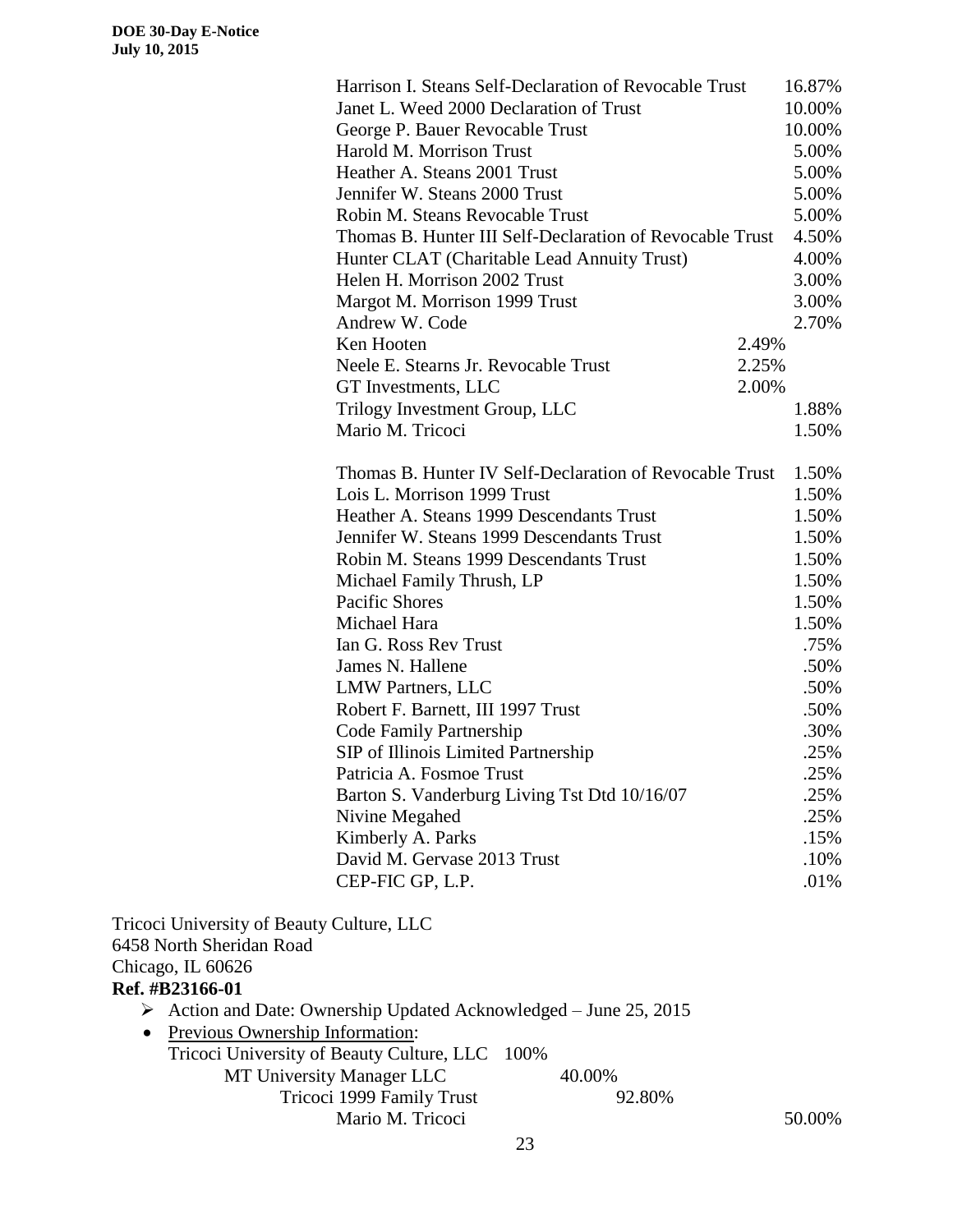| Michael C. Tricoci<br>50.00%<br>Mario M. Tricoci<br>7.20%<br>60.00%<br>TU Holding Company, LLC<br><b>Concentric Equity Partners II LP</b><br>100%<br><b>New Ownership Information:</b><br>Tricoci University of Beauty Culture, LLC<br>100%<br>MT University Manager LLC<br>40.00%<br>Tricoci 1999 Family Trust<br>92.80%<br>Mario M. Tricoci<br>50.00%<br>Michael C. Tricoci<br>50.00%<br>Mario M. Tricoci<br>7.20%<br>60.00%<br>TU Holding Company, LLC<br><b>Concentric Equity Partners II LP</b><br>100%<br>Harrison I. Steans Self-Declaration of Revocable Trust<br>16.87%<br>Janet L. Weed 2000 Declaration of Trust<br>10.00%<br>10.00%<br>George P. Bauer Revocable Trust<br>Harold M. Morrison Trust<br>5.00%<br>5.00%<br>Heather A. Steans 2001 Trust<br>5.00%<br>Jennifer W. Steans 2000 Trust<br>5.00%<br>Robin M. Steans Revocable Trust<br>4.50%<br>Thomas B. Hunter III Self-Declaration of Revocable Trust<br>Hunter CLAT (Charitable Lead Annuity Trust)<br>4.00%<br>Helen H. Morrison 2002 Trust<br>3.00%<br>3.00%<br>Margot M. Morrison 1999 Trust<br>Andrew W. Code<br>2.70%<br>Ken Hooten<br>2.49% |
|--------------------------------------------------------------------------------------------------------------------------------------------------------------------------------------------------------------------------------------------------------------------------------------------------------------------------------------------------------------------------------------------------------------------------------------------------------------------------------------------------------------------------------------------------------------------------------------------------------------------------------------------------------------------------------------------------------------------------------------------------------------------------------------------------------------------------------------------------------------------------------------------------------------------------------------------------------------------------------------------------------------------------------------------------------------------------------------------------------------------------|
|                                                                                                                                                                                                                                                                                                                                                                                                                                                                                                                                                                                                                                                                                                                                                                                                                                                                                                                                                                                                                                                                                                                          |
|                                                                                                                                                                                                                                                                                                                                                                                                                                                                                                                                                                                                                                                                                                                                                                                                                                                                                                                                                                                                                                                                                                                          |
|                                                                                                                                                                                                                                                                                                                                                                                                                                                                                                                                                                                                                                                                                                                                                                                                                                                                                                                                                                                                                                                                                                                          |
|                                                                                                                                                                                                                                                                                                                                                                                                                                                                                                                                                                                                                                                                                                                                                                                                                                                                                                                                                                                                                                                                                                                          |
|                                                                                                                                                                                                                                                                                                                                                                                                                                                                                                                                                                                                                                                                                                                                                                                                                                                                                                                                                                                                                                                                                                                          |
|                                                                                                                                                                                                                                                                                                                                                                                                                                                                                                                                                                                                                                                                                                                                                                                                                                                                                                                                                                                                                                                                                                                          |
|                                                                                                                                                                                                                                                                                                                                                                                                                                                                                                                                                                                                                                                                                                                                                                                                                                                                                                                                                                                                                                                                                                                          |
|                                                                                                                                                                                                                                                                                                                                                                                                                                                                                                                                                                                                                                                                                                                                                                                                                                                                                                                                                                                                                                                                                                                          |
|                                                                                                                                                                                                                                                                                                                                                                                                                                                                                                                                                                                                                                                                                                                                                                                                                                                                                                                                                                                                                                                                                                                          |
|                                                                                                                                                                                                                                                                                                                                                                                                                                                                                                                                                                                                                                                                                                                                                                                                                                                                                                                                                                                                                                                                                                                          |
|                                                                                                                                                                                                                                                                                                                                                                                                                                                                                                                                                                                                                                                                                                                                                                                                                                                                                                                                                                                                                                                                                                                          |
|                                                                                                                                                                                                                                                                                                                                                                                                                                                                                                                                                                                                                                                                                                                                                                                                                                                                                                                                                                                                                                                                                                                          |
|                                                                                                                                                                                                                                                                                                                                                                                                                                                                                                                                                                                                                                                                                                                                                                                                                                                                                                                                                                                                                                                                                                                          |
|                                                                                                                                                                                                                                                                                                                                                                                                                                                                                                                                                                                                                                                                                                                                                                                                                                                                                                                                                                                                                                                                                                                          |
|                                                                                                                                                                                                                                                                                                                                                                                                                                                                                                                                                                                                                                                                                                                                                                                                                                                                                                                                                                                                                                                                                                                          |
|                                                                                                                                                                                                                                                                                                                                                                                                                                                                                                                                                                                                                                                                                                                                                                                                                                                                                                                                                                                                                                                                                                                          |
|                                                                                                                                                                                                                                                                                                                                                                                                                                                                                                                                                                                                                                                                                                                                                                                                                                                                                                                                                                                                                                                                                                                          |
|                                                                                                                                                                                                                                                                                                                                                                                                                                                                                                                                                                                                                                                                                                                                                                                                                                                                                                                                                                                                                                                                                                                          |
|                                                                                                                                                                                                                                                                                                                                                                                                                                                                                                                                                                                                                                                                                                                                                                                                                                                                                                                                                                                                                                                                                                                          |
|                                                                                                                                                                                                                                                                                                                                                                                                                                                                                                                                                                                                                                                                                                                                                                                                                                                                                                                                                                                                                                                                                                                          |
|                                                                                                                                                                                                                                                                                                                                                                                                                                                                                                                                                                                                                                                                                                                                                                                                                                                                                                                                                                                                                                                                                                                          |
|                                                                                                                                                                                                                                                                                                                                                                                                                                                                                                                                                                                                                                                                                                                                                                                                                                                                                                                                                                                                                                                                                                                          |
|                                                                                                                                                                                                                                                                                                                                                                                                                                                                                                                                                                                                                                                                                                                                                                                                                                                                                                                                                                                                                                                                                                                          |
|                                                                                                                                                                                                                                                                                                                                                                                                                                                                                                                                                                                                                                                                                                                                                                                                                                                                                                                                                                                                                                                                                                                          |
|                                                                                                                                                                                                                                                                                                                                                                                                                                                                                                                                                                                                                                                                                                                                                                                                                                                                                                                                                                                                                                                                                                                          |
|                                                                                                                                                                                                                                                                                                                                                                                                                                                                                                                                                                                                                                                                                                                                                                                                                                                                                                                                                                                                                                                                                                                          |
| 2.25%<br>Neele E. Stearns Jr. Revocable Trust                                                                                                                                                                                                                                                                                                                                                                                                                                                                                                                                                                                                                                                                                                                                                                                                                                                                                                                                                                                                                                                                            |
| 2.00%<br>GT Investments, LLC                                                                                                                                                                                                                                                                                                                                                                                                                                                                                                                                                                                                                                                                                                                                                                                                                                                                                                                                                                                                                                                                                             |
| 1.88%<br>Trilogy Investment Group, LLC                                                                                                                                                                                                                                                                                                                                                                                                                                                                                                                                                                                                                                                                                                                                                                                                                                                                                                                                                                                                                                                                                   |
| Mario M. Tricoci<br>1.50%                                                                                                                                                                                                                                                                                                                                                                                                                                                                                                                                                                                                                                                                                                                                                                                                                                                                                                                                                                                                                                                                                                |
|                                                                                                                                                                                                                                                                                                                                                                                                                                                                                                                                                                                                                                                                                                                                                                                                                                                                                                                                                                                                                                                                                                                          |
| Thomas B. Hunter IV Self-Declaration of Revocable Trust<br>1.50%<br>Lois L. Morrison 1999 Trust                                                                                                                                                                                                                                                                                                                                                                                                                                                                                                                                                                                                                                                                                                                                                                                                                                                                                                                                                                                                                          |
| 1.50%<br>Heather A. Steans 1999 Descendants Trust<br>1.50%                                                                                                                                                                                                                                                                                                                                                                                                                                                                                                                                                                                                                                                                                                                                                                                                                                                                                                                                                                                                                                                               |
| Jennifer W. Steans 1999 Descendants Trust<br>1.50%                                                                                                                                                                                                                                                                                                                                                                                                                                                                                                                                                                                                                                                                                                                                                                                                                                                                                                                                                                                                                                                                       |
| Robin M. Steans 1999 Descendants Trust<br>1.50%                                                                                                                                                                                                                                                                                                                                                                                                                                                                                                                                                                                                                                                                                                                                                                                                                                                                                                                                                                                                                                                                          |
| Michael Family Thrush, LP<br>1.50%                                                                                                                                                                                                                                                                                                                                                                                                                                                                                                                                                                                                                                                                                                                                                                                                                                                                                                                                                                                                                                                                                       |
| Pacific Shores<br>1.50%                                                                                                                                                                                                                                                                                                                                                                                                                                                                                                                                                                                                                                                                                                                                                                                                                                                                                                                                                                                                                                                                                                  |
| Michael Hara<br>1.50%                                                                                                                                                                                                                                                                                                                                                                                                                                                                                                                                                                                                                                                                                                                                                                                                                                                                                                                                                                                                                                                                                                    |
| Ian G. Ross Rev Trust<br>.75%                                                                                                                                                                                                                                                                                                                                                                                                                                                                                                                                                                                                                                                                                                                                                                                                                                                                                                                                                                                                                                                                                            |
| James N. Hallene<br>.50%                                                                                                                                                                                                                                                                                                                                                                                                                                                                                                                                                                                                                                                                                                                                                                                                                                                                                                                                                                                                                                                                                                 |
| .50%<br><b>LMW Partners, LLC</b>                                                                                                                                                                                                                                                                                                                                                                                                                                                                                                                                                                                                                                                                                                                                                                                                                                                                                                                                                                                                                                                                                         |
| Robert F. Barnett, III 1997 Trust<br>.50%                                                                                                                                                                                                                                                                                                                                                                                                                                                                                                                                                                                                                                                                                                                                                                                                                                                                                                                                                                                                                                                                                |
| Code Family Partnership<br>.30%                                                                                                                                                                                                                                                                                                                                                                                                                                                                                                                                                                                                                                                                                                                                                                                                                                                                                                                                                                                                                                                                                          |
| SIP of Illinois Limited Partnership<br>.25%                                                                                                                                                                                                                                                                                                                                                                                                                                                                                                                                                                                                                                                                                                                                                                                                                                                                                                                                                                                                                                                                              |
| Patricia A. Fosmoe Trust<br>.25%                                                                                                                                                                                                                                                                                                                                                                                                                                                                                                                                                                                                                                                                                                                                                                                                                                                                                                                                                                                                                                                                                         |
| Barton S. Vanderburg Living Tst Dtd 10/16/07<br>.25%                                                                                                                                                                                                                                                                                                                                                                                                                                                                                                                                                                                                                                                                                                                                                                                                                                                                                                                                                                                                                                                                     |
| Nivine Megahed<br>.25%                                                                                                                                                                                                                                                                                                                                                                                                                                                                                                                                                                                                                                                                                                                                                                                                                                                                                                                                                                                                                                                                                                   |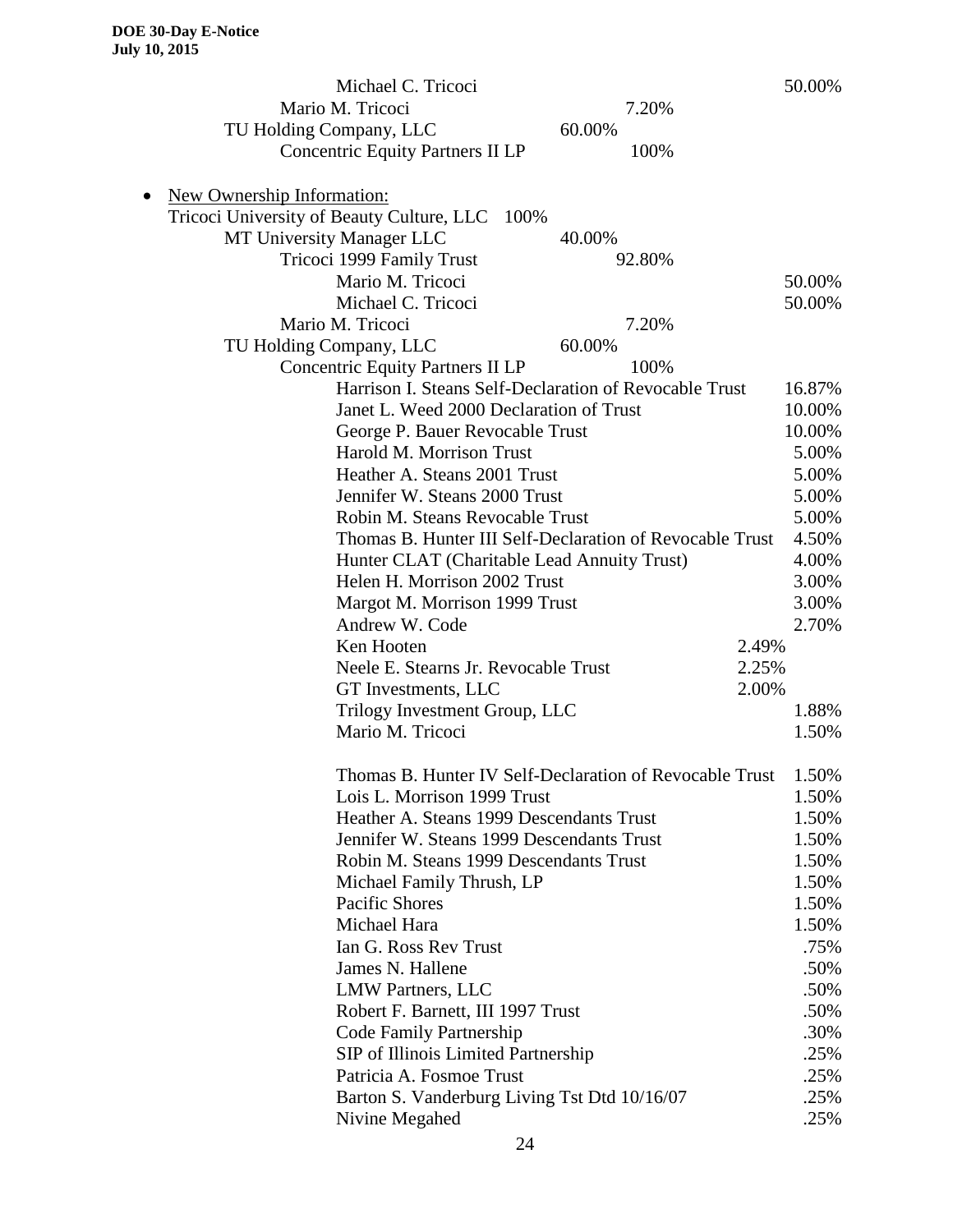| Kimberly A. Parks                                                    | .15%   |
|----------------------------------------------------------------------|--------|
| David M. Gervase 2013 Trust                                          | .10%   |
| CEP-FIC GP, L.P.                                                     | .01%   |
| Tricoci University of Beauty Culture, LLC                            |        |
| 264 South Randall Road                                               |        |
| Elgin, IL 60123                                                      |        |
| Ref. #P23170-01                                                      |        |
| Action and Date: Ownership Updated Acknowledged - June 25, 2015<br>➤ |        |
| Previous Ownership Information:<br>$\bullet$                         |        |
| Tricoci University of Beauty Culture, LLC 100%                       |        |
| MT University Manager LLC<br>40.00%                                  |        |
| Tricoci 1999 Family Trust<br>92.80%                                  |        |
| Mario M. Tricoci                                                     | 50.00% |
| Michael C. Tricoci                                                   | 50.00% |
| Mario M. Tricoci<br>7.20%                                            |        |
| 60.00%<br>TU Holding Company, LLC                                    |        |
| <b>Concentric Equity Partners II LP</b><br>100%                      |        |
| New Ownership Information:<br>$\bullet$                              |        |
| Tricoci University of Beauty Culture, LLC<br>100%                    |        |
| MT University Manager LLC<br>40.00%                                  |        |
| Tricoci 1999 Family Trust<br>92.80%                                  |        |
| Mario M. Tricoci                                                     | 50.00% |
| Michael C. Tricoci                                                   | 50.00% |
| Mario M. Tricoci<br>7.20%                                            |        |
| TU Holding Company, LLC<br>60.00%                                    |        |
| 100%<br><b>Concentric Equity Partners II LP</b>                      |        |
| Harrison I. Steans Self-Declaration of Revocable Trust               | 16.87% |
| Janet L. Weed 2000 Declaration of Trust                              | 10.00% |
| George P. Bauer Revocable Trust                                      | 10.00% |
| Harold M. Morrison Trust                                             | 5.00%  |
| Heather A. Steans 2001 Trust                                         | 5.00%  |
| Jennifer W. Steans 2000 Trust                                        | 5.00%  |
| Robin M. Steans Revocable Trust                                      | 5.00%  |
| Thomas B. Hunter III Self-Declaration of Revocable Trust             | 4.50%  |
| Hunter CLAT (Charitable Lead Annuity Trust)                          | 4.00%  |
| Helen H. Morrison 2002 Trust                                         | 3.00%  |
| Margot M. Morrison 1999 Trust                                        | 3.00%  |
| Andrew W. Code                                                       | 2.70%  |
| Ken Hooten<br>2.49%                                                  |        |
| 2.25%<br>Neele E. Stearns Jr. Revocable Trust                        |        |
| 2.00%<br>GT Investments, LLC                                         |        |
| Trilogy Investment Group, LLC                                        | 1.88%  |
| Mario M. Tricoci                                                     | 1.50%  |
|                                                                      |        |
| Thomas B. Hunter IV Self-Declaration of Revocable Trust              | 1.50%  |
| Lois L. Morrison 1999 Trust                                          | 1.50%  |
| Heather A. Steans 1999 Descendants Trust                             | 1.50%  |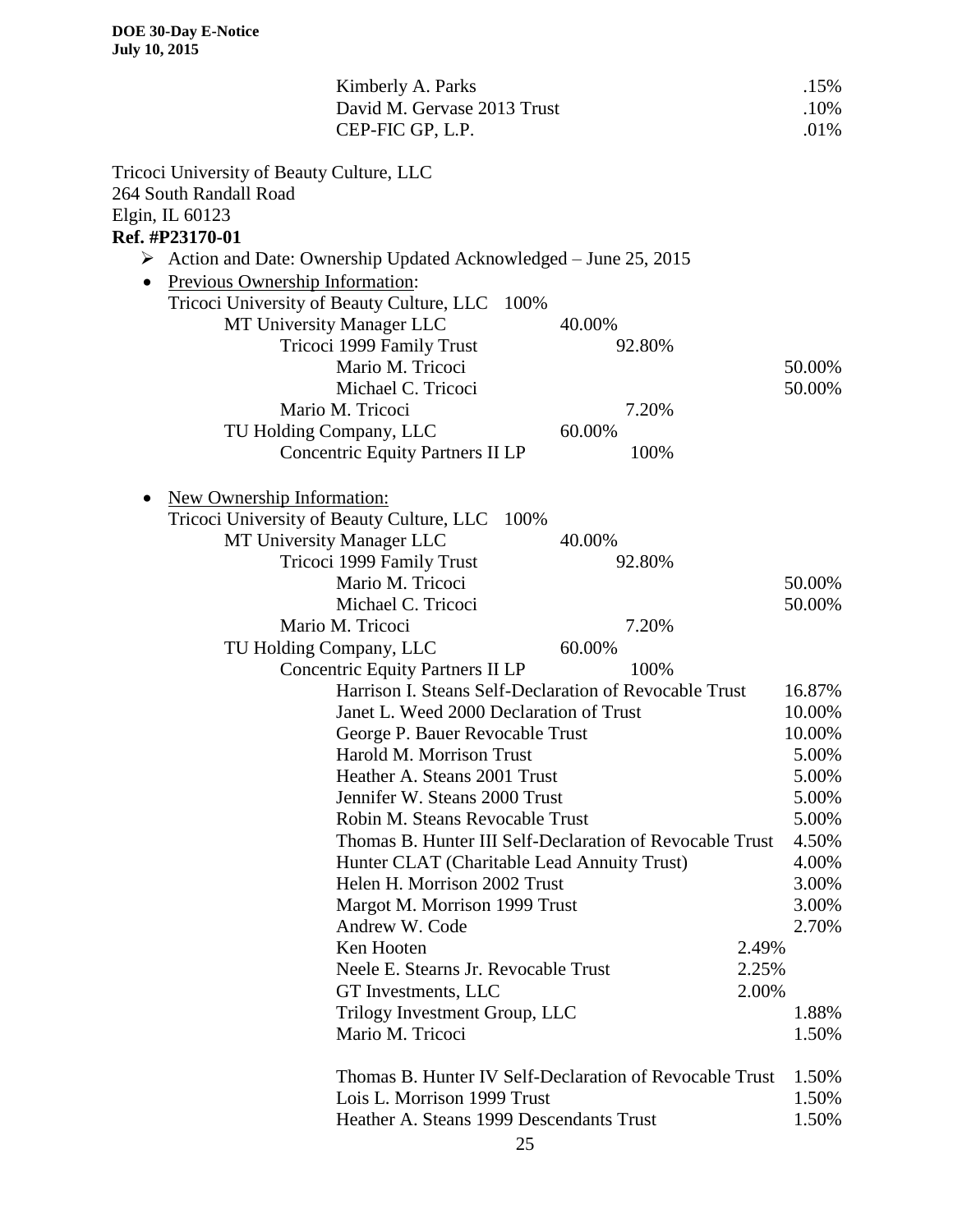| Jennifer W. Steans 1999 Descendants Trust    | 1.50% |
|----------------------------------------------|-------|
| Robin M. Steans 1999 Descendants Trust       | 1.50% |
| Michael Family Thrush, LP                    | 1.50% |
| Pacific Shores                               | 1.50% |
| Michael Hara                                 | 1.50% |
| Ian G. Ross Rev Trust                        | .75%  |
| James N. Hallene                             | .50%  |
| <b>LMW Partners, LLC</b>                     | .50%  |
| Robert F. Barnett, III 1997 Trust            | .50%  |
| Code Family Partnership                      | .30%  |
| <b>SIP</b> of Illinois Limited Partnership   | .25%  |
| Patricia A. Fosmoe Trust                     | .25%  |
| Barton S. Vanderburg Living Tst Dtd 10/16/07 | .25%  |
| Nivine Megahed                               | .25%  |
| Kimberly A. Parks                            | .15%  |
| David M. Gervase 2013 Trust                  | .10%  |
| CEP-FIC GP, L.P.                             | .01%  |

Creative Touch Cosmetology School, LLC 234 East 3<sup>rd</sup> Street Waterloo, IL 62298 **Ref. #023184-00**

Action and Date: Institution Removed from Financial Monitoring – June 30, 2015

# **INDIANA**

| 40.00% |                                                                                  |
|--------|----------------------------------------------------------------------------------|
| 92.80% |                                                                                  |
|        | 50.00%                                                                           |
|        | 50.00%                                                                           |
| 7.20%  |                                                                                  |
| 60.00% |                                                                                  |
| 100%   |                                                                                  |
|        |                                                                                  |
|        |                                                                                  |
| 40.00% |                                                                                  |
| 92.80% |                                                                                  |
|        | 50.00%                                                                           |
|        | 50.00%                                                                           |
| 7.20%  |                                                                                  |
| 60.00% |                                                                                  |
|        | $\triangleright$ Action and Date: Ownership Updated Acknowledged – June 25, 2015 |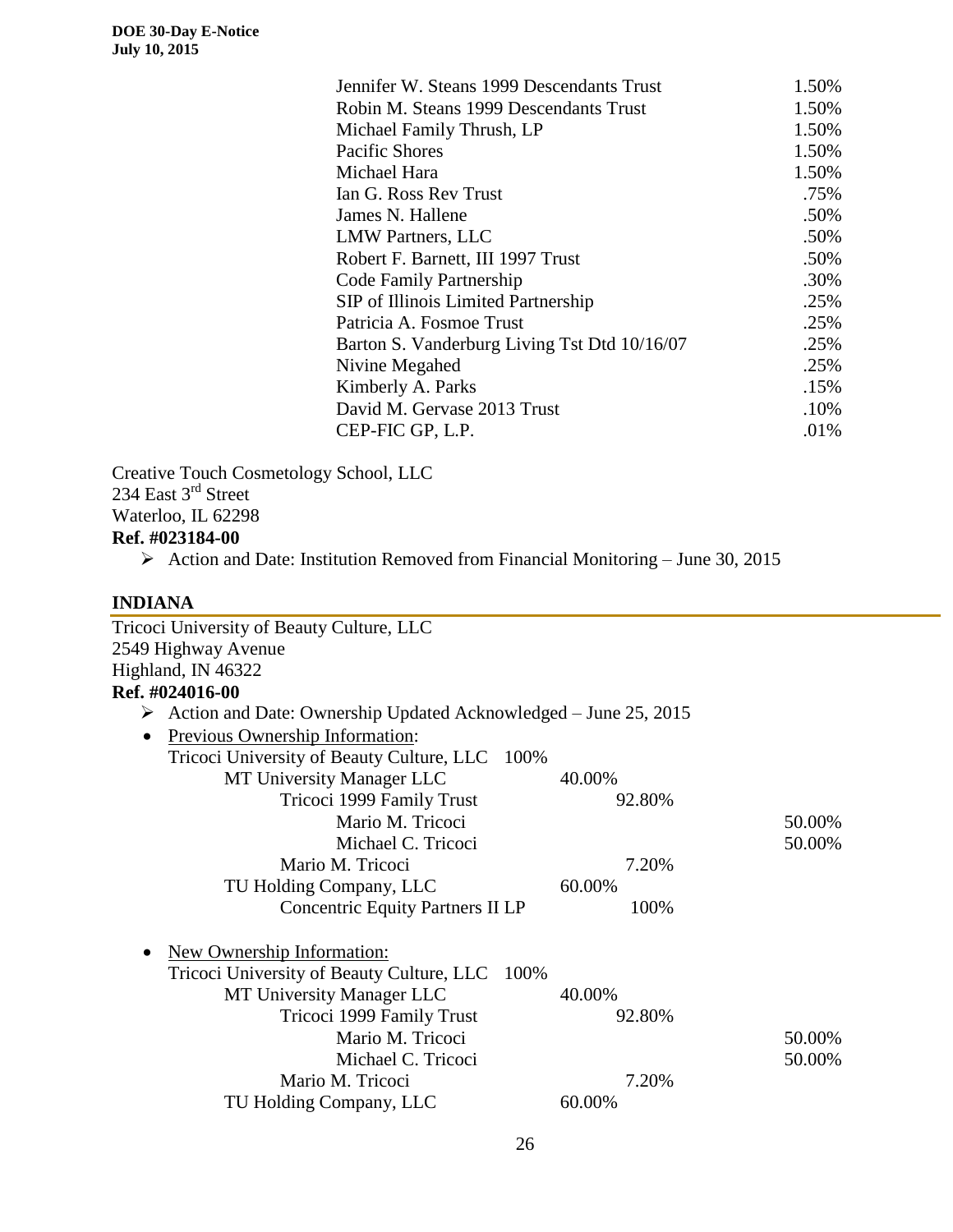| <b>Concentric Equity Partners II LP</b><br>100%          |        |
|----------------------------------------------------------|--------|
| Harrison I. Steans Self-Declaration of Revocable Trust   | 16.87% |
| Janet L. Weed 2000 Declaration of Trust                  | 10.00% |
| George P. Bauer Revocable Trust                          | 10.00% |
| Harold M. Morrison Trust                                 | 5.00%  |
| Heather A. Steans 2001 Trust                             | 5.00%  |
| Jennifer W. Steans 2000 Trust                            | 5.00%  |
| Robin M. Steans Revocable Trust                          | 5.00%  |
| Thomas B. Hunter III Self-Declaration of Revocable Trust | 4.50%  |
| Hunter CLAT (Charitable Lead Annuity Trust)              | 4.00%  |
| Helen H. Morrison 2002 Trust                             | 3.00%  |
| Margot M. Morrison 1999 Trust                            | 3.00%  |
| Andrew W. Code                                           | 2.70%  |
| Ken Hooten                                               | 2.49%  |
| Neele E. Stearns Jr. Revocable Trust                     | 2.25%  |
| GT Investments, LLC                                      | 2.00%  |
| Trilogy Investment Group, LLC                            | 1.88%  |
| Mario M. Tricoci                                         | 1.50%  |
| Thomas B. Hunter IV Self-Declaration of Revocable Trust  | 1.50%  |
| Lois L. Morrison 1999 Trust                              | 1.50%  |
| Heather A. Steans 1999 Descendants Trust                 | 1.50%  |
| Jennifer W. Steans 1999 Descendants Trust                | 1.50%  |
| Robin M. Steans 1999 Descendants Trust                   | 1.50%  |
| Michael Family Thrush, LP                                | 1.50%  |
| Pacific Shores                                           | 1.50%  |
| Michael Hara                                             | 1.50%  |
| Ian G. Ross Rev Trust                                    | .75%   |
| James N. Hallene                                         | .50%   |
| LMW Partners, LLC                                        | .50%   |
| Robert F. Barnett, III 1997 Trust                        | .50%   |
| <b>Code Family Partnership</b>                           | .30%   |
| SIP of Illinois Limited Partnership                      | .25%   |
| Patricia A. Fosmoe Trust                                 | .25%   |
| Barton S. Vanderburg Living Tst Dtd 10/16/07             | .25%   |
| Nivine Megahed                                           | .25%   |
| Kimberly A. Parks                                        | .15%   |
| David M. Gervase 2013 Trust                              | .10%   |
| CEP-FIC GP, L.P.                                         | .01%   |
|                                                          |        |

Tricoci University of Beauty Culture, LLC 833 Ferry Street Lafayette, IN 47901 **Ref. #024077-00**  $\triangleright$  Action and Date: Ownership Updated Acknowledged – June 25, 2015

- 
- Previous Ownership Information: Tricoci University of Beauty Culture, LLC 100% MT University Manager LLC 40.00% Tricoci 1999 Family Trust 92.80%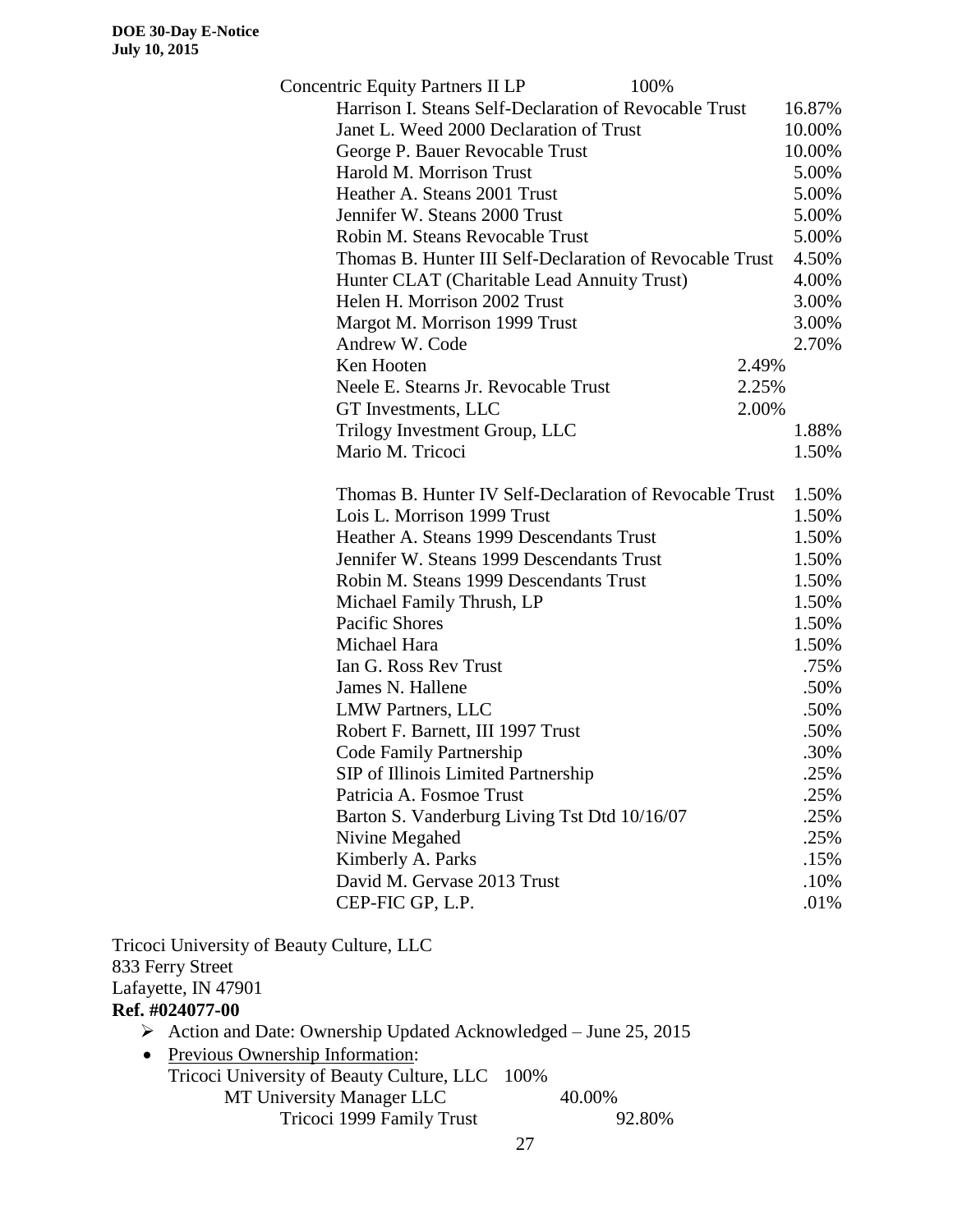|           | Mario M. Tricoci                                         | 50.00% |
|-----------|----------------------------------------------------------|--------|
|           | Michael C. Tricoci                                       | 50.00% |
|           | Mario M. Tricoci<br>7.20%                                |        |
|           | 60.00%<br>TU Holding Company, LLC                        |        |
|           | <b>Concentric Equity Partners II LP</b><br>100%          |        |
|           |                                                          |        |
| $\bullet$ | <b>New Ownership Information:</b>                        |        |
|           | Tricoci University of Beauty Culture, LLC<br>100%        |        |
|           | MT University Manager LLC<br>40.00%                      |        |
|           | Tricoci 1999 Family Trust<br>92.80%                      |        |
|           | Mario M. Tricoci                                         | 50.00% |
|           | Michael C. Tricoci                                       | 50.00% |
|           | Mario M. Tricoci<br>7.20%                                |        |
|           | 60.00%<br>TU Holding Company, LLC                        |        |
|           | <b>Concentric Equity Partners II LP</b><br>100%          |        |
|           | Harrison I. Steans Self-Declaration of Revocable Trust   | 16.87% |
|           | Janet L. Weed 2000 Declaration of Trust                  | 10.00% |
|           | George P. Bauer Revocable Trust                          | 10.00% |
|           | Harold M. Morrison Trust                                 | 5.00%  |
|           | Heather A. Steans 2001 Trust                             | 5.00%  |
|           | Jennifer W. Steans 2000 Trust                            | 5.00%  |
|           | Robin M. Steans Revocable Trust                          | 5.00%  |
|           | Thomas B. Hunter III Self-Declaration of Revocable Trust | 4.50%  |
|           | Hunter CLAT (Charitable Lead Annuity Trust)              | 4.00%  |
|           | Helen H. Morrison 2002 Trust                             | 3.00%  |
|           | Margot M. Morrison 1999 Trust                            | 3.00%  |
|           | Andrew W. Code                                           | 2.70%  |
|           | Ken Hooten<br>2.49%                                      |        |
|           | 2.25%<br>Neele E. Stearns Jr. Revocable Trust            |        |
|           | 2.00%<br>GT Investments, LLC                             |        |
|           | Trilogy Investment Group, LLC                            | 1.88%  |
|           | Mario M. Tricoci                                         | 1.50%  |
|           |                                                          |        |
|           | Thomas B. Hunter IV Self-Declaration of Revocable Trust  | 1.50%  |
|           | Lois L. Morrison 1999 Trust                              | 1.50%  |
|           | Heather A. Steans 1999 Descendants Trust                 | 1.50%  |
|           | Jennifer W. Steans 1999 Descendants Trust                | 1.50%  |
|           | Robin M. Steans 1999 Descendants Trust                   | 1.50%  |
|           | Michael Family Thrush, LP                                | 1.50%  |
|           | <b>Pacific Shores</b>                                    | 1.50%  |
|           | Michael Hara                                             | 1.50%  |
|           | Ian G. Ross Rev Trust                                    | .75%   |
|           | James N. Hallene                                         | .50%   |
|           | <b>LMW Partners, LLC</b>                                 | .50%   |
|           | Robert F. Barnett, III 1997 Trust                        | .50%   |
|           | Code Family Partnership                                  | .30%   |
|           | SIP of Illinois Limited Partnership                      | .25%   |
|           | Patricia A. Fosmoe Trust                                 | .25%   |
|           | Barton S. Vanderburg Living Tst Dtd 10/16/07             | .25%   |
|           |                                                          |        |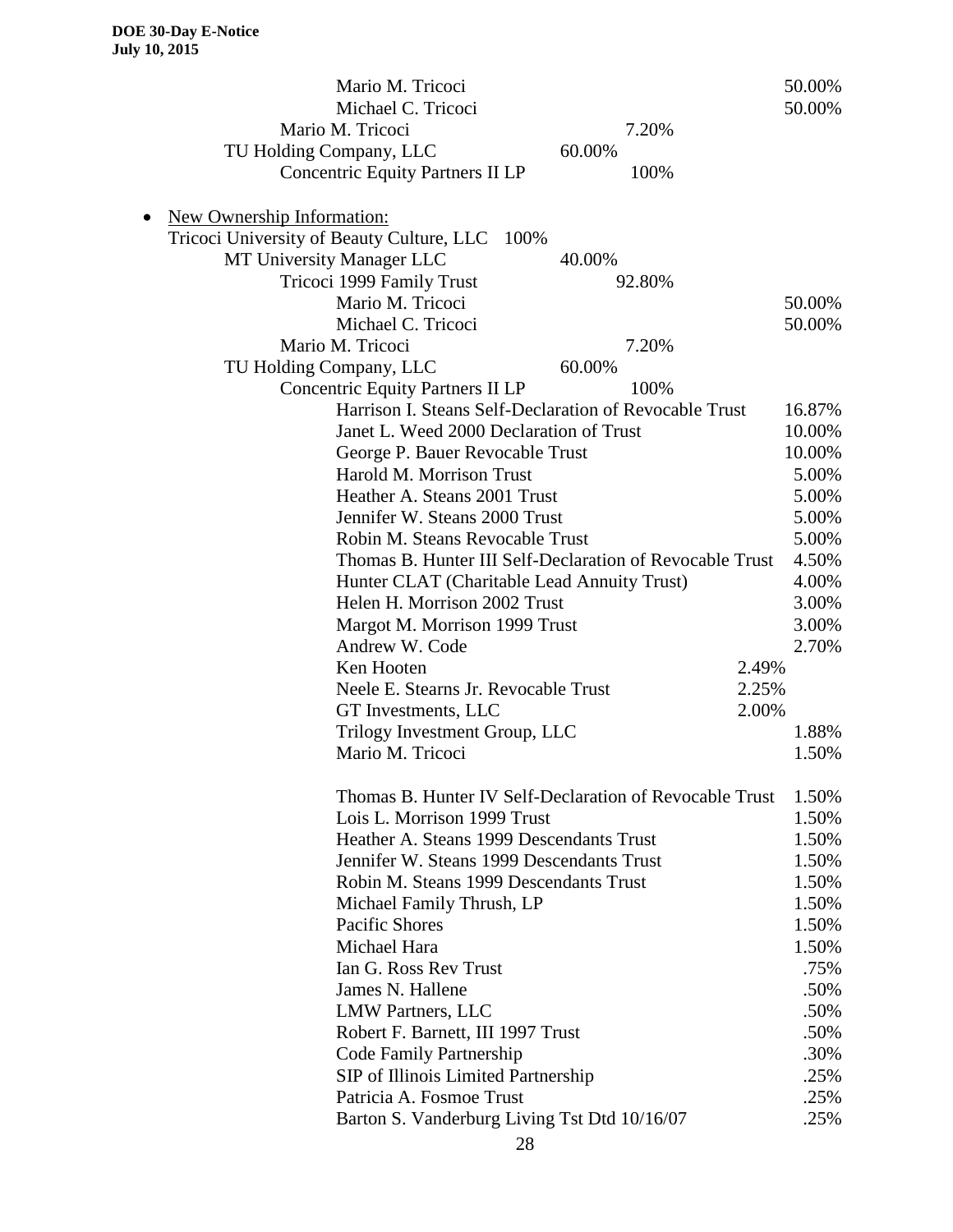| Nivine Megahed                                                    | .25%   |
|-------------------------------------------------------------------|--------|
| Kimberly A. Parks                                                 | .15%   |
| David M. Gervase 2013 Trust                                       | .10%   |
| CEP-FIC GP, L.P.                                                  | .01%   |
| Tricoci University of Beauty Culture, LLC                         |        |
| 9725 Crosspoint Commons                                           |        |
| Indianapolis, IN 46256                                            |        |
| Ref. #024080-00                                                   |        |
| > Action and Date: Ownership Updated Acknowledged - June 25, 2015 |        |
| Previous Ownership Information:                                   |        |
| Tricoci University of Beauty Culture, LLC<br>100%                 |        |
| MT University Manager LLC<br>40.00%                               |        |
| Tricoci 1999 Family Trust<br>92.80%                               |        |
| Mario M. Tricoci                                                  | 50.00% |
| Michael C. Tricoci                                                | 50.00% |
| 7.20%<br>Mario M. Tricoci                                         |        |
| 60.00%<br>TU Holding Company, LLC                                 |        |
| <b>Concentric Equity Partners II LP</b><br>100%                   |        |
| <b>New Ownership Information:</b><br>٠                            |        |
| Tricoci University of Beauty Culture, LLC<br>100%                 |        |
| MT University Manager LLC<br>40.00%                               |        |
| Tricoci 1999 Family Trust<br>92.80%                               |        |
| Mario M. Tricoci                                                  | 50.00% |
| Michael C. Tricoci                                                | 50.00% |
| Mario M. Tricoci<br>7.20%                                         |        |
| TU Holding Company, LLC<br>60.00%                                 |        |
| <b>Concentric Equity Partners II LP</b><br>100%                   |        |
| Harrison I. Steans Self-Declaration of Revocable Trust            | 16.87% |
| Janet L. Weed 2000 Declaration of Trust                           | 10.00% |
| George P. Bauer Revocable Trust                                   | 10.00% |
| Harold M. Morrison Trust                                          | 5.00%  |
| Heather A. Steans 2001 Trust                                      | 5.00%  |
| Jennifer W. Steans 2000 Trust                                     | 5.00%  |
| Robin M. Steans Revocable Trust                                   | 5.00%  |
| Thomas B. Hunter III Self-Declaration of Revocable Trust          | 4.50%  |
| Hunter CLAT (Charitable Lead Annuity Trust)                       | 4.00%  |
| Helen H. Morrison 2002 Trust                                      | 3.00%  |
| Margot M. Morrison 1999 Trust                                     | 3.00%  |
| Andrew W. Code                                                    | 2.70%  |
| Ken Hooten<br>2.49%                                               |        |
| Neele E. Stearns Jr. Revocable Trust<br>2.25%                     |        |
| 2.00%<br>GT Investments, LLC                                      |        |
| Trilogy Investment Group, LLC                                     | 1.88%  |
| Mario M. Tricoci                                                  | 1.50%  |
| Thomas B. Hunter IV Self-Declaration of Revocable Trust           | 1.50%  |
| Lois L. Morrison 1999 Trust                                       | 1.50%  |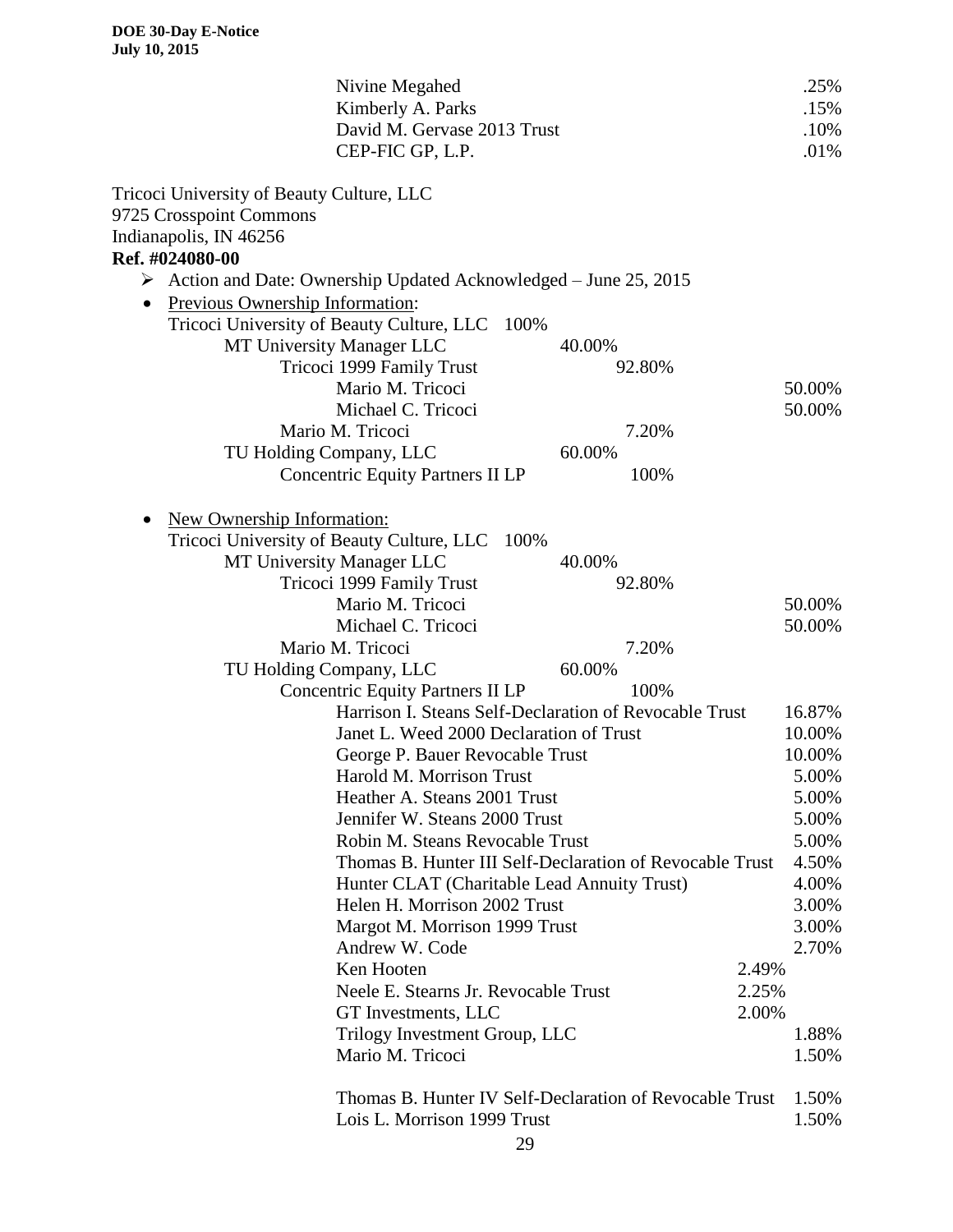| Heather A. Steans 1999 Descendants Trust     | 1.50% |
|----------------------------------------------|-------|
| Jennifer W. Steans 1999 Descendants Trust    | 1.50% |
| Robin M. Steans 1999 Descendants Trust       | 1.50% |
| Michael Family Thrush, LP                    | 1.50% |
| Pacific Shores                               | 1.50% |
| Michael Hara                                 | 1.50% |
| Ian G. Ross Rev Trust                        | .75%  |
| James N. Hallene                             | .50%  |
| <b>LMW Partners, LLC</b>                     | .50%  |
| Robert F. Barnett, III 1997 Trust            | .50%  |
| Code Family Partnership                      | .30%  |
| SIP of Illinois Limited Partnership          | .25%  |
| Patricia A. Fosmoe Trust                     | .25%  |
| Barton S. Vanderburg Living Tst Dtd 10/16/07 | .25%  |
| Nivine Megahed                               | .25%  |
| Kimberly A. Parks                            | .15%  |
| David M. Gervase 2013 Trust                  | .10%  |
| CEP-FIC GP, L.P.                             | .01%  |

#### **KANSAS**

Paul Mitchell The School Wichita 3242 North Rock Road, Suite 106 Wichita, KS 67226 **Ref. #026002-00**

- Action and Date: Non-Substantive Change of Official Contact Person Acknowledged June 18, 2015
- Official Contact Person: Lori Noble, 9756 South Sandy Parkway, Sandy, UT 84070
- New Contact Person: Schrene Davis, 3242 North Rock Road, Suite 106, Wichita, KS 67226

Paul Mitchell The School Wichita 3242 North Rock Road, Suite 106 Wichita, KS 67226 **Ref. #026002-00**

 Action and Date: Non-Substantive Change of Ownership Acknowledged – September 25, 2014 (CORRECTED LETTER dated June 23, 2015)\*

**\*This is a correction to an action letters dated September 25, 2014 and March 30, 2015 and previously reported to the Department via E-Notice. NACCAS' original letter listed the incorrect ownership percentages for Paul Mitchell Trust, The John Paul DeJoria Trust and the Angus Shane Paul Mitchell Living Trust. This letter reflects the correct percentage. NACCAS has updated its records to reflect this change.**

| • Previous Ownership:            |                                                  |
|----------------------------------|--------------------------------------------------|
| PMKS Wicita, LLC<br>100%         |                                                  |
| JPMS Holdings, Inc.              | 30%                                              |
| John Paul Mitchel Systems        | 100%                                             |
| <b>Paul Mitchell Trust</b>       | 16.17%                                           |
| The John Paul DeJoria Trust      | 51.49%                                           |
|                                  | 32.34%<br>Angus Shane Paul Mitchell Living Trust |
| Clinton & Schrene Davis          | 20%                                              |
| Greg & Stephanie Kellogg         | 20%                                              |
| Aphrodite Papanikolau & Josh Lam | 10%                                              |
|                                  | $\cap$                                           |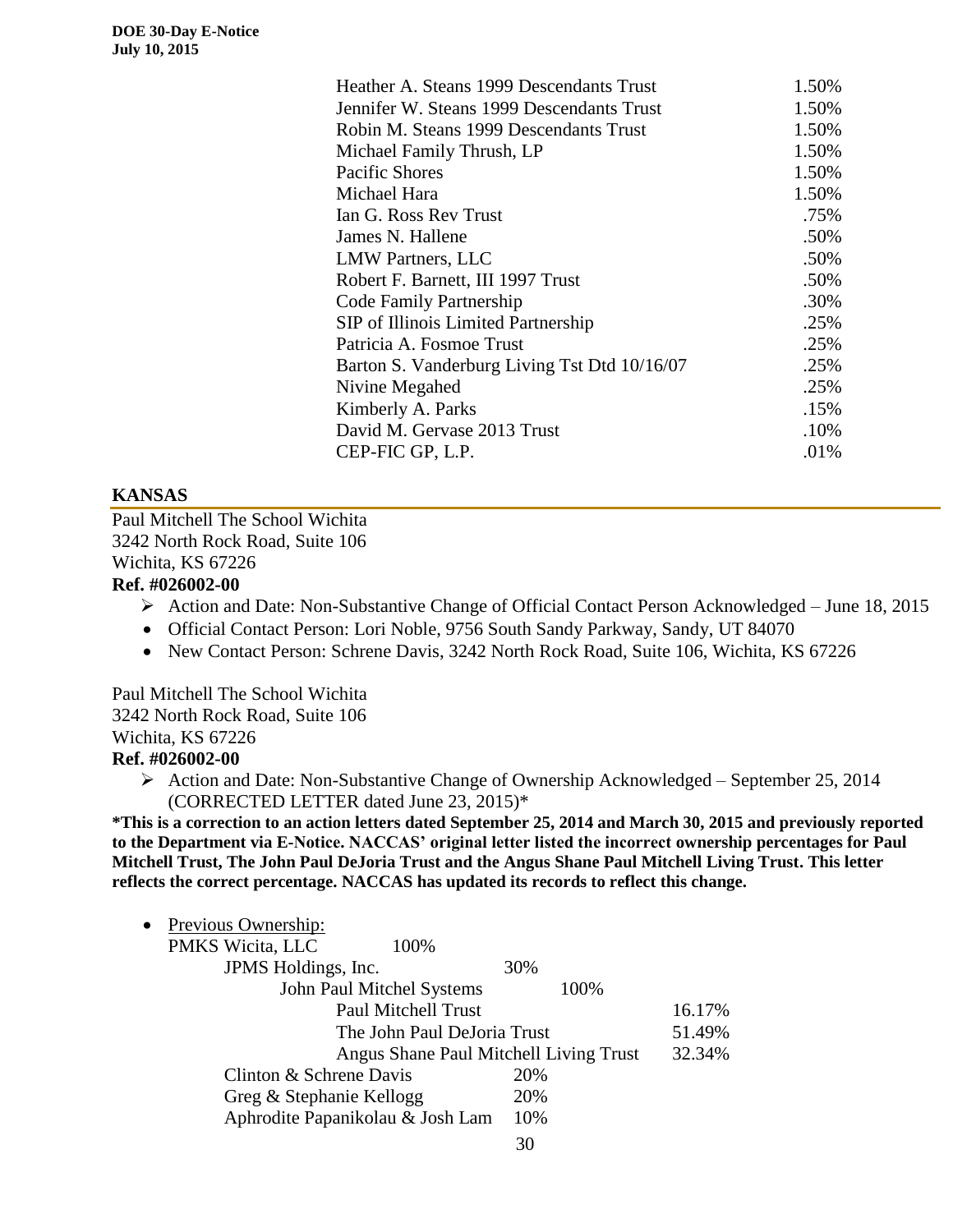| Winn Claybaugh                       | 10%                                    |        |
|--------------------------------------|----------------------------------------|--------|
| George Bush                          | 5%                                     |        |
| Paul Ebish                           | 5%                                     |        |
| New Ownership:                       |                                        |        |
| 100%<br>PMKS Wichita, LLC            |                                        |        |
| JPMS Holdings, Inc.                  | 30%                                    |        |
| John Paul Mitchel Systems            | 100%                                   |        |
| <b>Paul Mitchell Trust</b>           |                                        | 16.17% |
|                                      | The John Paul DeJoria Trust            | 51.49% |
|                                      | Angus Shane Paul Mitchell Living Trust | 32.34% |
| Clinton & Schrene Davis              | 40%                                    |        |
| Aphrodite Papanikolau & Josh Lam 10% |                                        |        |
| Winn Claybaugh                       | 10%                                    |        |
| George Bush                          | 5%                                     |        |
| Paul Ebish                           | 5%                                     |        |
|                                      |                                        |        |

Crave Beauty Academy 3804 West Douglas Wichita, KS 67203 **Ref. #026026-00**

 $\triangleright$  Action and Date: Institution Placed on Financial Monitoring – June 30, 2015

# **LOUISIANA**

Pat Goins Ruston Beauty School 213 West Alabama Ruston, LA 71270 **Ref. #028008-00**

- $\triangleright$  Action and Date: Non-Substantive Change of Contact Acknowledged July 1, 2015
- Previous Owner Contact: Mr. Jim Goins, 1701 Old Minden Road, Suite 36A, Bossier City, LA 71111
- New Owner Contact: Mr. John Goins, 1701 Old Minden Road, Suite 36A, Bossier City, LA 71111

Pat Goins Benton Road Beauty School 1701 Old Minden Road, Suite 36A Bossier City, LA 71111 **Ref. #028015-00**

# $\triangleright$  Action and Date: Non-Substantive Change of Contact Acknowledged – July 1, 2015

- Previous Owner Contact: Mr. Jim Goins, 1701 Old Minden Road, Suite 36A, Bossier City, LA 71111
- New Owner Contact: Mr. John Goins, 1701 Old Minden Road, Suite 36A, Bossier City, LA 71111

# **MARYLAND**

American Beauty Academy – Baltimore 4719 Harford Road Baltimore, MD 21214

# **Ref. #B30034-01**

- Action and Date: Non-Substantive Addition of New Program Acknowledged June 19, 2015
- New Program: Barbering 1200 Clock Hours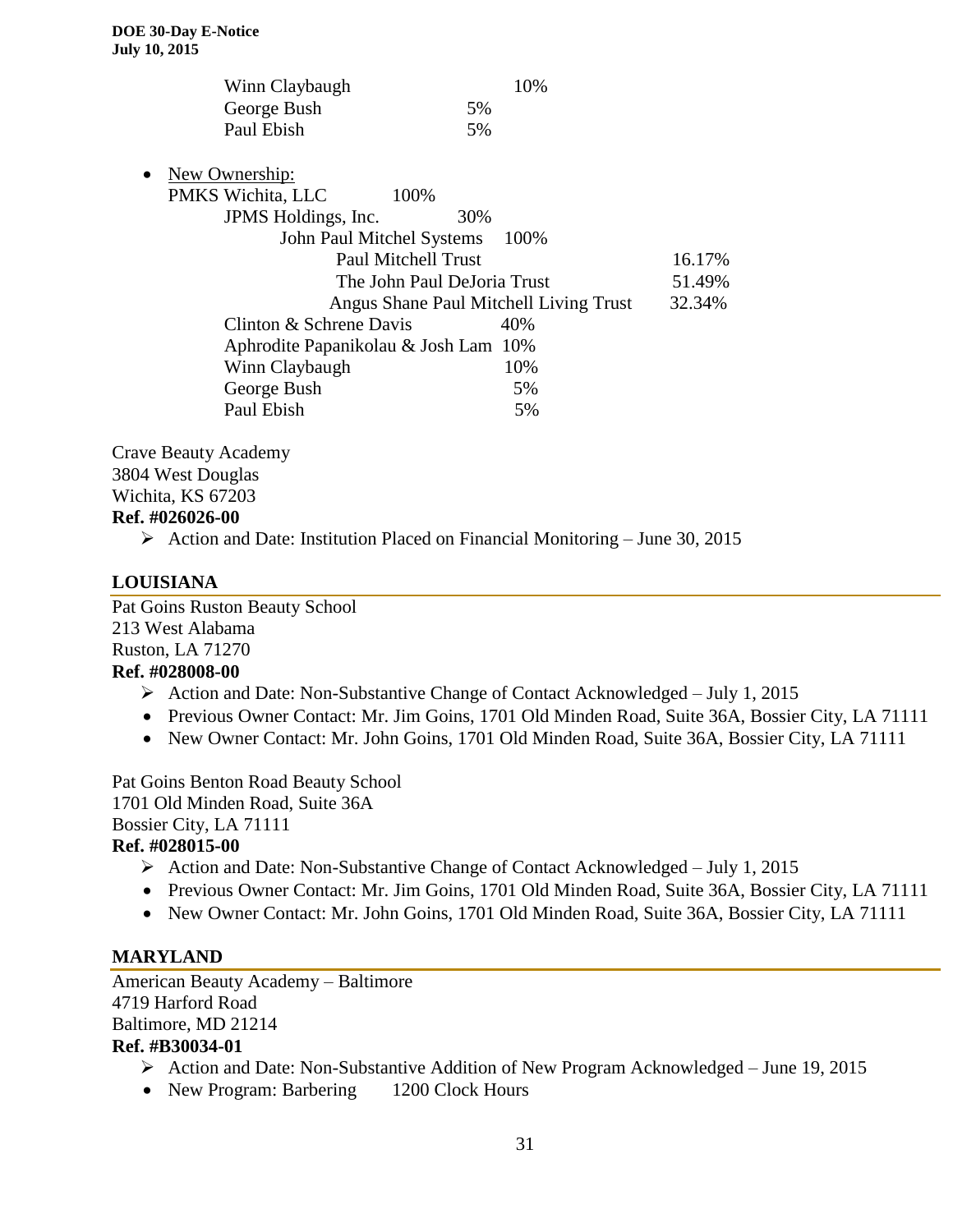Empire Beauty School 9616 Reisterstown Road Suite 105 Owings Mills, MD 21117 **Ref. #B48003-01**

- Action and Date: Non-Substantive Decrease in Program Length Acknowledged July 1, 2015
- Previous Program Length: Cosmetology 1530 Clock Hours • New Program Length: Cosmetology 1500 Clock Hours
	-

**MASSACHUSETTS**

Jolie Health and Beauty Academy 44 Sewall Street Ludlow, MA 01056

# **Ref. 031041-00**

- Action and Date: Official Contact Name/Email Update Acknowledged June 22, 2015
- Previous Official Contact Information: Ms. Lynette Trovitch, ltrovitch@jolieacademy.com
- New Official Contact Information: Ms. Lynette Bartol, lbartol@jolieacademy.com

#### **MICHIGAN**

Douglas J Aveda Institute 333 Maynard Street, Suites 99, 101, and 201 Ann Arbor, MI 48104

#### **Ref. #B32084-01**

- Action and Date: Non-Substantive Test Market Exception Acknowledged July 9, 2015
- Test Market Exception: Massage Therapy 600 Clock Hours

The Salon Professional Academy 1871 Gratiot Boulevard Marysville, MI 48040 **Ref. #032108-00**

- Action and Date: Non-Substantive Change of Institution Name and Alternate Name Acknowledged June 30, 2015
- Previous Institution Name: Martin Parsons Academy of Design
- New Institution Name: The Salon Professional Academy
- New Alternate Name: The Academy

#### **MINNESOTA**

Regency Beauty Institute 12993 Ridgedale Drive, Suite 103 Minnetonka, MN 55305 **Ref. #B33013-06**

 $\triangleright$  Action and Date: Teach Out Plan Approved – June 30, 2015

#### **MISSISSIPPI**

Foster's Cosmetology College 1813 City Avenue North Ripley, MS 38663 **Ref. #034009-00**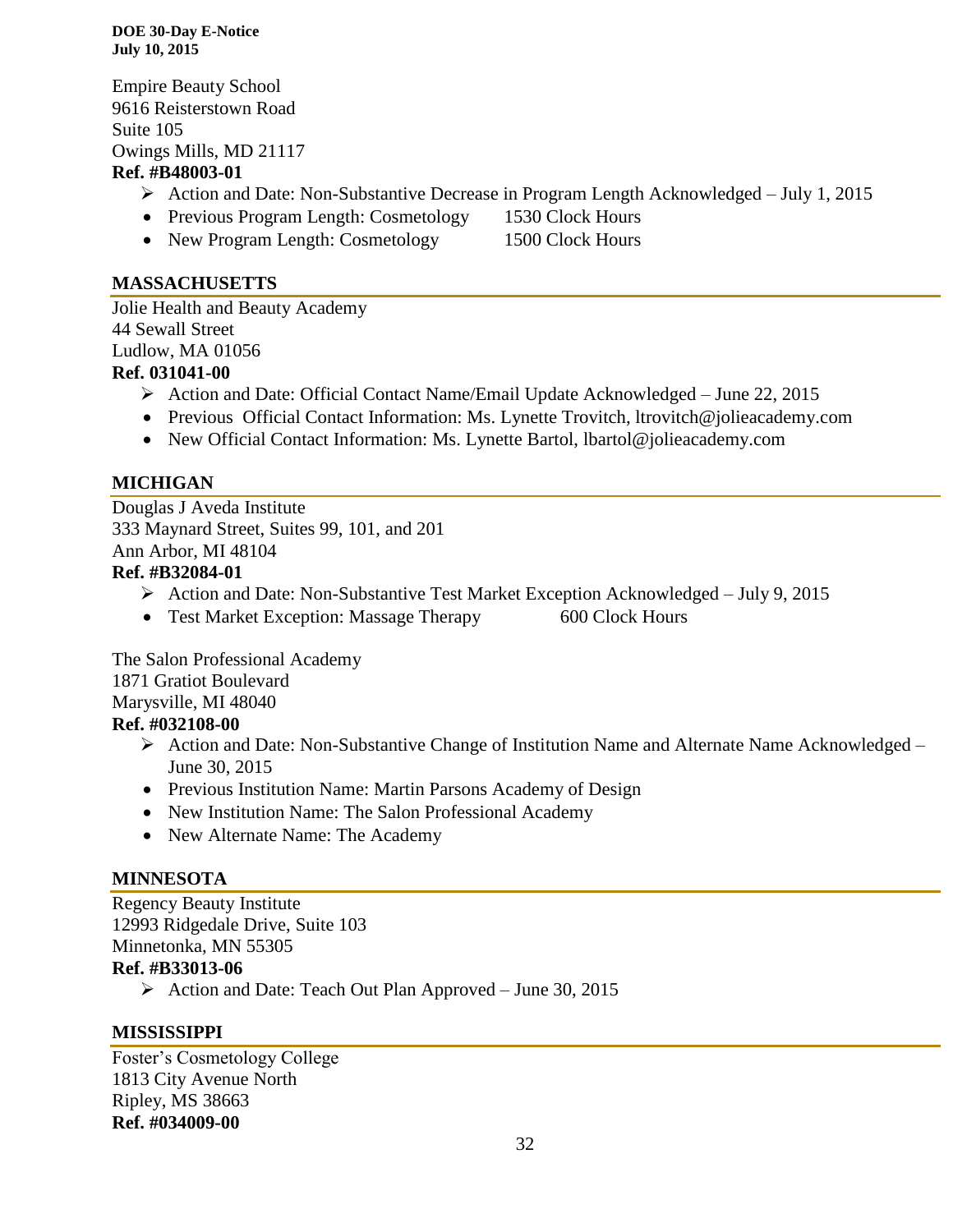- Action and Date: Non-Substantive Change of Ownership Acknowledged July 6, 2015
- Previous Ownership: Hazel Foster 100%
- New Ownership: Allen Christmas 100%

Magnolia College of Cosmetology 4725 I-55 North Jackson, MS 39206

# **Ref. #034013-00**

Action and Date: Institution Placed on Financial Monitoring – June 30, 2015

# **MISSOURI**

Crave Beauty Academy 15435 Clayton Road Ballwin, MO 63011

#### **Ref. #B26026-01**

 $\triangleright$  Action and Date: Institution Placed on Financial Monitoring – June 30, 2015

Missouri College of Cosmetology North 3014 East Sunshine Street Suites G, H, I  $& J$ Springfield, MO 65804 **Ref. #035091-00**

Action and Date: Institution Placed on Financial Monitoring – June 30, 2015

Missouri College of Cosmetology North – Bolivar 3638 South Campbell Springfield, MO 65807 **Ref. #B35091-02**

Action and Date: Institution Placed on Financial Monitoring – June 30, 2015

Trend Setters School of Cosmetology, Inc. 835 South Kingshighway Cape Girardeau, MO 63703

#### **Ref. #035100-00**

- Action and Date: Non-Substantive Change of Official Contact Acknowledged July 6, 2015
- Previous Contact Information: Ms. Tammy Cate, 835 South Kingshighway, Cape Girardeau, MO 63703
- New Contact Information: Heather Alexander, 835 South Kingshighway, Cape Girardeau, MO 63703

#### **NEVADA**

G Skin & Beauty Institute 1300 West Warm Springs Road Hendersonville, NV 89014

#### **Ref. #B23106-02**

 Action and Date: Non-Substantive State Mandated Decrease in Program Length Acknowledged – June 30, 2015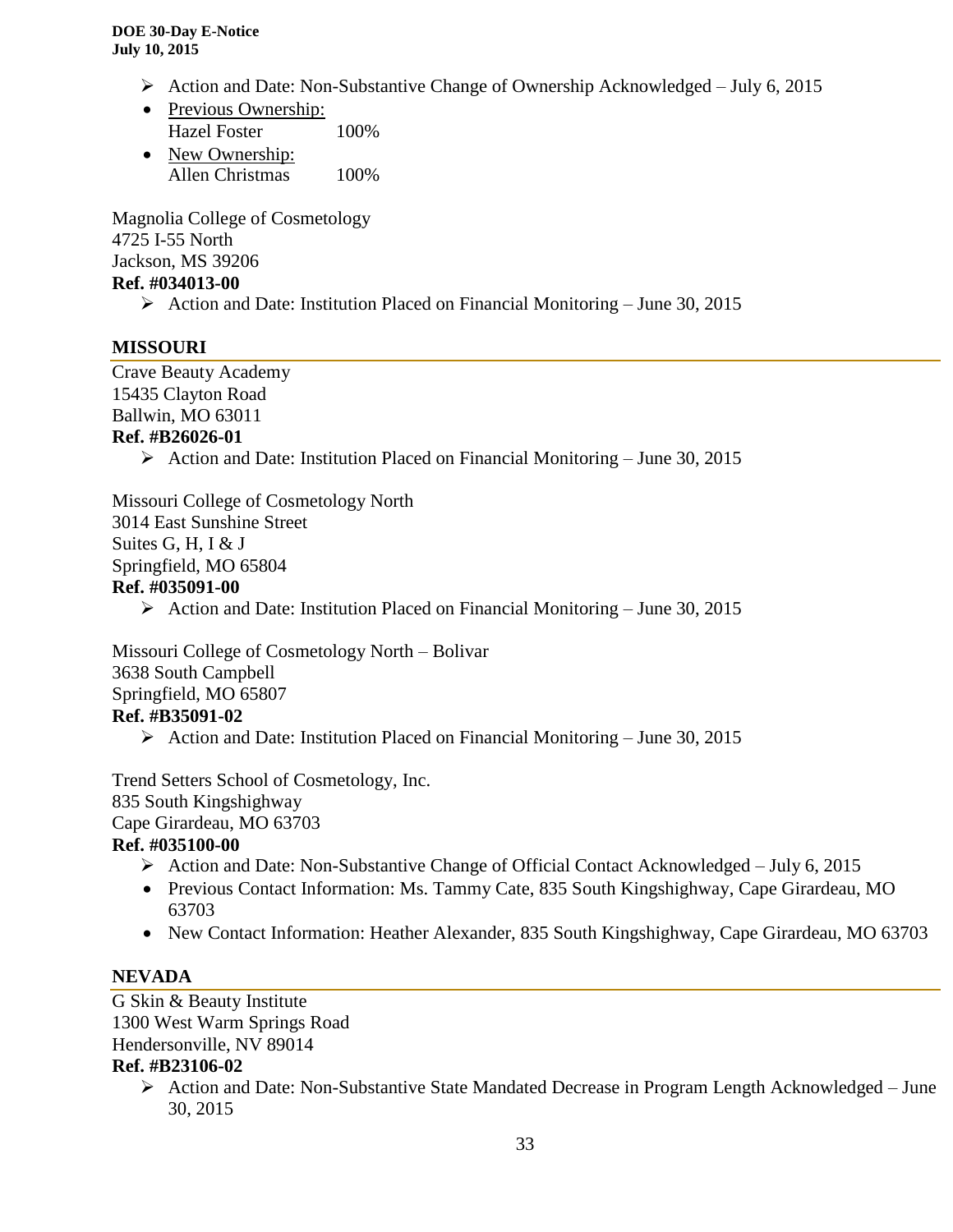- Previous Program Length: Cosmetology 1800 Clock Hours
- New Program Length: Cosmetology 1600 Clock Hours

Academy of Hair Design 5191 West Charleston Boulevard Suite 150

Las Vegas, NV 89146

# **Ref. #038006-00**

- $\triangleright$  Action and Date: Non-Substantive Decrease in Program Length Acknowledged July 1, 2015
- Previous Program Length: Cosmetology 1800 Clock Hours
- New Program Length: Cosmetology 1600 Clock Hours

# **NEW JERSEY**

Pioneer Education LLC dba Jolie Health and Beauty Academy 5200 Route 42 Gauttown Plaza Turnersville, NJ 08012

#### **Ref. #P48083-01**

- $\triangleright$  Action and Date: Official Contact Name/Email Update Acknowledged June 22, 2015
- Previous Official Contact Information: Ms. Lynette Trovitch, ltrovitch@jolieacademy.com
- New Official Contact Information: Ms. Lynette Bartol, lbartol@jolieacademy.com

Jolie Health and Beauty Academy 801 Tilton Road Northfield, NJ 08225

# **Ref. #B48071-01**

- Action and Date: Official Contact Name/Email Update Acknowledged June 22, 2015
- Previous Official Contact Information: Ms. Lynette Trovitch, ltrovitch@jolieacademy.com
- New Official Contact Information: Ms. Lynette Bartol, lbartol@jolieacademy.com

#### **OREGON**

Phagans Salon Academy 8820 SW Center Street Portland, OR 97223

#### **Ref. #047021-00**

- $\triangleright$  Action and Date: Address Update Acknowledged June 12, 2015
- Previous Address: 8820 SW Center Street, Tigard, OR 97223
- New Address: 8820 SW Center Street, Portland, OR 97223

#### **PENNSYLVANIA**

Pennsylvania Academy of Cosmetology Arts & Sciences 19 North Brady Street DuBois, PA 15801 **Ref. #048065-00**

 $\triangleright$  Action and Date: Institution Placed on Financial Monitoring – June 30, 2015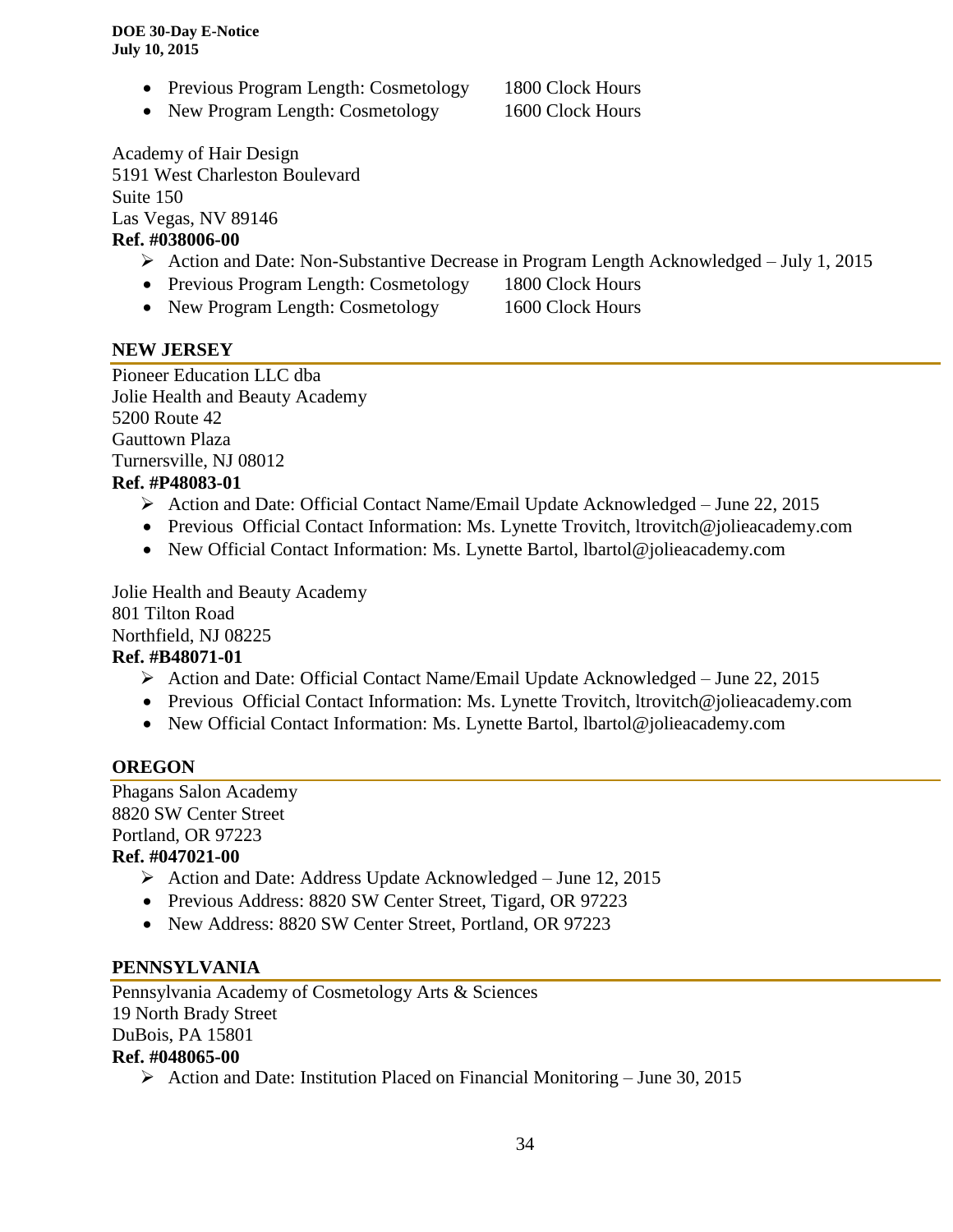Pennsylvania Academy of Cosmetology Arts & Sciences 2445 Bedford Street Johnstown, PA 15904

#### **Ref. #048068-00**

 $\triangleright$  Action and Date: Institution Placed on Financial Monitoring – June 30, 2015

Jolie Health and Beauty Academy 125 North Wilkes-Barre Boulevard Wilkes-Barre, PA 18702

#### **Ref. #048083-00**

- Action and Date: Official Contact Name/Email Update Acknowledged June 22, 2015
- Previous Official Contact Information: Ms. Lynette Trovitch, ltrovitch@jolieacademy.com
- New Official Contact Information: Ms. Lynette Bartol, lbartol@jolieacademy.com

Jolie Health and Beauty Academy 1057 A North Church Street Hazleton, PA 18202 **Ref. #048071-00**

- Action and Date: Official Contact Name/Email Update Acknowledged June 22, 2015
- Previous Official Contact Information: Ms. Lynette Trovitch, ltrovitch@jolieacademy.com
- New Official Contact Information: Ms. Lynette Bartol, lbartol@jolieacademy.com

#### **TEXAS**

| Ogle School Hair Skin Nails                                                                     |                                         |                                                                      |
|-------------------------------------------------------------------------------------------------|-----------------------------------------|----------------------------------------------------------------------|
| 2200 West Park Row Drive                                                                        |                                         |                                                                      |
| Arlington, TX 76013                                                                             |                                         |                                                                      |
| Ref. #053064-00                                                                                 |                                         |                                                                      |
| Action and Date: Change of Control (Category 3) Approved (Met Stipulation) – June 23, 2015<br>➤ |                                         |                                                                      |
| Current Ownership:                                                                              |                                         |                                                                      |
| Shelton Ogle Enterprises, LP                                                                    | 100%                                    |                                                                      |
| <b>EA</b> Holdings                                                                              | 99%                                     |                                                                      |
| Shelton Ogle                                                                                    | 5.0%                                    |                                                                      |
| Linda Ogle                                                                                      | 3.7%                                    |                                                                      |
| <b>Tim Foster</b>                                                                               | 0.5%                                    |                                                                      |
|                                                                                                 | Liberty Partners Holdings 50, LLC 90.8% |                                                                      |
|                                                                                                 | Liberty Investment Partners 50, LLP     | 11.5%                                                                |
|                                                                                                 | Liberty Investments 5, Inc.             | 88.5%                                                                |
|                                                                                                 |                                         | Florida State Board of Administration For the Benefit of the Florida |
|                                                                                                 | Retirement System Trust Fund            | 100%                                                                 |
| <b>EA GP LLC</b>                                                                                | 1%                                      |                                                                      |
| New Ownership:                                                                                  |                                         |                                                                      |
| Ogle School Management LLC                                                                      | 100%                                    |                                                                      |
| Ogle School Holdings, LLC                                                                       | 100%                                    |                                                                      |
| GCG Investors III, LP                                                                           | 75.1%                                   |                                                                      |
|                                                                                                 |                                         | GCG Appointees to Ogle School Holdings, LLC Board (GCG Managers)     |
|                                                                                                 | Stephen Etter                           |                                                                      |
|                                                                                                 | Mark Shufro                             |                                                                      |
|                                                                                                 | Samuel Snyder                           |                                                                      |
|                                                                                                 | $\Omega$                                |                                                                      |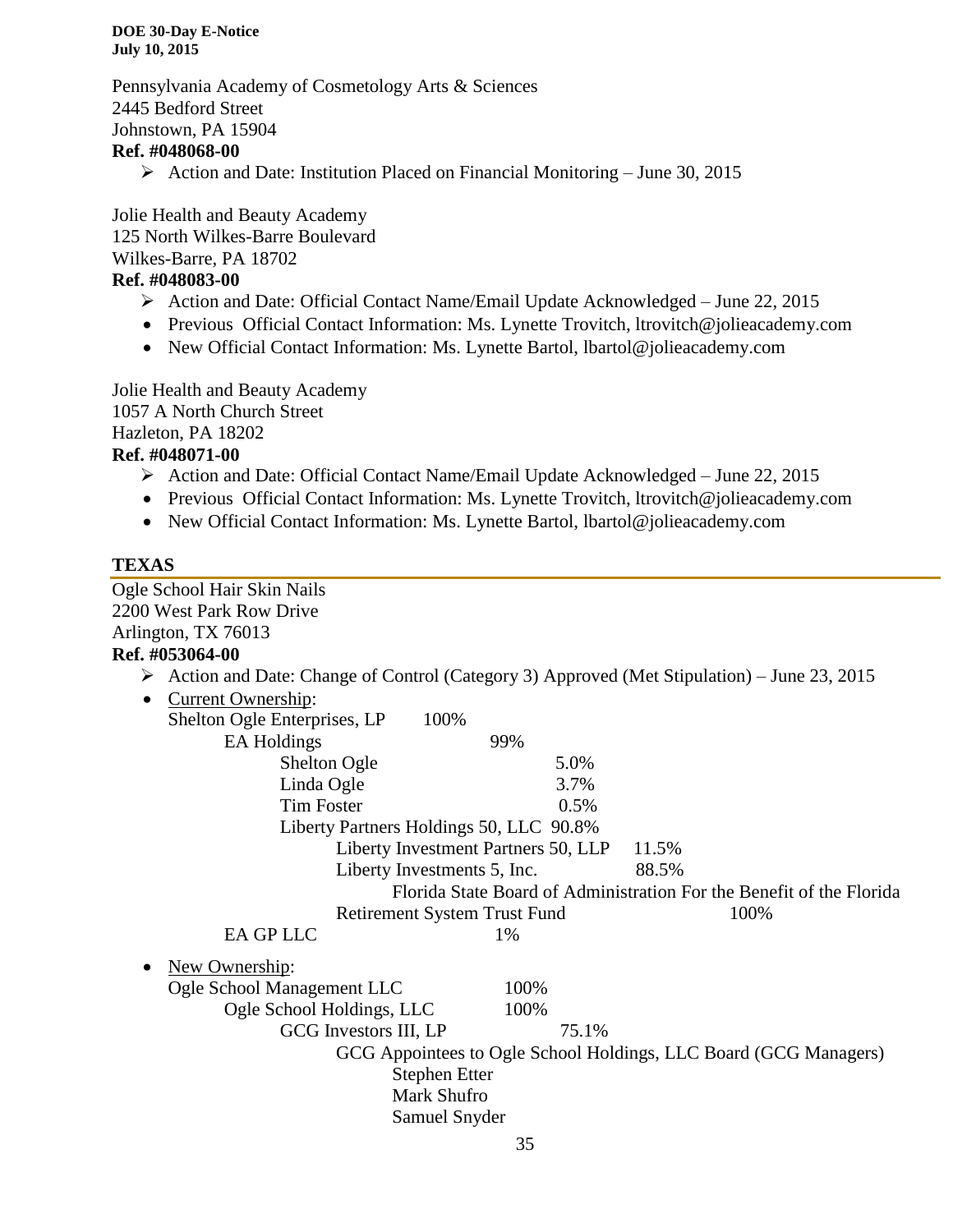Greyrock Capital Investment Committee (Appoints GCG Managers) Steven Demsey Stephen Etter Todd Osburn Tracy Perkins Mark Shufro Beauty School Holdings, LLC 24.9% NCK Capital, LLC 89% Potomac River Exempt Trust 50% Reynolds Korman Descendants Exempt Trust 50% Jonathan Ben-Horin 11% Ogle School Hair Skin Nails 742 NW Loop 410, Suite 226 San Antonio, TX 78216 **Ref. #B53064-01**  $\triangleright$  Action and Date: Change of Control (Category 3) Approved (Met Stipulation) – June 23, 2015 • Current Ownership: Shelton Ogle Enterprises, LP 100% EA Holdings 99% Shelton Ogle 5.0% Linda Ogle 3.7% Tim Foster 0.5% Liberty Partners Holdings 50, LLC 90.8% Liberty Investment Partners 50, LLP 11.5% Liberty Investments 5, Inc. 88.5% Florida State Board of Administration For the Benefit of the Florida Retirement System Trust Fund 100% EA GP LLC 1% New Ownership: Ogle School Management LLC 100% Ogle School Holdings, LLC 100% GCG Investors III, LP 75.1% GCG Appointees to Ogle School Holdings, LLC Board (GCG Managers) Stephen Etter Mark Shufro Samuel Snyder Greyrock Capital Investment Committee (Appoints GCG Managers)

Steven Demsey Stephen Etter Todd Osburn Tracy Perkins Mark Shufro

Beauty School Holdings, LLC 24.9% NCK Capital, LLC 89% Potomac River Exempt Trust 50%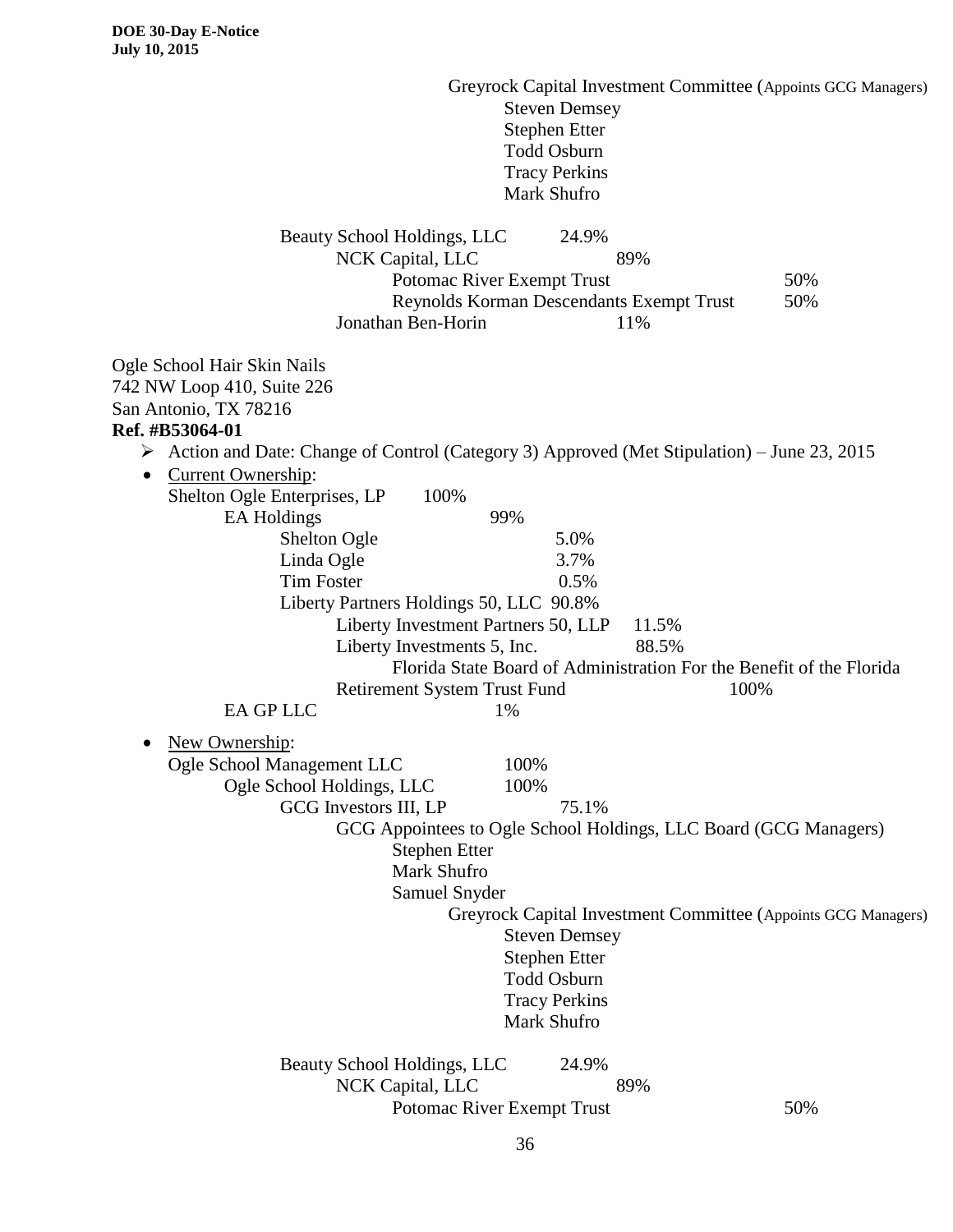Reynolds Korman Descendants Exempt Trust 50% Jonathan Ben-Horin 11% Ogle School Hair Skin Nails 2324 San Jacinto Boulevard, Suite 207 Denton, TX 76205 **Ref. #B53064-02**  $\triangleright$  Action and Date: Change of Control (Category 3) Approved (Met Stipulation) – June 23, 2015 • Current Ownership: Shelton Ogle Enterprises, LP 100% EA Holdings 99% Shelton Ogle 5.0% Linda Ogle 3.7% Tim Foster 0.5% Liberty Partners Holdings 50, LLC 90.8% Liberty Investment Partners 50, LLP 11.5% Liberty Investments 5, Inc. 88.5% Florida State Board of Administration For the Benefit of the Florida Retirement System Trust Fund 100% EA GP LLC 1% • New Ownership: Ogle School Management LLC 100% Ogle School Holdings, LLC 100% GCG Investors III, LP 75.1% GCG Appointees to Ogle School Holdings, LLC Board (GCG Managers) Stephen Etter Mark Shufro Samuel Snyder Greyrock Capital Investment Committee (Appoints GCG Managers) Steven Demsey Stephen Etter Todd Osburn Tracy Perkins Mark Shufro Beauty School Holdings, LLC 24.9% NCK Capital, LLC 89% Potomac River Exempt Trust 50% Reynolds Korman Descendants Exempt Trust 50% Jonathan Ben-Horin 11% Ogle School Hair Skin Nails 720-B Arcadia Street Hurst, TX 76053

#### **Ref. #053111-00**

- Action and Date: Change of Control (Category 3) Approved (Met Stipulation) June 23, 2015
- Current Ownership: Shelton Ogle Enterprises, LP 100%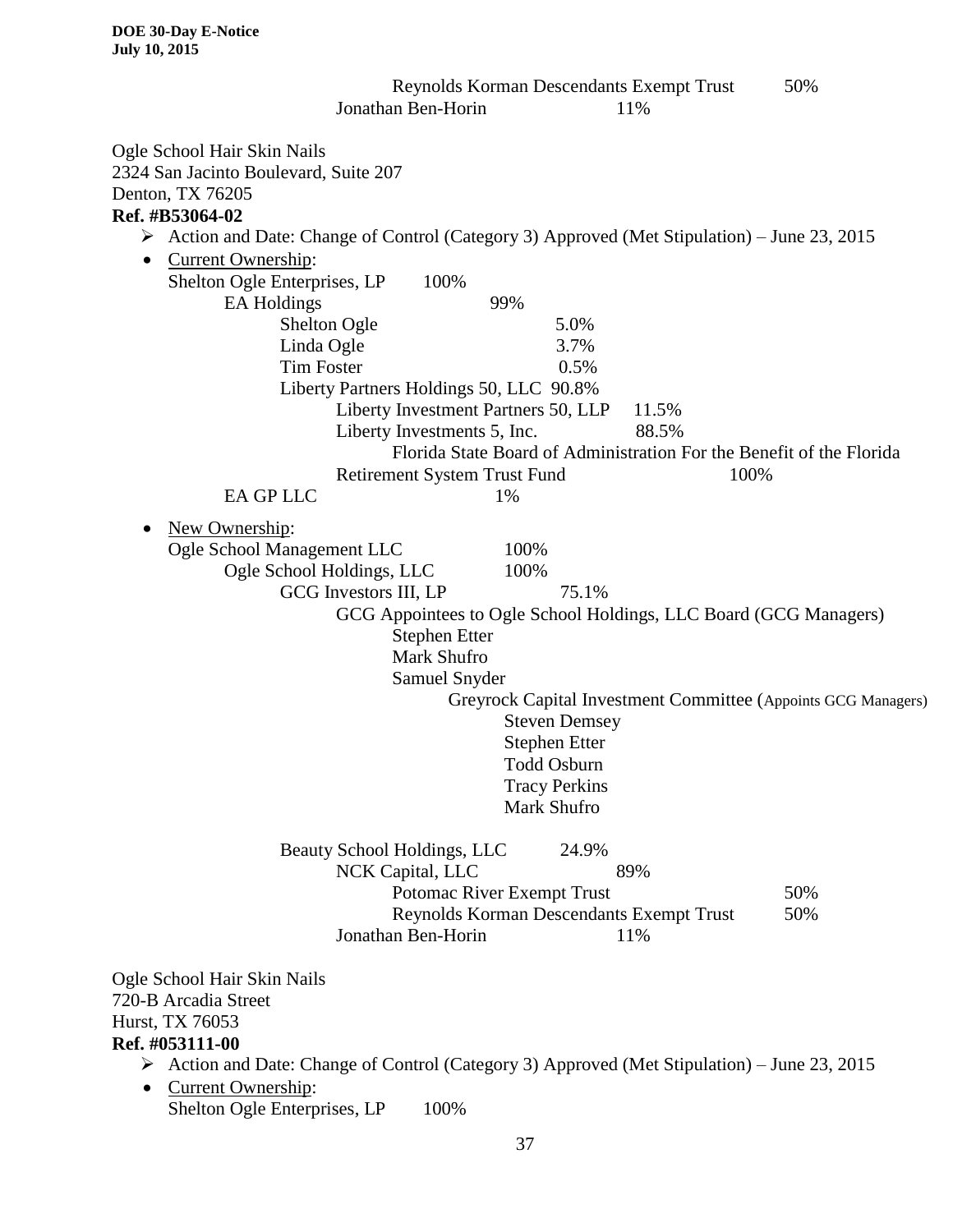| <b>EA</b> Holdings                                                                                          |                                                                  | 99%                                      |       |                                                                      |
|-------------------------------------------------------------------------------------------------------------|------------------------------------------------------------------|------------------------------------------|-------|----------------------------------------------------------------------|
|                                                                                                             | Shelton Ogle                                                     | 5.0%                                     |       |                                                                      |
| Linda Ogle                                                                                                  |                                                                  | 3.7%                                     |       |                                                                      |
| <b>Tim Foster</b>                                                                                           |                                                                  | 0.5%                                     |       |                                                                      |
|                                                                                                             | Liberty Partners Holdings 50, LLC 90.8%                          |                                          |       |                                                                      |
|                                                                                                             | Liberty Investment Partners 50, LLP                              |                                          | 11.5% |                                                                      |
|                                                                                                             | Liberty Investments 5, Inc.                                      |                                          | 88.5% |                                                                      |
|                                                                                                             |                                                                  |                                          |       | Florida State Board of Administration For the Benefit of the Florida |
|                                                                                                             | Retirement System Trust Fund                                     |                                          |       | 100%                                                                 |
| EA GP LLC                                                                                                   |                                                                  | 1%                                       |       |                                                                      |
| New Ownership:                                                                                              |                                                                  |                                          |       |                                                                      |
| Ogle School Management LLC                                                                                  |                                                                  | 100%                                     |       |                                                                      |
|                                                                                                             | Ogle School Holdings, LLC                                        | 100%                                     |       |                                                                      |
|                                                                                                             | GCG Investors III, LP                                            | 75.1%                                    |       |                                                                      |
|                                                                                                             | GCG Appointees to Ogle School Holdings, LLC Board (GCG Managers) |                                          |       |                                                                      |
|                                                                                                             | <b>Stephen Etter</b>                                             |                                          |       |                                                                      |
|                                                                                                             | Mark Shufro                                                      |                                          |       |                                                                      |
|                                                                                                             | Samuel Snyder                                                    |                                          |       |                                                                      |
|                                                                                                             |                                                                  |                                          |       | Greyrock Capital Investment Committee (Appoints GCG Managers)        |
|                                                                                                             |                                                                  | <b>Steven Demsey</b>                     |       |                                                                      |
|                                                                                                             |                                                                  | <b>Stephen Etter</b>                     |       |                                                                      |
|                                                                                                             |                                                                  | <b>Todd Osburn</b>                       |       |                                                                      |
|                                                                                                             |                                                                  | <b>Tracy Perkins</b>                     |       |                                                                      |
|                                                                                                             |                                                                  | Mark Shufro                              |       |                                                                      |
|                                                                                                             |                                                                  |                                          |       |                                                                      |
|                                                                                                             | Beauty School Holdings, LLC                                      | 24.9%                                    |       |                                                                      |
|                                                                                                             | NCK Capital, LLC                                                 |                                          | 89%   |                                                                      |
|                                                                                                             |                                                                  | Potomac River Exempt Trust               |       | 50%                                                                  |
|                                                                                                             |                                                                  | Reynolds Korman Descendants Exempt Trust |       | 50%                                                                  |
|                                                                                                             | Jonathan Ben-Horin                                               |                                          | 11%   |                                                                      |
|                                                                                                             |                                                                  |                                          |       |                                                                      |
| Ogle School Hair Skin Nails                                                                                 |                                                                  |                                          |       |                                                                      |
| 12788 Fountain Lake Circle                                                                                  |                                                                  |                                          |       |                                                                      |
| Stafford, TX 77477                                                                                          |                                                                  |                                          |       |                                                                      |
| Ref. #B53111-01                                                                                             |                                                                  |                                          |       |                                                                      |
| $\triangleright$ Action and Date: Change of Control (Category 3) Approved (Met Stipulation) – June 23, 2015 |                                                                  |                                          |       |                                                                      |
| <b>Current Ownership:</b>                                                                                   |                                                                  |                                          |       |                                                                      |
| Shelton Ogle Enterprises, LP                                                                                | 100%                                                             |                                          |       |                                                                      |
| <b>EA Holdings</b>                                                                                          |                                                                  | 99%                                      |       |                                                                      |
|                                                                                                             | Shelton Ogle                                                     | 5.0%                                     |       |                                                                      |
| Linda Ogle                                                                                                  |                                                                  | 3.7%                                     |       |                                                                      |
| <b>Tim Foster</b>                                                                                           |                                                                  | 0.5%                                     |       |                                                                      |
|                                                                                                             | Liberty Partners Holdings 50, LLC 90.8%                          |                                          |       |                                                                      |
|                                                                                                             | Liberty Investment Partners 50, LLP                              |                                          | 11.5% |                                                                      |
|                                                                                                             | Liberty Investments 5, Inc.                                      |                                          | 88.5% |                                                                      |
|                                                                                                             |                                                                  |                                          |       | Florida State Board of Administration For the Benefit of the Florida |
|                                                                                                             | Retirement System Trust Fund                                     |                                          |       | 100%                                                                 |
| EA GP LLC                                                                                                   |                                                                  | 1%                                       |       |                                                                      |
|                                                                                                             |                                                                  |                                          |       |                                                                      |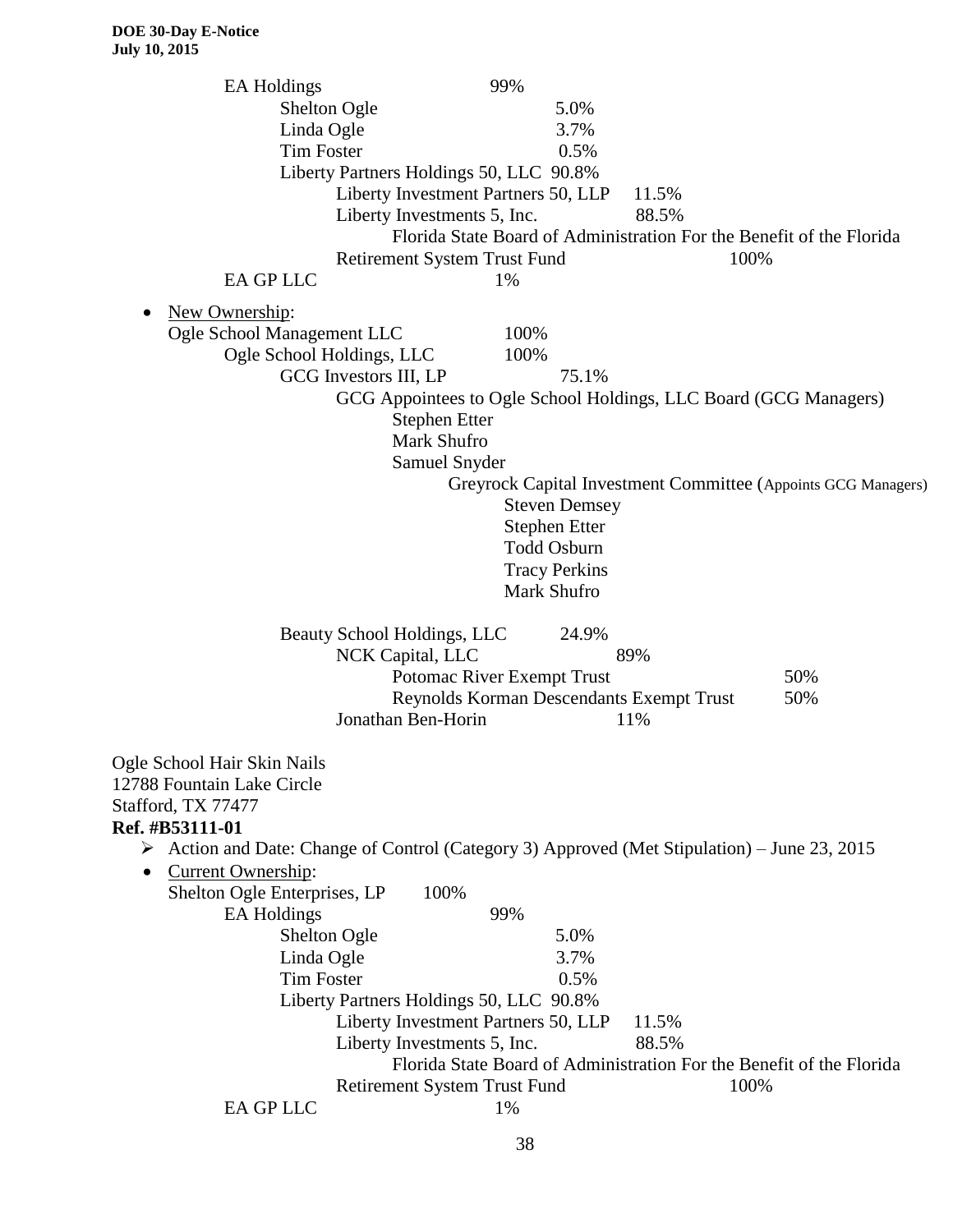| New Ownership:                                                                                                                                                                                                                                                                                                           |                                                                                                                                                                                                                     |
|--------------------------------------------------------------------------------------------------------------------------------------------------------------------------------------------------------------------------------------------------------------------------------------------------------------------------|---------------------------------------------------------------------------------------------------------------------------------------------------------------------------------------------------------------------|
| Ogle School Management LLC                                                                                                                                                                                                                                                                                               | 100%                                                                                                                                                                                                                |
| Ogle School Holdings, LLC                                                                                                                                                                                                                                                                                                | 100%                                                                                                                                                                                                                |
| GCG Investors III, LP                                                                                                                                                                                                                                                                                                    | 75.1%                                                                                                                                                                                                               |
|                                                                                                                                                                                                                                                                                                                          | GCG Appointees to Ogle School Holdings, LLC Board (GCG Managers)                                                                                                                                                    |
| <b>Stephen Etter</b>                                                                                                                                                                                                                                                                                                     |                                                                                                                                                                                                                     |
| Mark Shufro                                                                                                                                                                                                                                                                                                              |                                                                                                                                                                                                                     |
| Samuel Snyder                                                                                                                                                                                                                                                                                                            |                                                                                                                                                                                                                     |
|                                                                                                                                                                                                                                                                                                                          | Greyrock Capital Investment Committee (Appoints GCG Managers)                                                                                                                                                       |
|                                                                                                                                                                                                                                                                                                                          | <b>Steven Demsey</b><br><b>Stephen Etter</b>                                                                                                                                                                        |
|                                                                                                                                                                                                                                                                                                                          | <b>Todd Osburn</b>                                                                                                                                                                                                  |
|                                                                                                                                                                                                                                                                                                                          | <b>Tracy Perkins</b>                                                                                                                                                                                                |
|                                                                                                                                                                                                                                                                                                                          | Mark Shufro                                                                                                                                                                                                         |
|                                                                                                                                                                                                                                                                                                                          |                                                                                                                                                                                                                     |
| Beauty School Holdings, LLC                                                                                                                                                                                                                                                                                              | 24.9%                                                                                                                                                                                                               |
| NCK Capital, LLC                                                                                                                                                                                                                                                                                                         | 89%                                                                                                                                                                                                                 |
|                                                                                                                                                                                                                                                                                                                          | Potomac River Exempt Trust<br>50%                                                                                                                                                                                   |
|                                                                                                                                                                                                                                                                                                                          | Reynolds Korman Descendants Exempt Trust<br>50%                                                                                                                                                                     |
| Jonathan Ben-Horin                                                                                                                                                                                                                                                                                                       | 11%                                                                                                                                                                                                                 |
| Fort Worth, TX 76132<br>Ref. #053112-00<br>➤<br><b>Current Ownership:</b><br>$\bullet$<br>Shelton Ogle Enterprises, LP<br>100%<br><b>EA</b> Holdings<br>Shelton Ogle<br>Linda Ogle<br><b>Tim Foster</b><br>Liberty Partners Holdings 50, LLC 90.8%<br>Liberty Investment Partners 50, LLP<br>Liberty Investments 5, Inc. | Action and Date: Change of Control (Category 3) Approved (Met Stipulation) – June 23, 2015<br>99%<br>5.0%<br>3.7%<br>0.5%<br>11.5%<br>88.5%<br>Florida State Board of Administration For the Benefit of the Florida |
| Retirement System Trust Fund                                                                                                                                                                                                                                                                                             | 100%                                                                                                                                                                                                                |
| EA GP LLC                                                                                                                                                                                                                                                                                                                | 1%                                                                                                                                                                                                                  |
| New Ownership:                                                                                                                                                                                                                                                                                                           |                                                                                                                                                                                                                     |
| Ogle School Management LLC                                                                                                                                                                                                                                                                                               | 100%                                                                                                                                                                                                                |
| Ogle School Holdings, LLC                                                                                                                                                                                                                                                                                                | 100%                                                                                                                                                                                                                |
| GCG Investors III, LP                                                                                                                                                                                                                                                                                                    | 75.1%                                                                                                                                                                                                               |
| <b>Stephen Etter</b>                                                                                                                                                                                                                                                                                                     | GCG Appointees to Ogle School Holdings, LLC Board (GCG Managers)                                                                                                                                                    |
| Mark Shufro                                                                                                                                                                                                                                                                                                              |                                                                                                                                                                                                                     |
| Samuel Snyder                                                                                                                                                                                                                                                                                                            |                                                                                                                                                                                                                     |
|                                                                                                                                                                                                                                                                                                                          | Greyrock Capital Investment Committee (Appoints GCG Managers)                                                                                                                                                       |
|                                                                                                                                                                                                                                                                                                                          | <b>Steven Demsey</b>                                                                                                                                                                                                |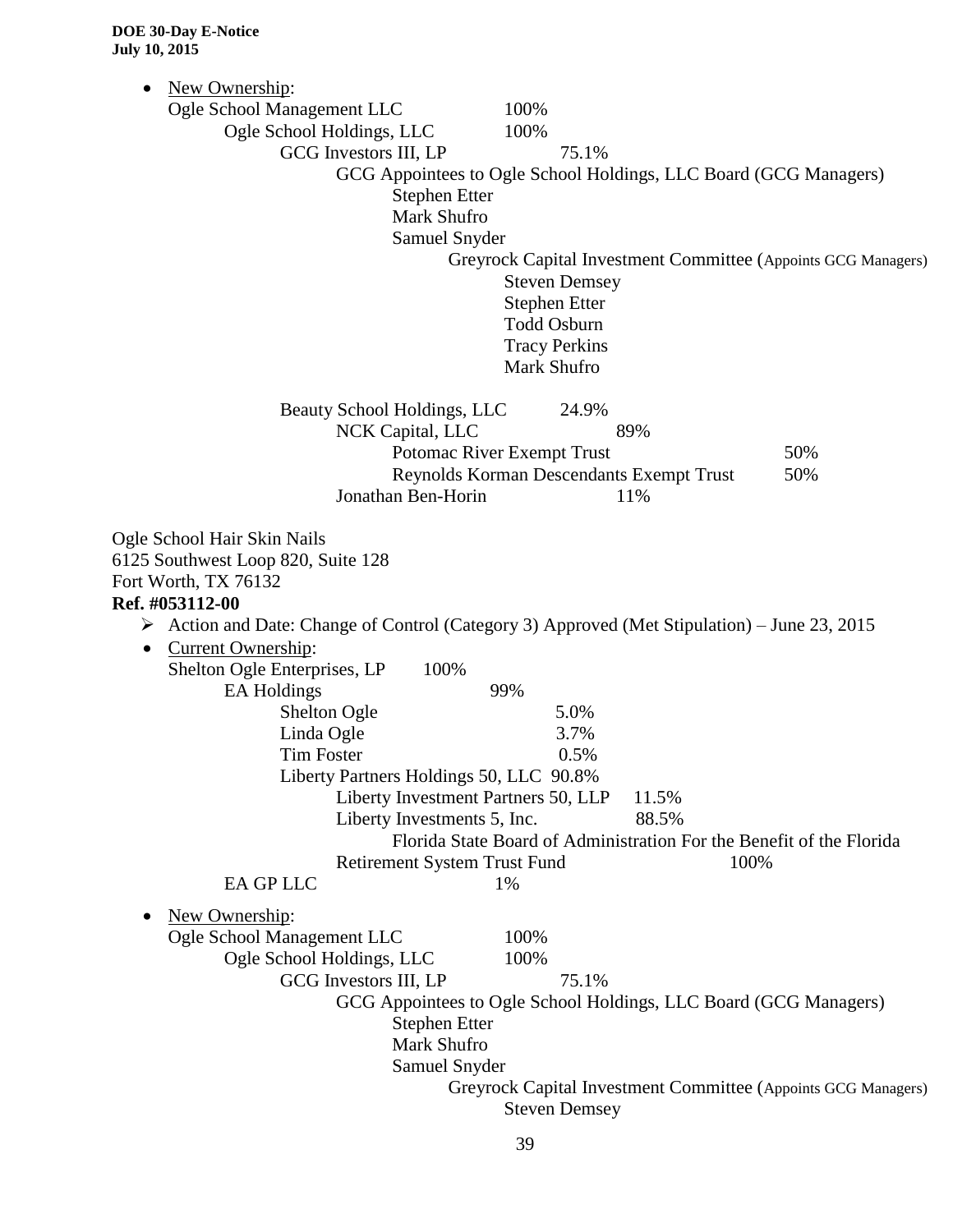Stephen Etter Todd Osburn Tracy Perkins Mark Shufro Beauty School Holdings, LLC 24.9% NCK Capital, LLC 89% Potomac River Exempt Trust 50% Reynolds Korman Descendants Exempt Trust 50% Jonathan Ben-Horin 11% Ogle School Hair Skin Nails 6333 East Mockingbird Lane, Suite 201 Dallas, TX 75214 **Ref. #B53112-01** Action and Date: Change of Control (Category 3) Approved (Met Stipulation) – June 23, 2015 • Current Ownership: Shelton Ogle Enterprises, LP 100% EA Holdings 99% Shelton Ogle 5.0% Linda Ogle 3.7% Tim Foster 0.5% Liberty Partners Holdings 50, LLC 90.8% Liberty Investment Partners 50, LLP 11.5% Liberty Investments 5, Inc. 88.5% Florida State Board of Administration For the Benefit of the Florida Retirement System Trust Fund 100% EA GP LLC 1% • New Ownership: Ogle School Management LLC 100% Ogle School Holdings, LLC 100% GCG Investors III, LP 75.1% GCG Appointees to Ogle School Holdings, LLC Board (GCG Managers) Stephen Etter Mark Shufro Samuel Snyder Greyrock Capital Investment Committee (Appoints GCG Managers) Steven Demsey Stephen Etter Todd Osburn Tracy Perkins Mark Shufro Beauty School Holdings, LLC 24.9% NCK Capital, LLC 89% Potomac River Exempt Trust 50% Reynolds Korman Descendants Exempt Trust 50% Jonathan Ben-Horin 11%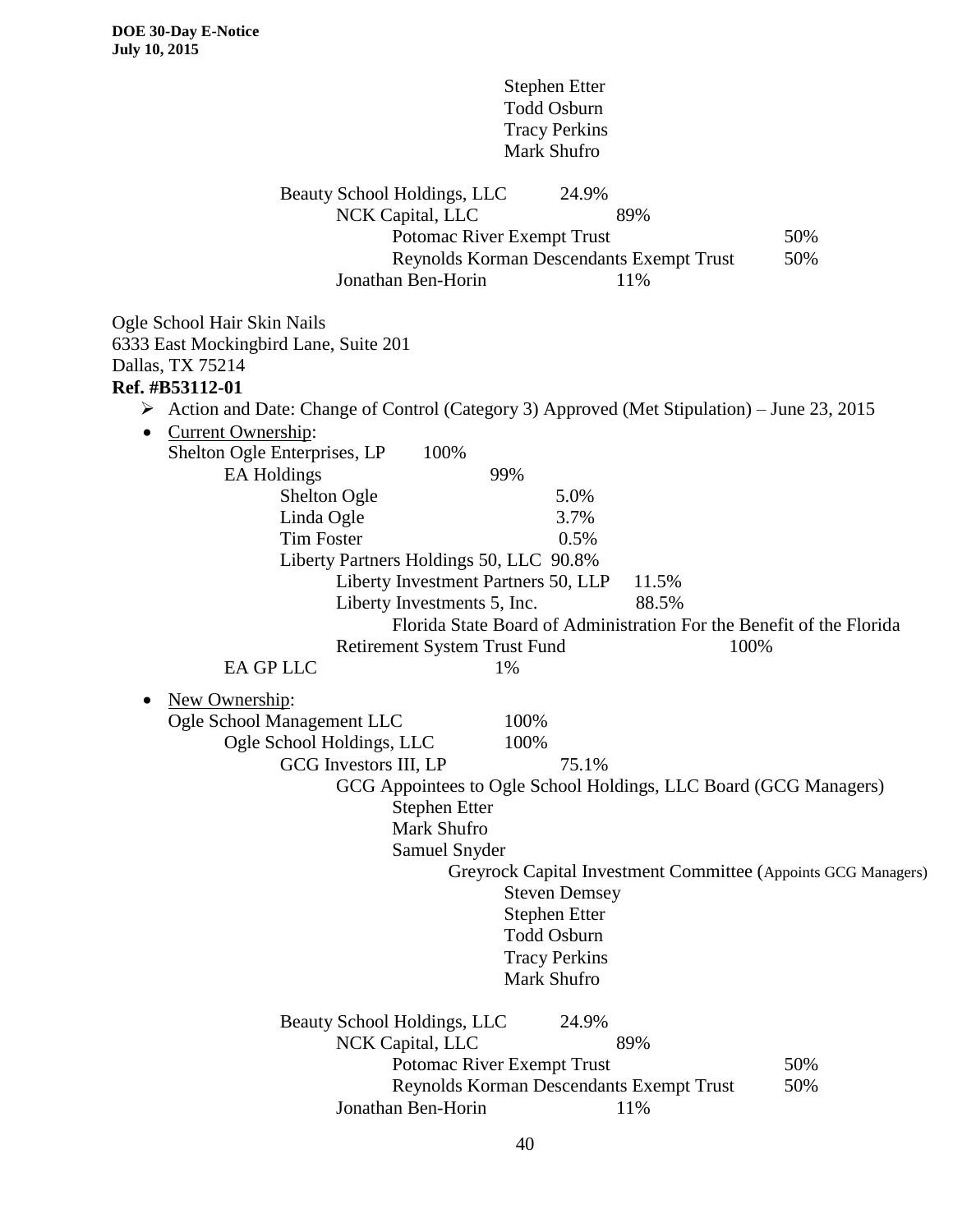Ogle School Hair Skin Nails 17174 Preston Road Dallas, TX 75248 **Ref. #B53112-02** Action and Date: Change of Control (Category 3) Approved (Met Stipulation) – June 23, 2015 • Current Ownership: Shelton Ogle Enterprises, LP 100% EA Holdings 99% Shelton Ogle 5.0% Linda Ogle 3.7% Tim Foster 0.5% Liberty Partners Holdings 50, LLC 90.8% Liberty Investment Partners 50, LLP 11.5% Liberty Investments 5, Inc. 88.5% Florida State Board of Administration For the Benefit of the Florida Retirement System Trust Fund 100% EA GP LLC 1% • New Ownership: Ogle School Management LLC 100% Ogle School Holdings, LLC 100% GCG Investors III, LP 75.1% GCG Appointees to Ogle School Holdings, LLC Board (GCG Managers) Stephen Etter Mark Shufro Samuel Snyder Greyrock Capital Investment Committee (Appoints GCG Managers) Steven Demsey Stephen Etter Todd Osburn Tracy Perkins Mark Shufro Beauty School Holdings, LLC 24.9% NCK Capital, LLC 89% Potomac River Exempt Trust 50% Reynolds Korman Descendants Exempt Trust 50% Jonathan Ben-Horin 11% International Renowned Beauty Academy Next Renewal Date: May 2018 3536 East Lancaster Avenue Previous Ref. #I14234-00 Fort Worth, TX 76103 **Ref. #053226-00**  $\triangleright$  Action and Date: Initial Accreditation Granted – June 30, 2015

#### **UTAH**

Marinello School of Beauty 2230 N. University Parkway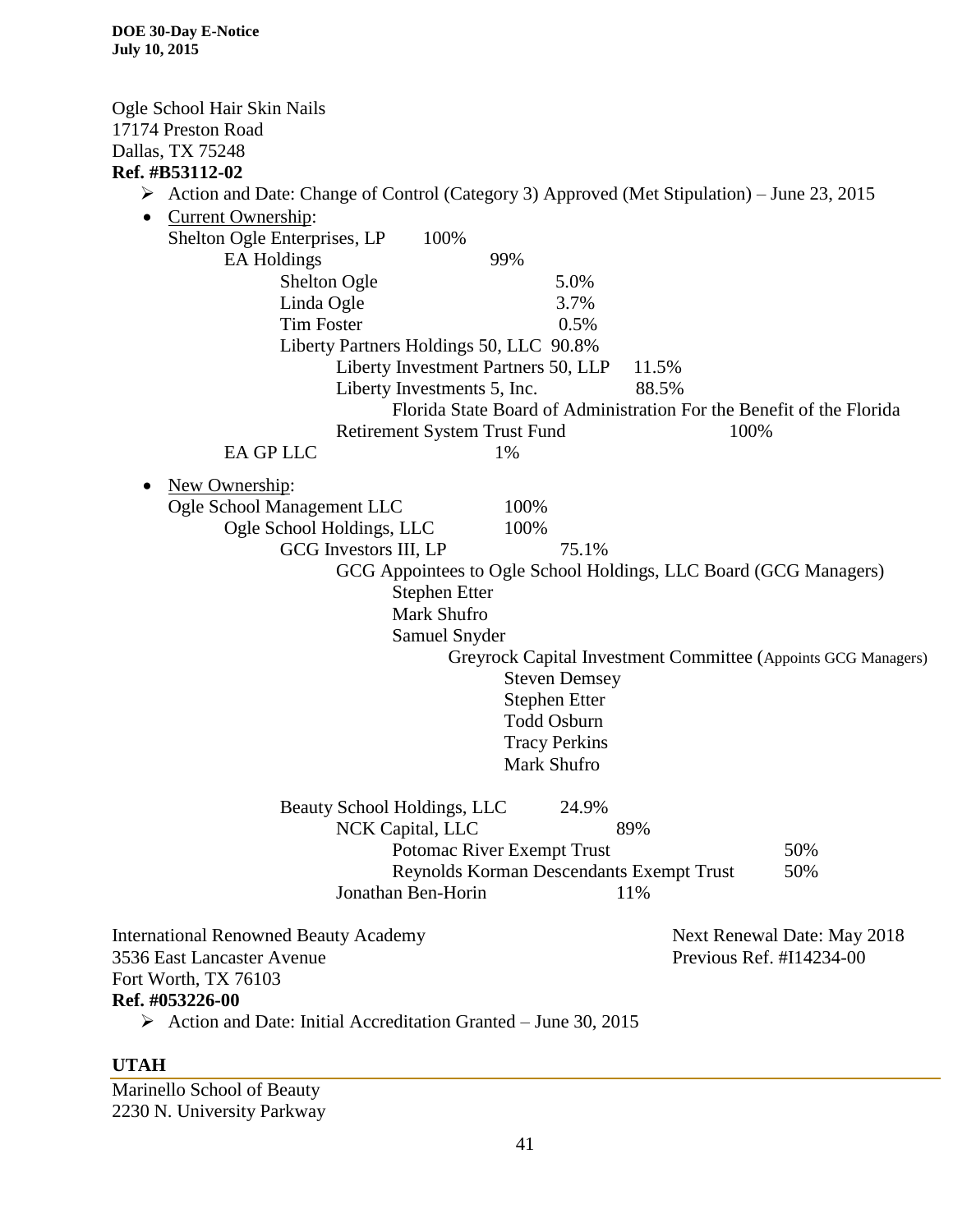Provo, UT 84604 **Ref. #054037-00**

- Action and Date: Non-Substantive Addition of New Program Acknowledged June 24, 2015
- New Program: Nail Technology 300 Clock Hours

Taylor Andrews Academy of Hair Design 9052 South 1510 West West Jordan, UT 84088 **Ref. #054050-00**

- $\triangleright$  Action and Date: Non-Substantive Test Market Exception Acknowledged July 6, 2015
- Test Market Exception: Barbering 1000 Clock Hours

Taylor Andrews Academy of Hair Design 9052 South 1510 West West Jordan, UT 84088 **Ref. #054050-00**

- $\triangleright$  Action and Date: Non-Substantive Change of Official Contact Person Acknowledged July 6, 2015
- Contact Information: Sabrina Deimler, 9052 South 1510 West, West Jordan, UT 84088

Renaissance Academie, LLC DBA Renaissance Academie Cosmetology and Esthetics 1460 North Moon River Drive Provo, UT 84604 **Ref. #054057-00**

- Action and Date: Non-Substantive Change of School Name and Change of Alternate Names Used Acknowledged – June 16, 2015
- Previous Institution Name: Renaissance Academie LLC
- New Institution Name: Renaissance Academy, LLC DBA Renaissance Academie Cosmetology and Esthetics
- Previous Alternate Names: Renaissance Academy de Hair Design
- New Alternate Names: Renaissance Academie

Renaissance Academie Cosmetology and Esthetics

Taylor Andrews Academy of Hair Design – Orem 539 West University Parkway Orem, UT 84058 **Ref. #054065-00**

- Action and Date: Non-Substantive Change of Official Contact Person Acknowledged July 6, 2015
- Contact Information: Sabrina Deimler, 9052 South 1510 West, West Jordan, UT 84088

Bonnie Joseph Academy of Cosmetology & Barbering 164 South Main Street Heber City, UT 84032 **Ref. #054068-00**

- $\triangleright$  Action and Date: Non-Substantive Expansion of Campus Facility Acknowledged with Stipulations June 30, 2015
- Expanded Campus Facility: 164 South Main Street, Heber City, UT 84032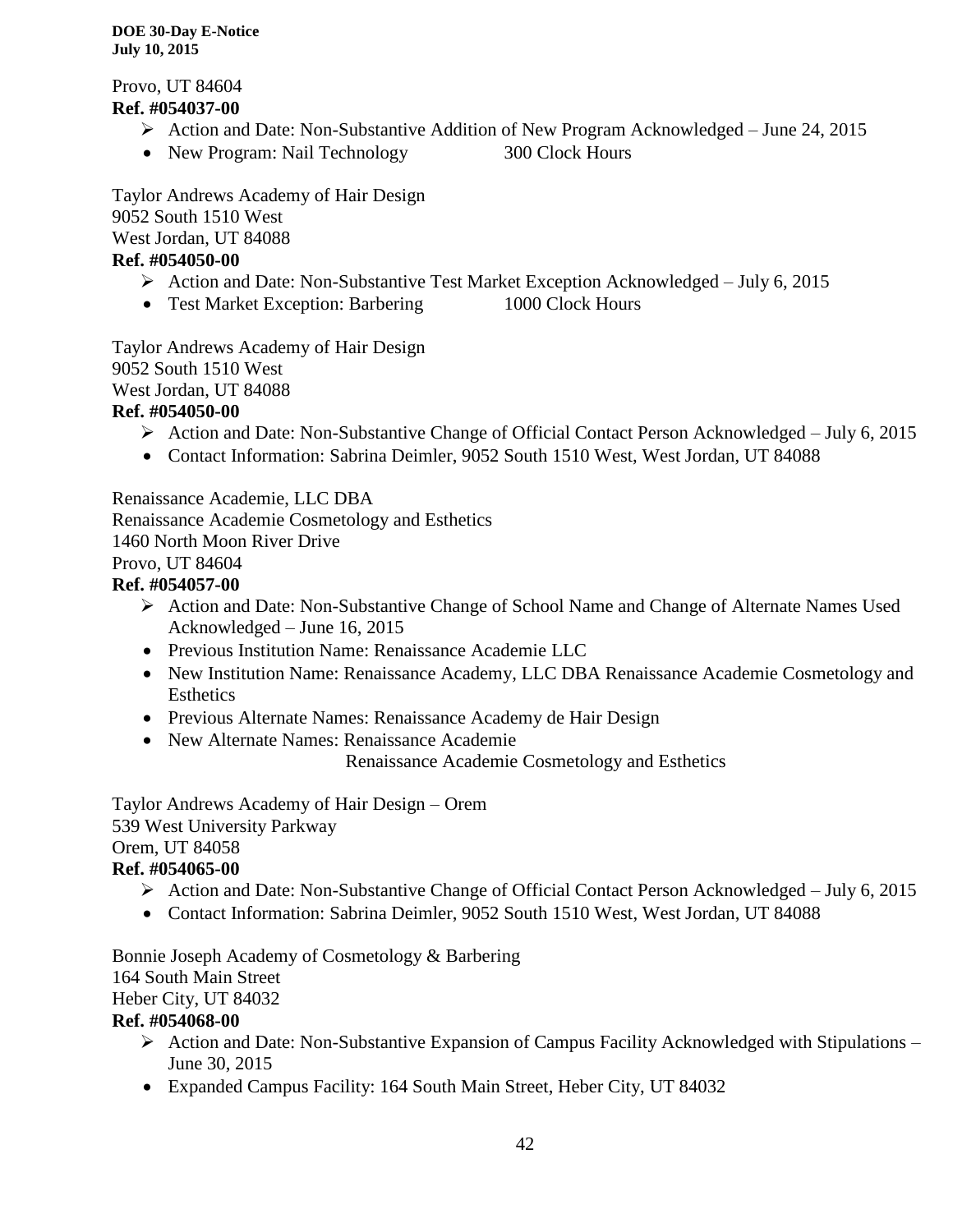#### **VIRGINIA**

Sylvain Melloul International Hair Academy 3405 Candlers Mountain Road, #G-360 Lynchburg, VA 24502

### **Ref. #056015-00**

- $\triangleright$  Action and Date: Non-Substantive Change of Ownership Acknowledged June 16, 2015
- Previous Ownership:

| 100\% |        |
|-------|--------|
|       | 44.53% |
|       | 32.48% |
|       | 22.99% |
|       |        |

• New Ownership:

| Legends Beauty, Inc. | 100% |        |
|----------------------|------|--------|
| Sylvain Melloul      |      | 30.05% |
| Jonathan Melloul     |      | 25.12% |
| <b>Mark Gross</b>    |      | 22.99% |
| Joseph Melloul       |      | 21.84% |
|                      |      |        |

#### **WASHINGTON**

Victoria's Academy of Cosmetology 23 West First Avenue Kennewick, WA 99336 **Ref. #057063-00**  $\triangleright$  Action and Date: Ownership Update Acknowledged – June 23, 2015 • Previous Ownership Information: Victoria's Academy of Cosmetology, Inc. 100% Ms. Victoria Kile 99.00% • New Ownership Information: Victoria's Academy of Cosmetology, Inc. 100% Ms. Victoria Kile 99.00% Mr. Charles Kile 1.00% Victoria's Academy of Cosmetology 23 West First Avenue

Kennewick, WA 99336

# **Ref. #057063-00**

- Action and Date: Removal of Programs Acknowledged June 23, 2015
- Programs Removed: Esthetics 650 Clock Hours
	- Manicuring 650 Clock Hours

Paul Mitchell The School Spokane 15303 East Sprague Avenue, Suite C Spokane Valley, WA 99037

#### **Ref. #057069-00**

- $\triangleright$  Action and Date: Address Update Acknowledged June 22, 2015
- Previous Institution Address: 15303 East Sprague Avenue, Spokane Valley, WA 99037
- New Institution Address: 15303 East Sprague Avenue, Suite C, Spokane Valley, WA 99037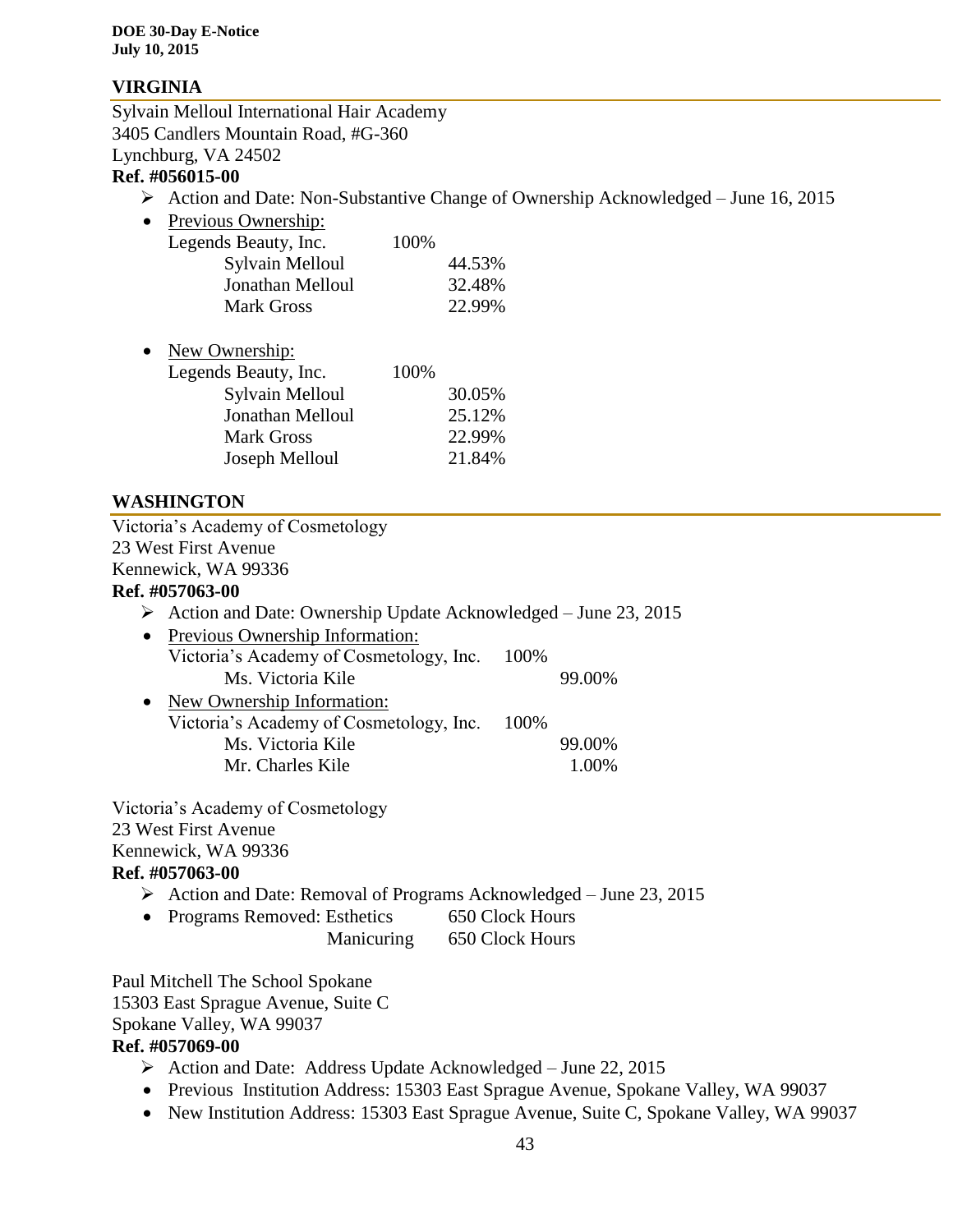#### **WISCONSIN**

Aveda Institute Madison 353 East Campus Mall Madison, WI 53715

# **Ref. #P59038-01**

- Action and Date: Non-Substantive Addition of Alternate Name Acknowledged July 1, 2015
- New Alternate Name: Aveda Institute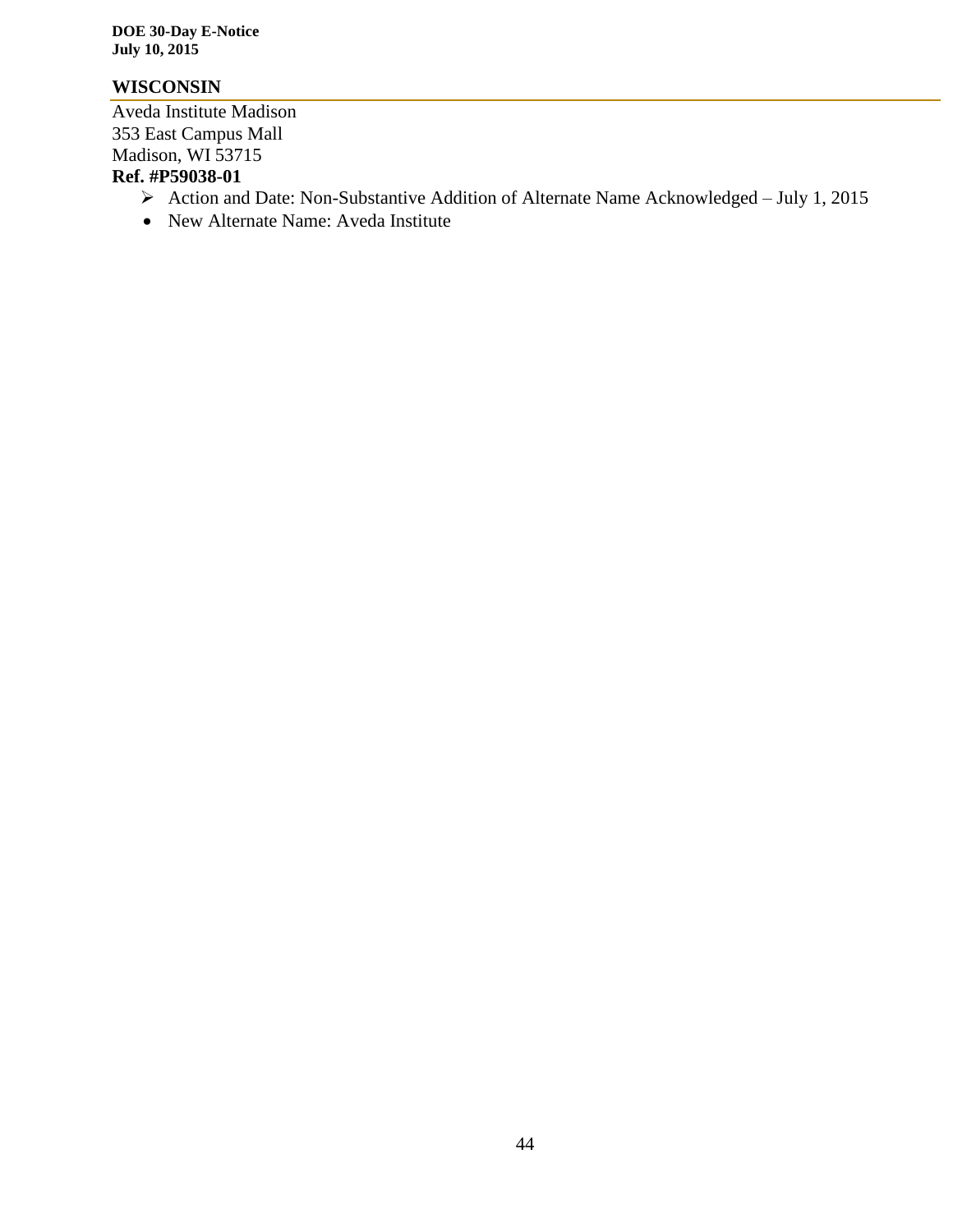#### **To The Following:**

# **United States Department of Education**

- 箥 Ms. Kathleen Hochhalter- Special Assistant-- Administrative Actions & Appeals Division
- **MS.** Ms. Mary Gust-Director-- Administrative Actions & Appeals Division
- **Department of Education Accreditation Division- USDOE-- Washington, DC**
- Ms. Cathy Sheffield- Accreditation & State Liaison Office-- USDOE--- Washington, DC
- **Ms. Rachael Shultz- Accreditation and State Liaison Office-- USDOE --- Washington, DC**
- Ms. Lauren Pope- Administrative Actions and Appeals Services Group-- Washington, DC
- Ms. Patrice Fleming-Team Leader-- School Participation Team--- Boston/New York
- Ms. Betty Coughlin- Area Case Director-- School Participation Team--- Boston/New York
- Ms. Tracy Nave- Team Leader-- School Participation Team--- Boston/New York
- **Mr. Christopher Curry- Team Leader-- School Participation Team--- Boston/New York**
- Ms. Martina Fernandez-Rosario- Acting Area Case Director-- School Participation---
- **San Francisco/Seattle**
- **MS. Kerry O'Brien-Team Leader-- School Participation Team--- Denver**
- **Mr. Michael Frola- Area Case Director-- School Participation Team--- Philadelphia**
- Ms. Nancy Paula Gifford- Area Case Director-- School Participation Team--- Philadelphia
- Ms. Sherrie Bell- Compliance Manager—School Participation Team--- Philadelphia
- **Mr. Jesus Moya- Team Leader-- School Participation Team--- Dallas**
- **MS. Kim Peeler- Team Leader-- School Participation Team--- Dallas**
- **Ms. Cynthia Thorton- Area Case Director for Region 6-- School Participation Team--- Dallas**
- Mr. Christopher Miller- Team Leader-- School Participation Team--- Atlanta
- **Mr. Ralph Lobosco- Area Case Director-- School Participation Team--- Kansas City**
- Mr. Douglas Parrott- Area Case Director-- School Participation Team--- Chicago/Denver
- **Ms. Carolyn White-Team Director-- School Participation Team--- South Central**

#### **Accreditors**

- **Mr. Bill Larkin- Executive Director-- ACCET**
- **Mr. Michale McComis, Ed.D.- Executive Director-- ACCSC**
- Mr. Albert Gray, Ph.D.- Executive Director-- ACICS
- **Dr.** Gary Puckett- Executive Director-- COE

#### **State Authorities**

- **Mr.** Bob McKee- AL State Board of Cosmetology-- Montgomery, AL
- Ms. Theresa Bunch- AZ State Board of Cosmetology-- Tempe, AZ
- Ms. Kelli Kersey- AR Department of Health (Section Chief, Cosmetology)-- Little Rock, AR
- Mr. Charles Kirkpatrick- AR State Board of Barber Examiners-- Little Rock, AR
- Ms. Kristy Underwood- CA Board of Barbering & Cosmetology-- Sacramento, CA
- Ms. Christine Jones- CA Board of Barbering & Cosmetology-- Sacramento, CA
- Ms. Leeza Rifredi Licensing Manager BPPE--CA
- Ms. Joanne Wenzel Bureau Chief BPPE—CA
- Ms. Yvette Johnson Enforcement Chief BPPE CA
- Ms. Pamela Goens- CO Office of Barber & Cosmetology Licensure-- Denver, CO
- Mr. Douglas Parrott- Area Case Director-- School Participation Team—Denver, CO
- Ms. Janet Brancifort- CT Examining Board for Barbers, Hairdressers, & Cosmeticians-- Hartford, CT
- Ms. Judy Letterman- DE Board of Cosmetology & Barbering-- Dover, DE
- Mr. Clifford Cooks- DC Department of Consumer & Regulatory Affairs-- Washington, DC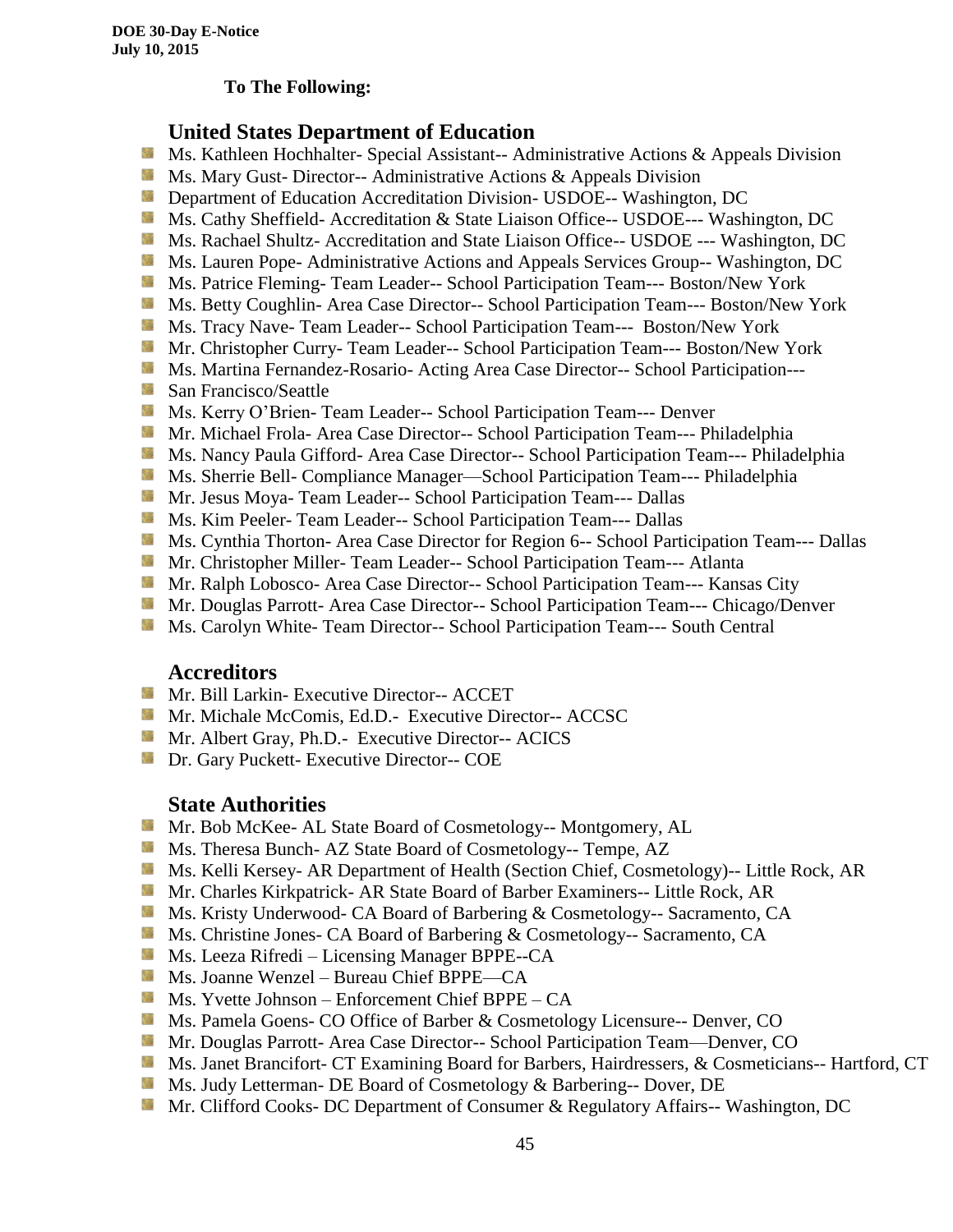- S. Ms. Robyn Barineau- FL State Board of Cosmetology & Barbers Board-- Tallahassee, FL
- Mr. Josh Waters- GA State Board of Cosmetology & GA Board of Barbers-- Macon, GA
- Ms. Margaret Guerrero- Guam Board of Barbering & Cosmetology-- Mangilao, Guam
- **Ms. Laureen Kai- HI Barbering & Cosmetology Department-- Honolulu, HI**
- **Ms.** Tana Cory- ID Bureau of Occupational Licenses-- Boise, ID
- Ms. Valerie Fenske Idaho State Board of Education ID
- **Ms. Keri Ginger- IL Department of Financial & Professional Regulation-- Springfield, IL**
- **Ms.** Tracy Hicks- IN Professional Licensing Agency-- Indianapolis, IN
- Side. Ms. Venus Vendoures Walsh - Iowa Board of Cosmetology Arts & Sciences—Des Moines, IA
- **Ms.** Chiquita C. Coggs- KS State Board of Cosmetology-- Topeka, KS
- Mr. H.R. Vacek- KS State Barber Board-- Topeka, KS
- **Mr. Charles Lykins- KY Board of Hairdressers & Cosmetologists-- Frankfort, KY**
- Mr. Steven Young- LA State Board of Cosmetology-- Baton Rouge, LA
- Ms. Latrice Matthews- LA Board of Barber Examiners-- Baton Rouge, LA
- **Ms.** Geraldine Betts- ME Office of Professional & Occupational Regulation-- Augusta, ME
- Mr. James Liddell ME Office of Professional & Occupational Regulation—Augusta, ME
- **Mr.** Robert Wood- MD State Board of Cosmetologists-- Baltimore, MD
- **Maryland State Board of Barbers- Baltimore, MD**
- Sandra Velasquez- MA Board of Cosmetology-- Boston, MA
- **MS.** Ms. Mary Jayne Fay, Ed.D.- MA Department of Education-- Malden, MA
- **Ms.** Linda Clewley- MI State Board of Cosmetology-- Lansing, MI
- Ms. Gina Stauss- MN Board of Cosmetologist Examiners-- Minneapolis, MN
- **M** Minnesota Board of Cosmetologists Examiners –Minneapolis, MN
- Ms. Cynthia Johnson- MS State Board of Cosmetology--Jackson, MS
- 59 Ms. Emily Carroll- MO State Board of Cosmetology-- Jefferson City, MO
- Mr. Dennis Clark- MT Board of Barbers & Cosmetologists-- Helena, MT
- **Ms. Kris Chiles- NE State Board of Cosmetology Examiners-- Lincoln, NE**
- Nebraska Board of Barber Examiners- Lincoln, NE
- **Ms. Nadine Griego- NV State Board of Cosmetology-- Las Vegas, NV**
- Mr. Gary Landry NV State Board of Cosmetology Las Vegas, NV
- **Mr.** Adam Higginbotham NV State Board of Cosmetology Las Vegas, NV
- **Nevada State Board of Massage Therapy- Las Vegas, NV**
- Ms. Kathryn Wantuck- NH State Board of Barbering, Cosmetology, and Esthetics-- Concord, NH
- Mr. Jay Malanga- NJ Board of Cosmetology & Hairstyling-- Newark, NJ
- Ms. Antoinette Griego- NM State Board of Barbers & Cosmetologists-- Santa Fe, NM
- Ms. Kathleen McCoy- NY Department of State-Division of Licensing Services-- Albany, NY
- **MS. Carol Yates- NY State Education Department-Bureau of Proprietary School Supervision--Albany,** NY
- **Ms. Lynda Elliott- NC State Board of Cosmetic Art Examiners- Raleigh, NC**
- **Mr.** Wayne Mixon North Carolina Board of Barber Examiners- Raleigh, NC
- **MS.** Sue Meier- ND State Board of Cosmetology-- Bismarck, ND
- Ms. Tona Stevenson- North Dakota State Board of Barber Examiners-- Dickenson, ND
- Mr. Ed Highley Ohio State Barber Board OH
- Ms. Lori Pearson Ohio State Board of Cosmetology-- Grove City, OH
- Ms. Sherry Lewelling- OK Board of Cosmetology-- Oklahoma City, OK
- **Ms. Samantha Patnode- OR Health Licensing Agency-- Salem, OR**
- Mr. Juan Baez-Arevalo Director of Private Post Secondary Education Oregon Higher Education Coordinating Commission- OR
- Ms. Helen Dunford Higher Education Coordinating Commission ORS.